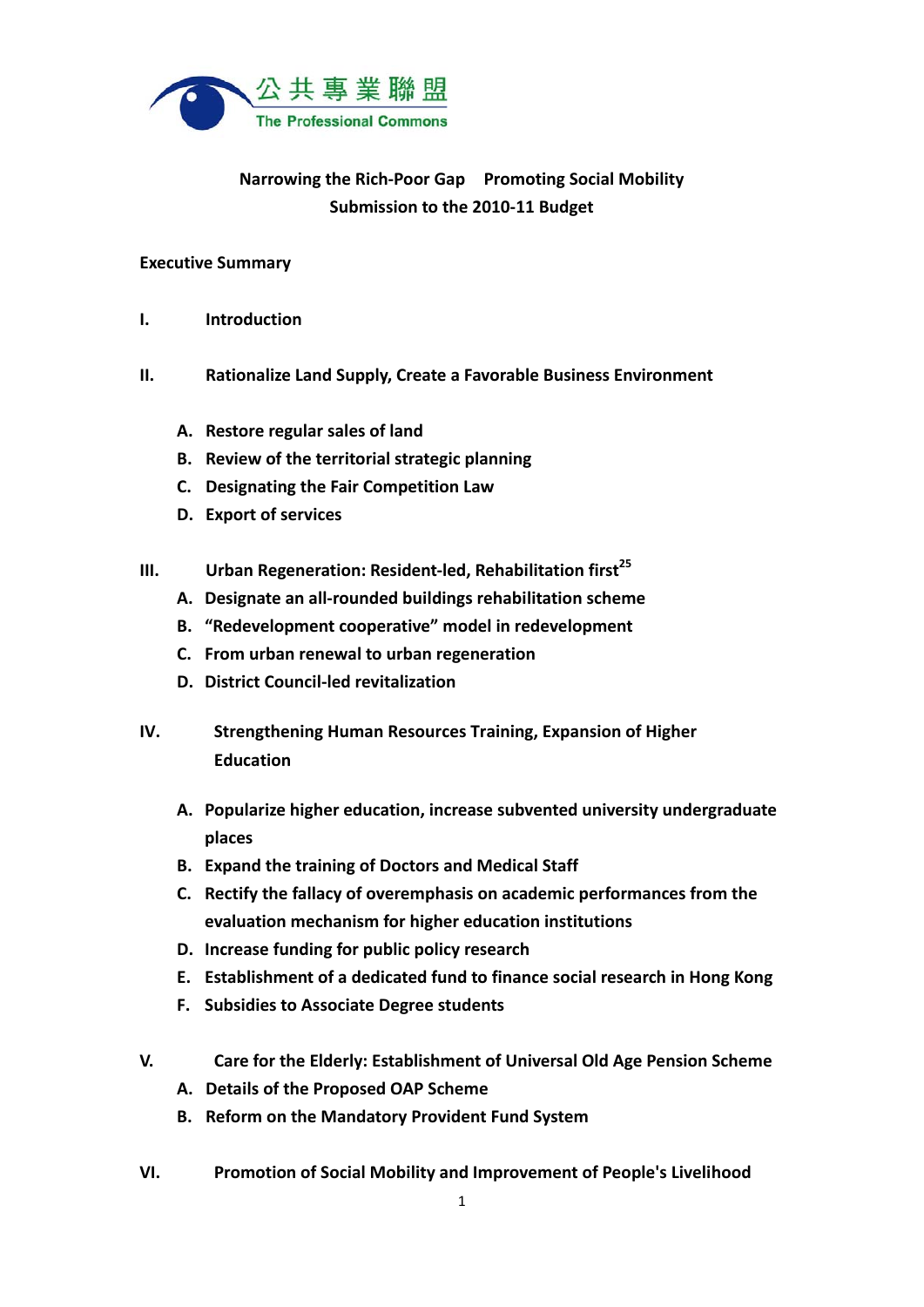

- **A. Narrowing of the Rich‐Poor Gap**
- **B. Shorten the interval for the review of Comprehensive Social Security Assistance**
- **C. Incorporation of Internet access fee into the School Textbook Assistance Scheme**
- **D. Extension of stay for students with intellectual disabilities**
- **E. Re‐building of the Home Ownership Scheme flats**
- **F. Create an enabling business environment in public housing estates**
	- **a. Utilize vacant units on the ground floor in public housing for commercial use**
	- **b. Cycling Parks**
	- **c. Public bicycle hiring services**
- **G. Promoting green roofs**
- **H. Funding for air quality improvement plan**

**Annex**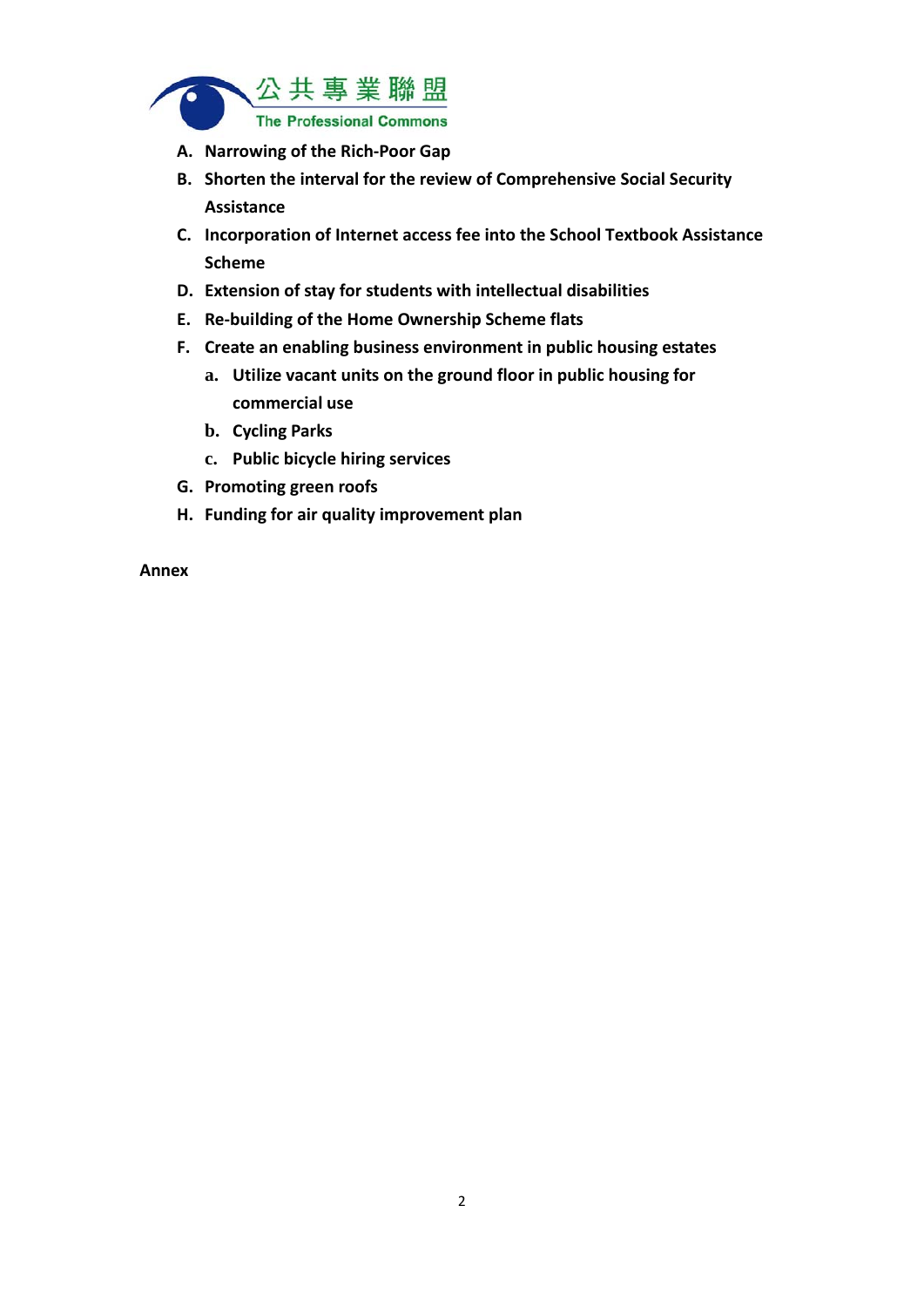

# **Narrowing the Rich-Poor Gap Promoting Social Mobility Submission to the 2010-11 Budget**

#### **Introduction**

1. Premier of the State Council Wen Jiabao urged the Chief Executive Donald Tsang to resolve the "deep-rooted problems" during the latter's duty visit to Beijing in late 2009.<sup>1</sup> The Chief Executive subsequently interpreted that "the Premier was referring under the context of economic development".<sup>2</sup> He later added that "there are many deep-rooted problems in which Hong Kong have to meet problems. It is not confined to economic transformation, but also political and social conflicts as well."3 We do not intend to initiate debate from the sensitive political and social perspectives in this report, but hope that the Government can take advantage of the forthcoming Budget to deal with economic and livelihood issues related to the "deep-rooted problems".

2. Hong Kong's business environment has been deteriorated in recent years. One of the most cited reasons for such deterioration is the high land prices and rental costs. As of the third quarter of 2009, the retail rental in Hong Kong ranked second highest in the world, same as the previous quarter, with an average rent of HK\$634 per square feet.<sup>4</sup> From January to December 21 2009, there were 3 692 transactions in the retail market, involving capital nearly HK\$35.913 billion, accounting for a 27% increase in transaction volume and  $44%$  increase in market value year-on-year<sup>5</sup> In terms of residential property prices, the Centa-City Leading Index stood at 72.61 points by the end of 2009, representing a rise of  $28.8\%$  a year ago.<sup>6</sup> High land prices and rentals have directly undermined Hong Kong's competitiveness.

<sup>1</sup> 〈溫家寶會見曾蔭權:中央政府將一如既往地支持香港〉, *People's Daily Website* , 29 December 2009。

<sup>2</sup> "CE's transcript in Beijing" (English and Chinese versions)", *Press Release of the HKSAR Government*, 28 December 2009.<br><sup>3</sup> 〈行政長官立法會答問大會談話全文(一)〉, *Press Release of the HKSAR Government*, 14 January

<sup>2010.</sup>

<sup>4</sup> 〈港鋪租全球排名第二位〉,*Sing Tao Daily,* 8 December 2009, p. C06.

<sup>5</sup> 〈本月商鋪暫錄 3692 宗升 27%〉, *Sing Tao Daily*, 29 December 2009, p. C09.

 $6$  The Centa-City Leading Index primarily reflects the change of the residential properties prices in Hong Kong. From28 December 2009 to 3 January 2010, the index stood at 74.07 point, and the index between 5 to 11 January 2009 was 57.51, increasing by 28.7% year‐on‐year. See "Centa‐City Leading  $Index''.$  <http://www.centadata.com/cci/SearchHistory.aspx>.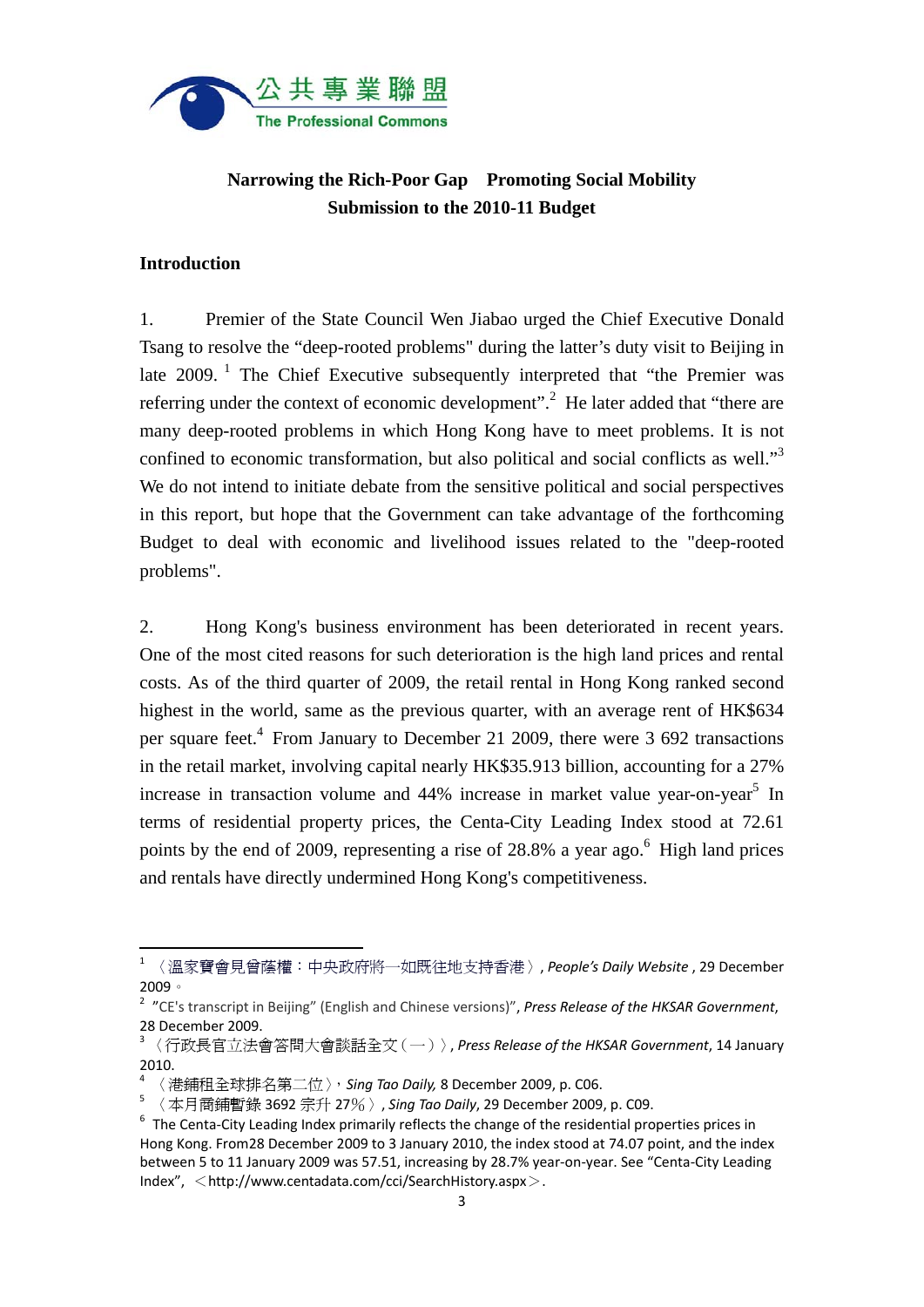

3. Hong Kong's economy began to show signs of recovery in recent months, but the overall business environment is still harsh in view of the monopolistic power enjoyed by large corporations. Hence, business environment for small enterprises is very difficult, entrepreneurial opportunities are getting even worse than before. The data from the Census and Statistics Department shows that the overall level of industrial concentration has increased in 2007. In the high concentration group and low concentration group, there were growing number of industries experienced an intensification in the degree of concentration in comparison the figure of previous year. Among them, 10 industries in the high concentration group increased in the concentration ratio while 4 industries showed a decrease. For the low concentration group, the ratio was 17 and  $6<sup>7</sup>$ . This shows that our business environment, particularly the SMEs, is getting worse.

4. Urban renewal/regeneration is more than an economic issue as it will arouse serious social problems as well. It is highly related to recent concern over the usage of space in urban development too. Meanwhile, the Urban Renewal Authority is conducting the Urban Renewal Strategy Review. The SAR Government (hereafter the Government) should seize the opportunity to take into consideration community's aspiration. By doing so, it would help address the social grievances across the community and achieve a sustainable future for Hong Kong in the long run.

5. Despite the fact that the Government has realized that the six priority industries are knowledge-based in nature, but so far there is no matching policy in the areas of education and manpower training. Many people are therefore skeptical about the determination and sincerity of the Government in putting forward these policies. $8$ 

6. In regard to people's livelihood, ageing population is becoming a rampant issue. However, there is no elderly policy to date and the Government is evasive from the calls of the civil society concerning the establishment of a comprehensive retirement protection scheme. It would also be important to meet public aspiration on

  $7\text{}$  Those industries which recorded a rising trend include those which are listed in the "slighting" changed" and "increased" categories. See "Selected Industry Groups by 2007  $CR_{10}$  Group and Pattern of Change in CR<sub>10</sub> between 2006 and 2007," in Census and Statistics Department (hereafter: C&SD),

<sup>&</sup>quot;Statistics on Sectoral Concentration", *Hong Kong Monthly Digest of Statistics*, August 2009, p. FC16.<br><sup>8</sup> In fact, the Government can formulate a higher level of economic strategies by taking reference to the practice of some developed economies. For example, following the Lisbon Strategy signed by members of the European Union in 2005, and to establish the three pillars of economic, social and environment, so as to make Hong Kong to be the most dynamic, most competitive and knowledge‐intensive regional economic pattern. See

<sup>&</sup>lt;http://europa.eu/scadplus/glossary/lisbon\_strategy\_en.htm>.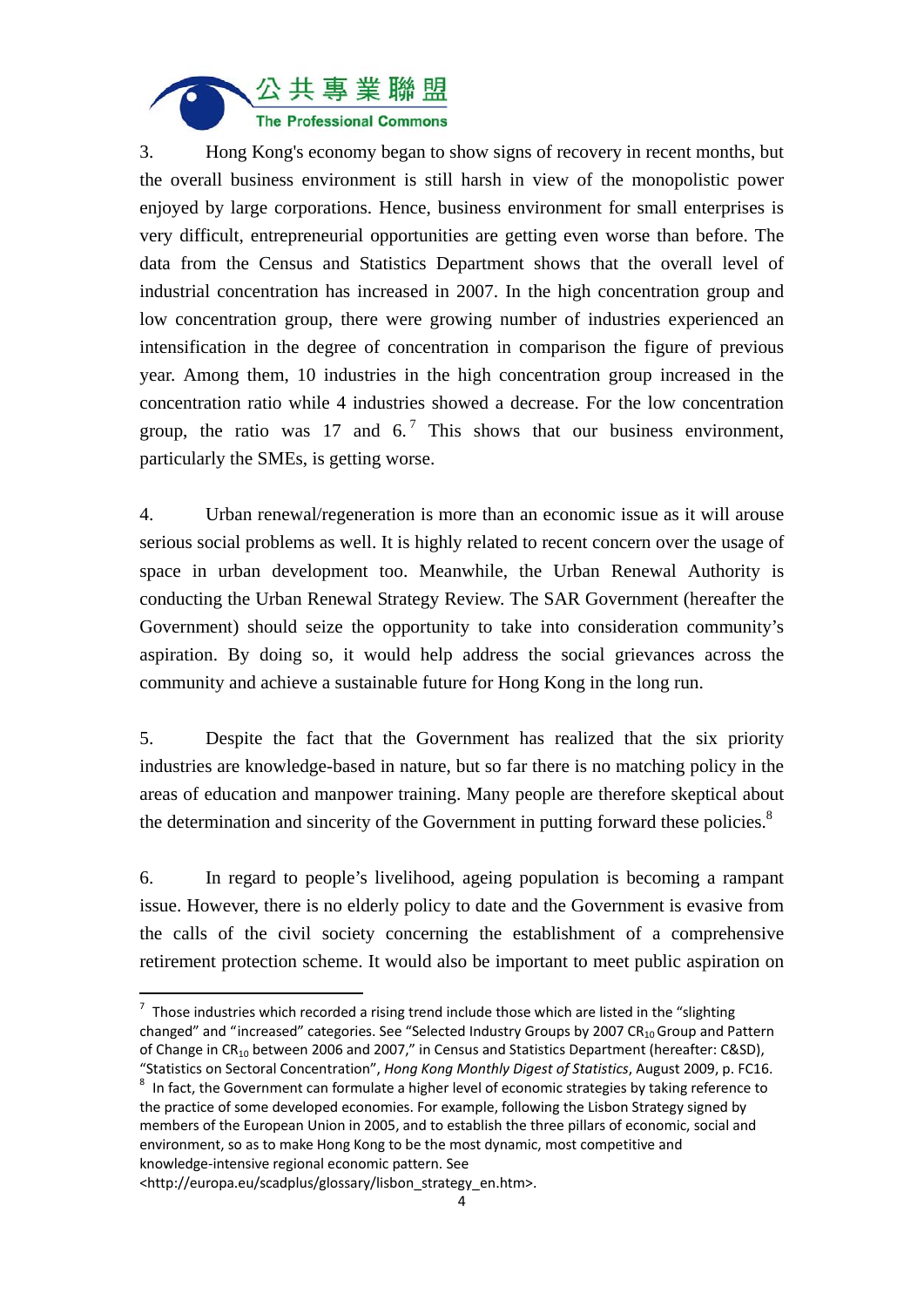

the improvement of overall living standard and upward social mobility.

7. To address the "deep-rooted problems", The Professional Commons recommends the Government to set the "narrowing of the poverty gap" and the "promotion of social mobility" as the two overarching policy objectives and supplement with a set of measureable and quantifiable objectives, a definite timetable and a well-planned roadmap well. It would be of particular importance for the Government to designate specific benchmarks on the narrowing of the rich-poor gap. In the light of this, the Government should set a target of reaching the goal of reducing the Gini Coefficient from 0.533 in 2006 to the 1991 level of 0.476 by the year 2017.

8. The submission covers 40 policy recommendations in five policy areas, hoping that these measures will achieve the goals of narrowing the gap between the rich and the poor, and the promotion of social mobility. The five major areas of recommendations are as follows:

- Rationalize land supply for the creation of a favourable business environment;
- Urban regeneration following resident-led and rehabilitation-first principles
- Strengthen human resources training through expanding the higher education;
- Care for the elderly and establishment of universal old age pension system;
- Promoting social mobility and improvement of people's livelihood.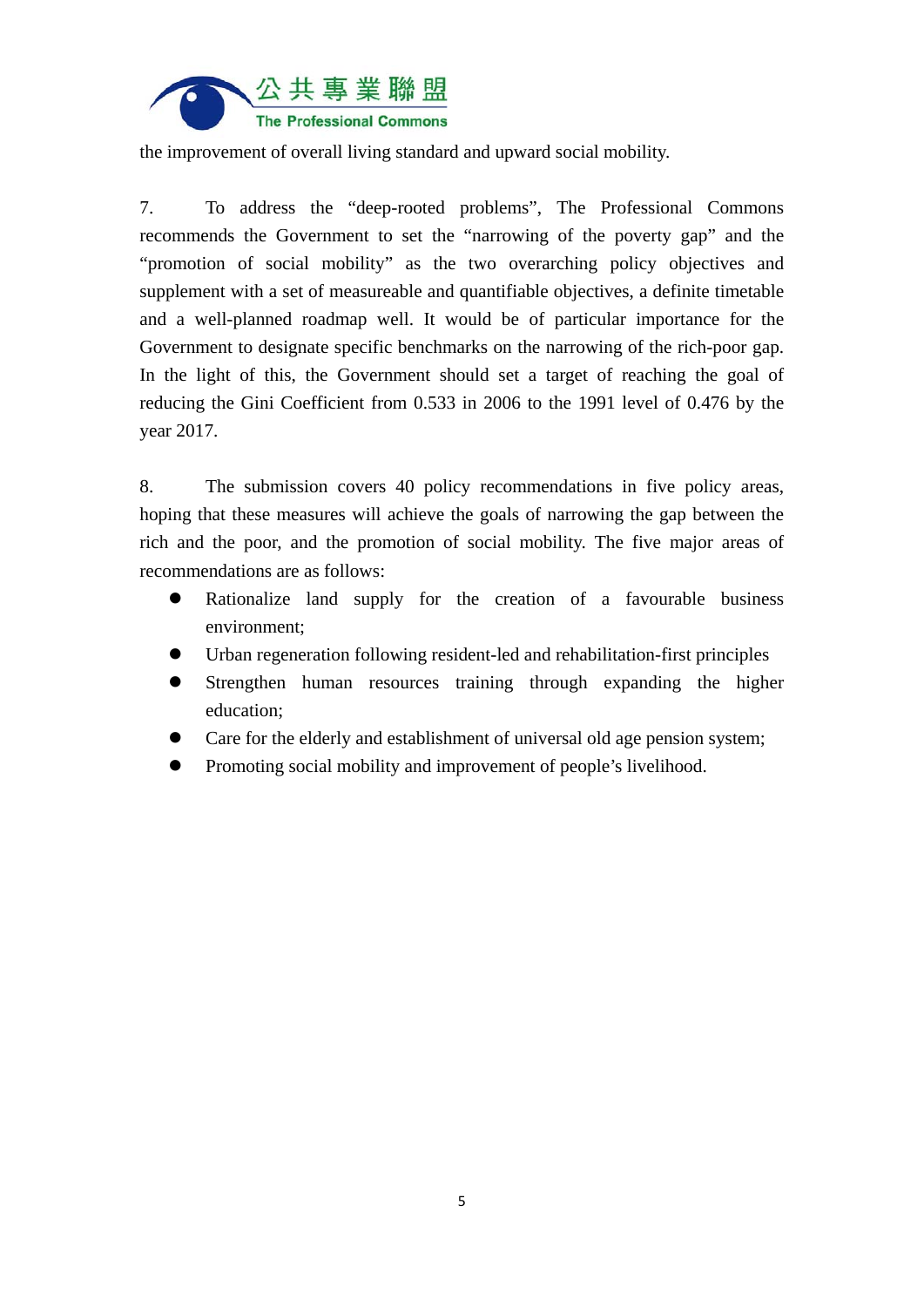

## **II. Rationalize Land Supply, Create a Favorable Business Environment**

9. There is a general view that the costs of doing business in Hong Kong are really high. In the light of this, the Government should put in place a multi-dimensional policy package to address the issue, including increasing land supply effectively so as to reduce the rental cost burden; adjusting the regional development strategy to increase land supply in areas beyond the metro core area; expediting the legislation of the "fair competition law" to facilitate the development of small and medium-sized enterprises. The Professional Commons also recommends the promotion of exports of services so that Hong Kong could head for the development of a more diversified economy.

#### **A. Restore regular sales of land**

10. The Government should resume regular land sales on a quarterly basis. Adding the fact that the land application list system has occurred side by side, it would become a regular and flexible dual-track land sales system. The new system could inject land regularly into the market for construction purposes and hopefully facilitate overall economic and social development as a whole. Most importantly, there will be more room for the Government to maneuver in land supply and to become more capable in tackling problems arising from existing land supply policies, including:

- Constrained by the land application list system, the Government is unable to increase land sales if property developers refused to trigger lands for auction. Even though some form of market failure was taking place and resulted in upsurge in property prices, negative impacts on the economic development and people's livelihood, the Government could do nothing under the existing application list mechanism. In the light of this, the Government has failed to provide a favourbale business environment, not to mention the promotion of social mobility.
- Many property developers favour private negotiations on lease modification, rather than open auction of land;

#### **Present Situation**

In 2008 and 2009 (as of 15 January 2009), there were 67 and 35 pieces of land being allowed to change their use for the construction of residential properties and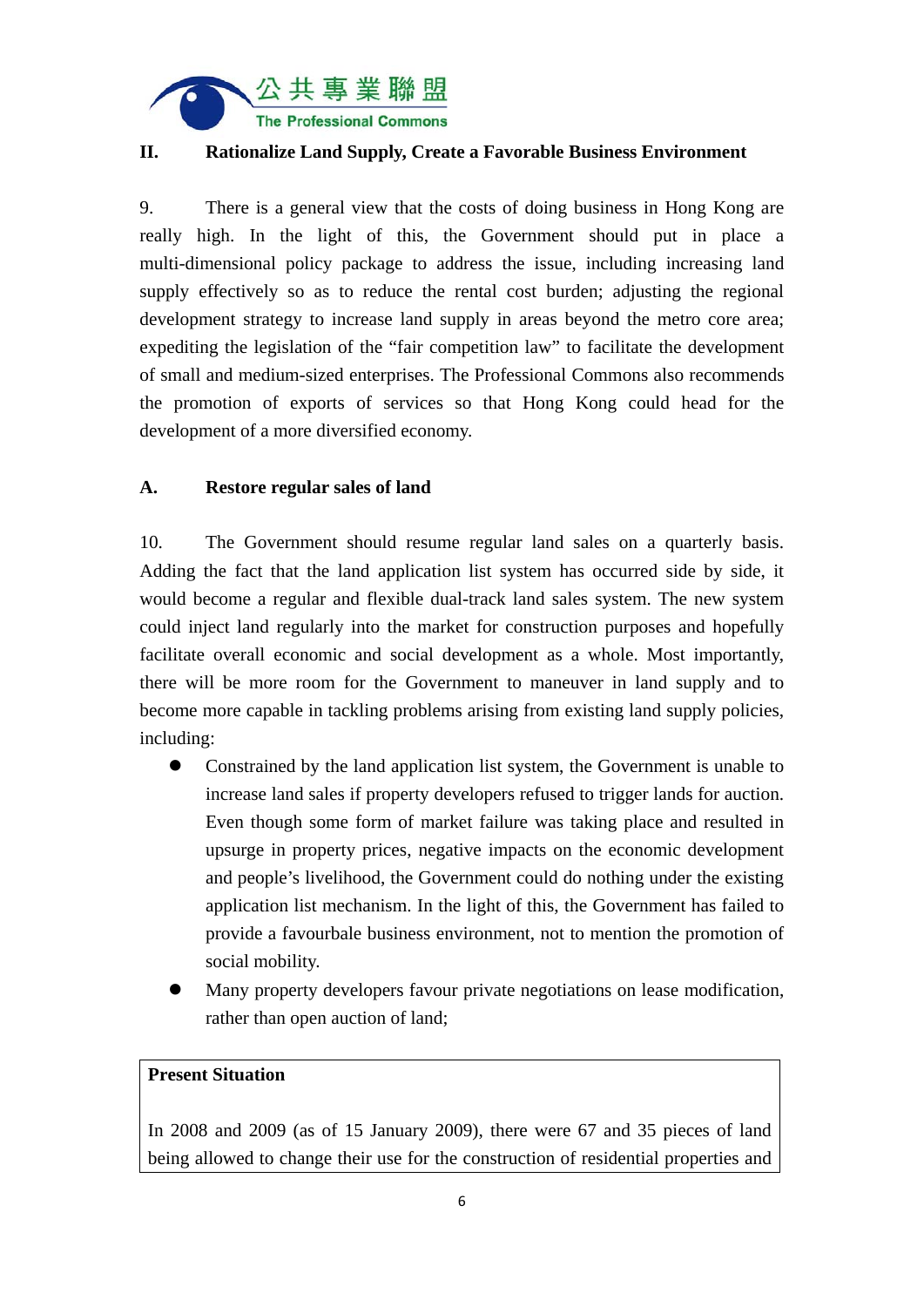

commercial/residential properties respectively through lease modifications. Out of these land plots, those which were not required to pay land premiums and those with land premiums of HK\$1,000 or below are numbered 32 and 20. The amount obtained from land premiums are amounted to HK\$1 billion and HK\$580 million respectively.<sup>9</sup> (see Annex 1 and 2)

 Without a regular land sales arrangement and direct land transaction through open auction, there would not be a representative land price level. When the Government set the bottom price for land auction, or when negotiating with the property developers on lease modifications in the future, it would easily be affected by non-market factors. In view of this, the artificial setting of prices would be easily deviated from the market prices;

#### **Present Situation**

The Government only sold two land plots under the application list system in the 2008 and 2009 financial year (up to mid-December 2009). The size of the lots being sold were 191.4 square meters and 305.8 square meters and their premiums were merely HK\$16.5 million and HK\$61 million respectively.<sup>10</sup> The real estate sector and the surveyors shared the view that these two plots of land were too small to serve as a benchmark of market prices. As for the two plots of land in Pak Shek Kok being sold for residential property development in end-2009, they would be used for the development of luxury properties. Hence, their land premiums could not reflect the latest trend in land prices of the mass market.

According to the information from the Town Planning Board, there were 13 factory buildings which had been approved for hotel development between 2006 and September 2009. However, not even a single agreement has been reached on lease modification to date and most of these lands left vacant for a long period. At least two developers had given up their hotel re-development plans already.<sup>11</sup>

The standard for premium valuation in lease modifications is unable to

<sup>&</sup>lt;sup>9</sup> The lease modifications of the plot of land in Wu Kai Sha amounted to HK\$9.6 billion has not been listed in the official records yet.

<sup>&</sup>lt;sup>10</sup> "Land Sale Result 2008/2009", <http://www.landsd.gov.hk/en/landsale/records/2008-2009.pdf >;

<sup>&</sup>quot;Land Sale Result 2009/2010", <http://www.landsd.gov.hk/en/landsale/records/2009‐2010.pdf>.

<sup>11</sup> 〈改建補地價談不攏 13 酒店計劃膠 〉, *Ming Pao*, 7 September 2009, p. A3.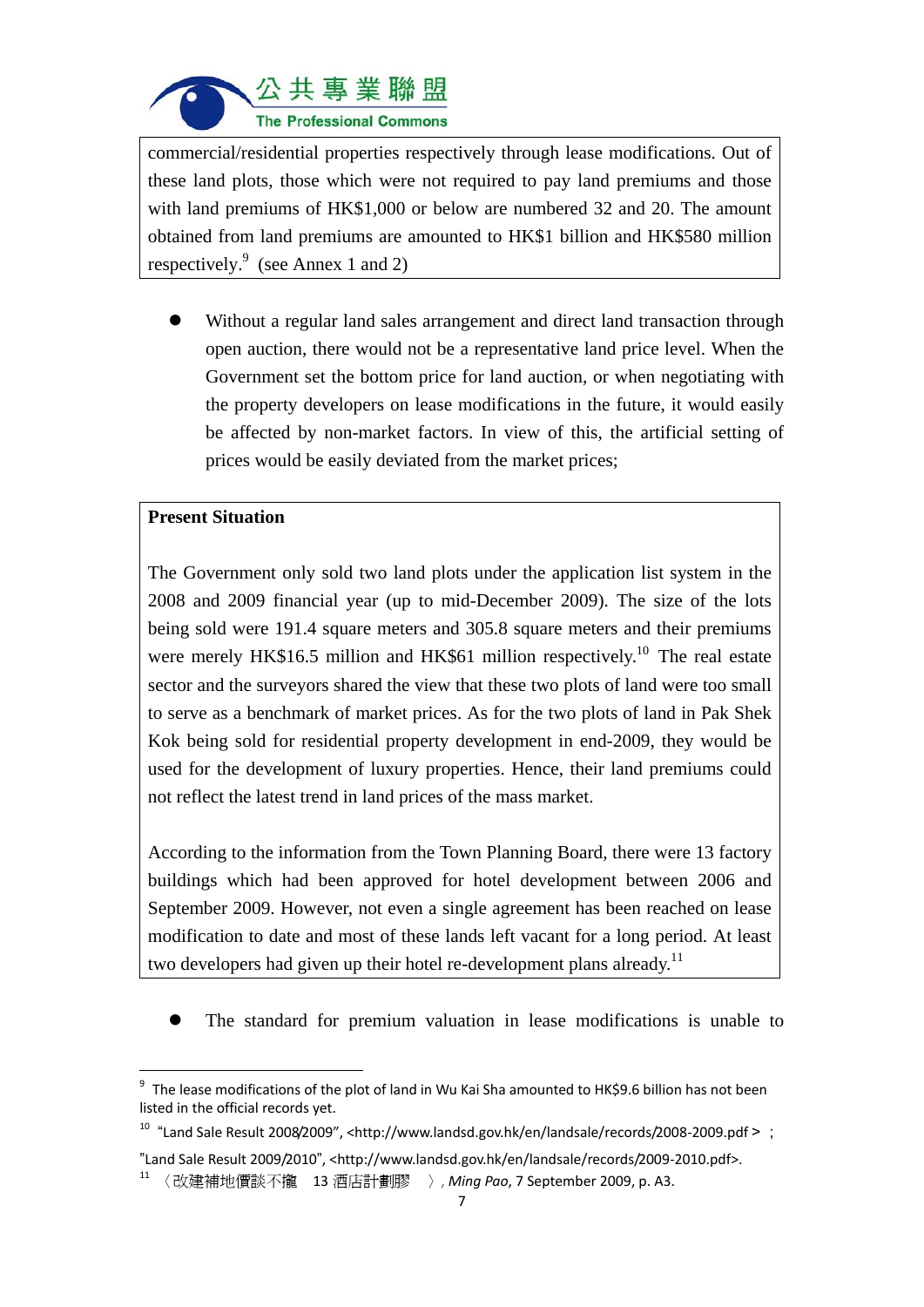

reflect the latest changes in the real estate market, and therefore the lease premiums might be deviated from real market values.

#### **Present Situation**

In view of the plunge in property prices triggered off by the 2008 global financial crisis, the Government has adjusted the valuation mechanism for lease modifications by increasing the marginal profit for ordinary residential properties from 10% to 20% and therefore lowering the de facto land premiums accordingly.<sup>12</sup> Meanwhile, the prices of local residential properties have progressively rebounded since the second half of 2009 but there is no corresponding adjustment in the formula of the estimation.

 The Government could not push forward policy objectives through land supply as the power to trigger an auction under the application list system is solely in the hands of the property developers.

#### **Present Situation**

Using the hotel industry to illustrate: As a means for supporting the hotel industry, the Government has included 10 hotel-only sites in the application list since the 2008-09 financial year, but no application is received so far.

 The Government used to sell its properties when the property prices are skyrocketed. It is not fair for the Government to play a dual role as the "player" and the "coach" in property transactions.

#### **Present Situation**

The Government Property Agency sold four properties in October 2009, amounting to HK\$110 million. It sold another eight luxury residential properties a month later, worth a total of HK\$172 million.<sup>13</sup>

<sup>12</sup> <政府催谷補地價 允發展商增利潤 修訂估價基準 推動項目上馬>, *Hong Kong Economic Times*, <sup>14</sup> January 2009, p. A3. <sup>13</sup> 〈產業署售韓森四物業套 1.1 億〉, *Hong Kong Economic Journal*, <sup>22</sup> October 2009, p. <sup>9</sup>;〈<sup>10</sup> <sup>豪</sup>

宅拍賣 2 未到價收回〉, *Ming Pao,* 13 November 2009, p. B4.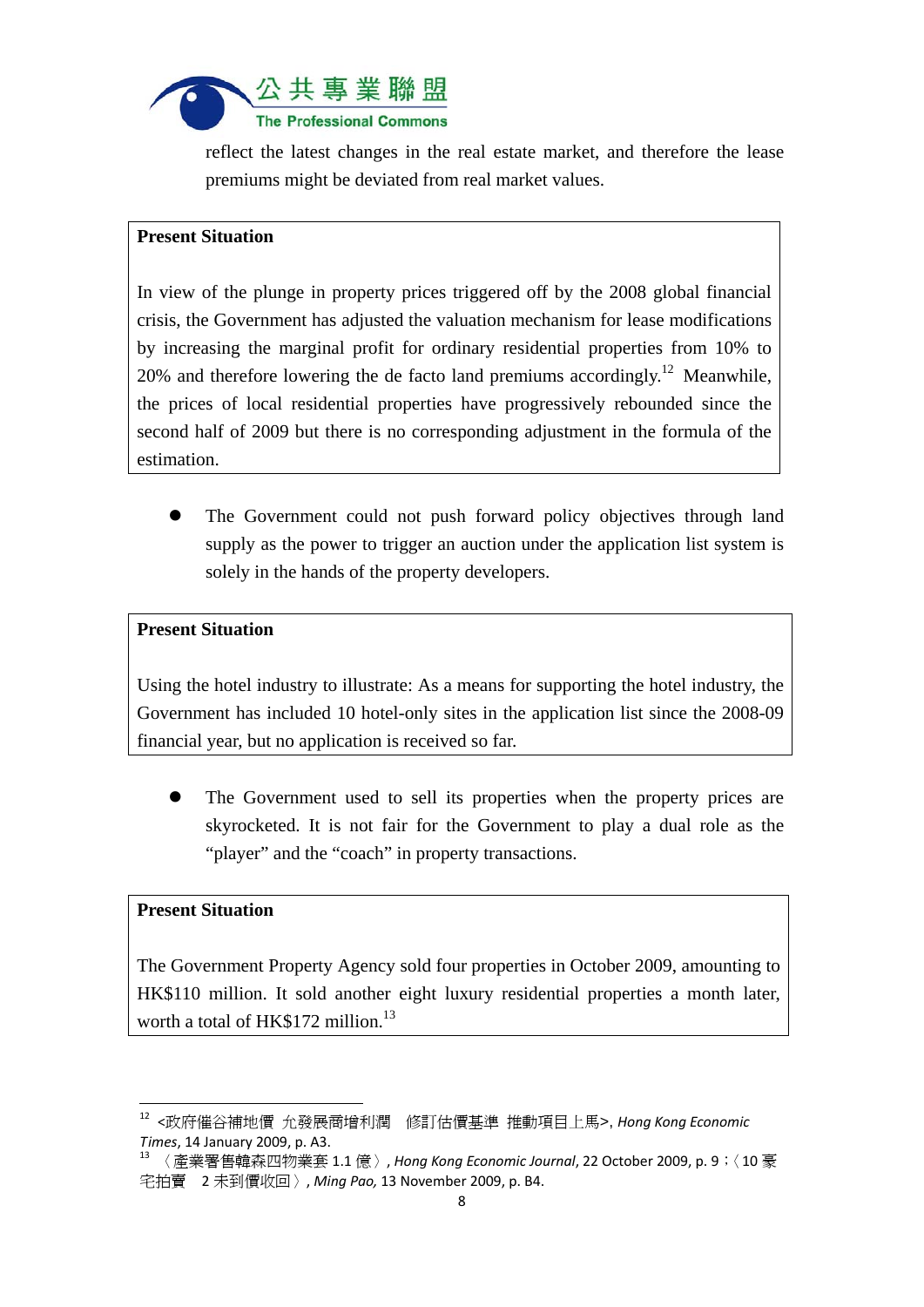

## **B. Review of the territorial strategic planning**

11. Urban redevelopment activities in recent years have intensified the development density and pressures of urban area. This could only be solved through careful adjustment of the overall planning setting of Hong Kong, especially through the rectification of the spatial imbalance between the metro core and "peripheries", such as New Territories. In this connection, the Government should consider a more decentralized land use pattern. In addition, the new planning direction should not be confined to the relocation of the population from the metro core to the New Territories. It should also enhance the economic vibrancy in the New Territories through exploring business potential specifically for job creation. There are the two areas attempting to improve the urban environment:

- Lowering the objective of housing 40% of the increased population in the metro core area under the "Hong Kong 2030 Report" ;
- Improving the urbanscape of the metro core through provision of more public open space and facilities in various regenerated urban areas on one hand and lowering development density and plot ratio on the other.

The Professional Commons recommends that the adjustment of development directions would be developing new business nodes such as the "secondary city centres", in which The Professional Commons has proposed in March 2008. The Government should also consider changing the permitted land use as stipulated in the Outline Zoning Plan in the New Territories on a limited basis, for the sake of promoting economic vibrancy and creating job opportunities, so as to foster a "win win" situation for the metro core areas and the New Territories as a whole.

### **Present Situation**

The high density development mode along the shore of the Victoria Harbour is commonly perceived as the main cause for the high rental and high business operating costs. Meanwhile, the New Territories is underdeveloped, causing insufficient supply of job opportunities in the new towns and subsequently the vicious cycle of poverty. Not only the misplacement of residential and work locations would increase the traffic load, it would also exacerbate the transportation expenditure of the residents of the New Territories.

#### **C. Designating the Fair Competition Law**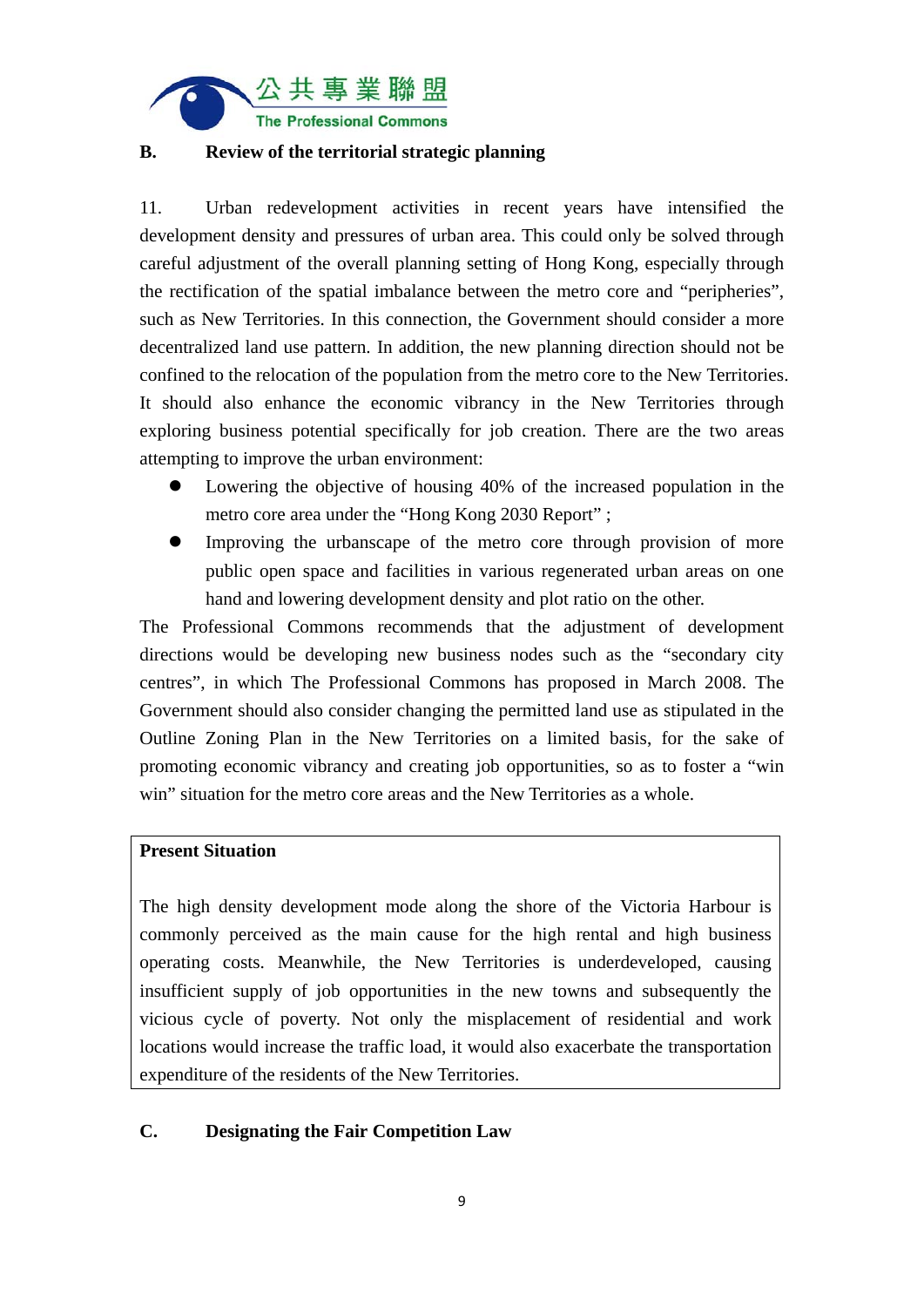

12. The Professional Commons is in the view that the Government should expedite the legislative process of the Competition Law (officially called "Competition Ordinance Bill") and enact the new legislation as soon as possible.

## **Present Situation**

Market manipulation by limited number of companies has been a prominent issue in some sectors in Hong Kong. Although the Government has admitted the needs of Competition Law in maintaining the level playing field in Hong Kong, the legislative process of the Competition Ordinance was postponed in February 2009 under the excuse of the necessity to concentrate the efforts on improving the economic situation in view of the financial crisis. <sup>14</sup>.

## **D. Export of services**

13. As it is well acknowledged that Hong Kong is a service based economy, the Professional Commons is in the view that the development of local services sector should go beyond the "four pillars" and the "six priority industries". The Government should step its effort in the promotion of individual advantageous industries in overseas market. In fact, the overseas operations of several public corporations went smoothly in recent years, e.g. the Mass Transit Railway Corporation (hereafter MTRC), Hong Kong Airport Authority (hereafter HKAA), and so forth. They could be served as useful references for services promotion in overseas market,

#### **Present Situation**

## $MTRC<sup>15</sup>$

The MTRC has been working together with several overseas railway operators in the provision of railway consultancy services (including railway design, operation and maintenance).<sup>16</sup> The MTRC also won the operation rights of the Shenzhen Metro Line 4 and the underground railway system in Stockholm, Sweden.<sup>17</sup>

<sup>14</sup>〈公平競爭法剔出本年度立法之列〉, *Hong Kong Economic Journal*, 28 February 2009, p. A4.

<sup>&</sup>lt;sup>15</sup> The MTRC is a listed enterprise in which the Government is the largest shareholder.<br><sup>16</sup> <http://www.mtr.com.hk/eng/consultancy/clientlist.html>.<br><sup>17</sup> 〈挫5對手 港鐵奪瑞典地鐵營運權〉, *Ming Pao*, 21 January 2009, p. A24;〈內地首條全外資地 鐵 港與珠三角融合加強港鐵投資 60 億 深圳營建 4 號線〉, *Wen Wei Po*, 19 March, 2009, p. A2.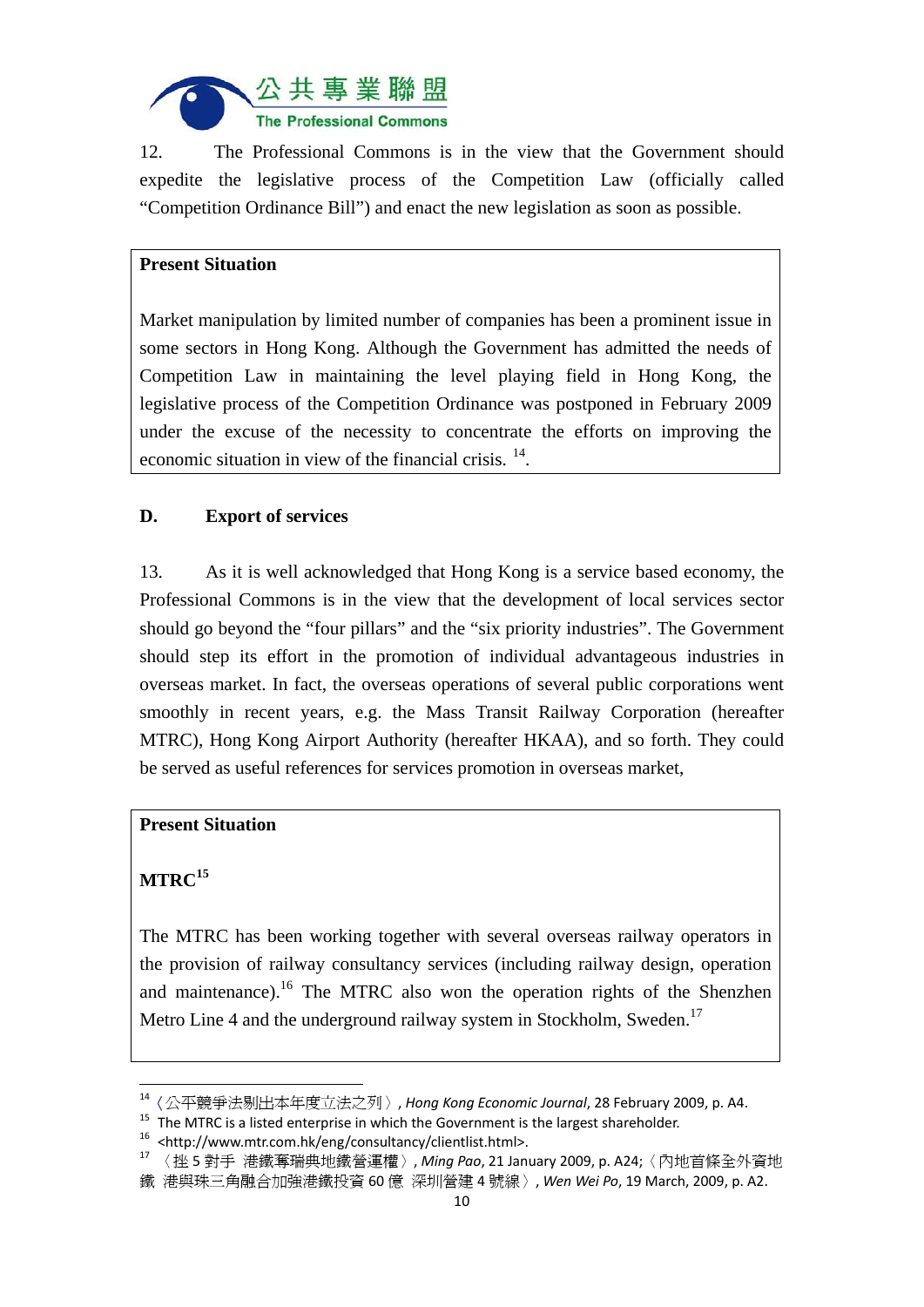

# **HKAA**

In 2005, the HKAA formed a subsidiary company with the Xiaoshan Airport in Hangzhou, holding 49% of the shares of the new company and stationing three officers in the Xiaoshan Airport since then for the introduction of "Hong Kong style" management.<sup>18</sup>

In 2006, a leasing agreement has been reached between the Zhuhai Municipal Government and the HKAA for the management of the Zhuhai Airport. From then on, HKAA has become the largest shareholder of the Zhuhai Airport although it does not have the controlling rights.<sup>19</sup>

In October 2009, the Shanghai Airport (Group) Limited and the HKAA agreed to establish a joint venture, namely Shanghai-Hong Kong Airport Management Company Limited, in a bid to further strengthening the cooperation between the two airports. The two parties constitute 51% and 49% of the rights of the joint venture respectively. The investment period lasts for 20 years from 2010 onwards. It is used to introduce and taking reference of the management experiences, technology and branding of the hub airport of Hong Kong International Airport to the Shanghai Airport, so as to enhance the latter's management capacity and management level. $^{20}$ 

14. There are many outstanding service enterprises and organizations which could capitalize on their advantages in Hong Kong to explore Mainland and overseas markets. Specific examples include:

 Ocean Park: The Professional Commons recommends the Government to amend the laws and regulations in a bid to allow the Ocean Park to develop theme parks outside Hong Kong under the name of "Ocean Park", and allow the Ocean Park to engage in theme park-related businesses overseas, including providing consultancy services, assisting overseas theme park operator to design theme parks, and conducting ecological education.

 <sup>18</sup> 〈引入港式管理 蕭山機場年賺 2.6 億〉, *Ming Pao,* 23 December 2009, p. A20.

<sup>19</sup> 〈機管局 2 億入股珠海機場〉, *Hong Kong Economic Times*, 3 August 2006, p. A4.

<sup>20</sup> 〈滬港機場合資成立一管理公司〉, *Ta Kung Pao*, 2009 年 10 月 12 日,

<sup>&</sup>lt;http://www.takungpao.com/news/09/10/12/\_IN‐1155215.htm>.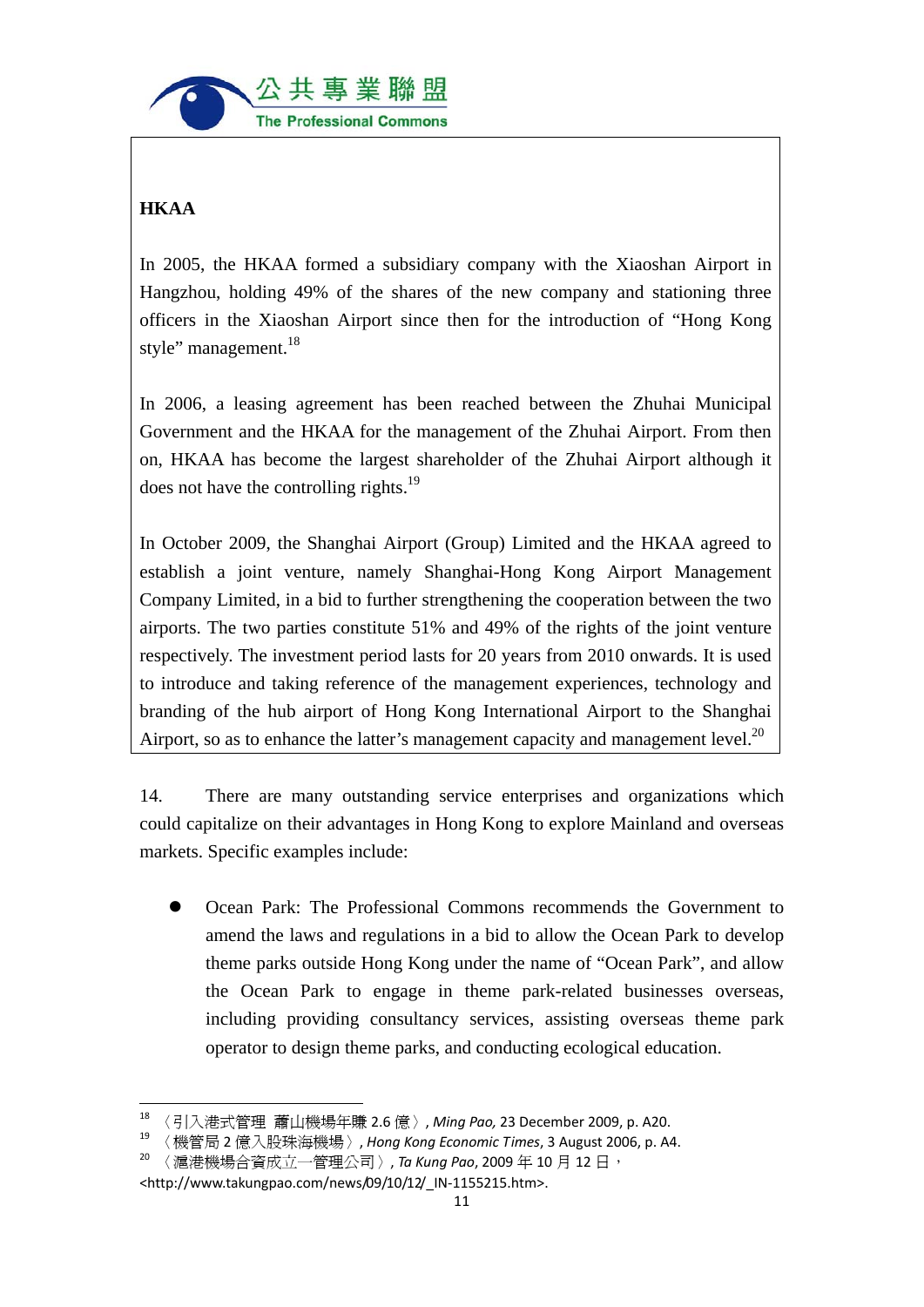

#### **Present Situation**

According to the "Ocean Park Ordinance", the operations of the Ocean Park are confined to be "a public recreation and education park named 'Ocean Park' located in Brick Hill". Hence, the provision of educational and recreational activities locally seemed to be the main set objective of the park and therefore it is not entitled to expand its business overseas.<sup>21</sup>

 Non-profit making social welfare organizations: The Professional Commons recommends the Government to study the feasibilities of enabling local social service sector to get involved in the provision of services overseas, or export of services, for example, providing consultancy services, assisting social welfare organizations overseas in establishing social services to meet the needs of the community, etc.

#### **Present Situation**

The "one-touch bell" services provided by the Senior Citizen Home Safety Association (hereafter SCHSA) has developed into a well-sounded operation and enjoyed a high reputation in the Mainland. The relevant organizations in Shanghai, Macau and Shenzhen have even invited the SCHSA to be the consultant of their one-touch bell services.22 The Association had posted an advertisement to recruit a "project consultant" in November 2009 whose major responsibilities were to develop telephone support services in the areas outside Hong Kong.<sup>23</sup>

15. The Trade Development Council (hereafter TDC), and the Hong Kong Economic and Trade Offices (hereafter HKETO) overseas should step up its efforts in the promotion of the export of services, for example the organization of public relations activities, as well as the collection of overseas market intelligence. The TDC should also adjust its operation structure accordingly, and to gradually withdraw from local exhibition market and reallocating the resources for the exploration of overseas market for the local service sectors.

<sup>21</sup> 〈海洋公園研修例衝出香港〉, *Sing Tao Daily*, 12 October 2009, p. A2.

<sup>22</sup> 〈「平安鐘」起家負債千萬變盈利千萬〉, *Ming Pao,* 30 November 2009,p. A17.

<sup>23</sup> Recruitment Advertisement, *Ming Pao,* 4 November 2009.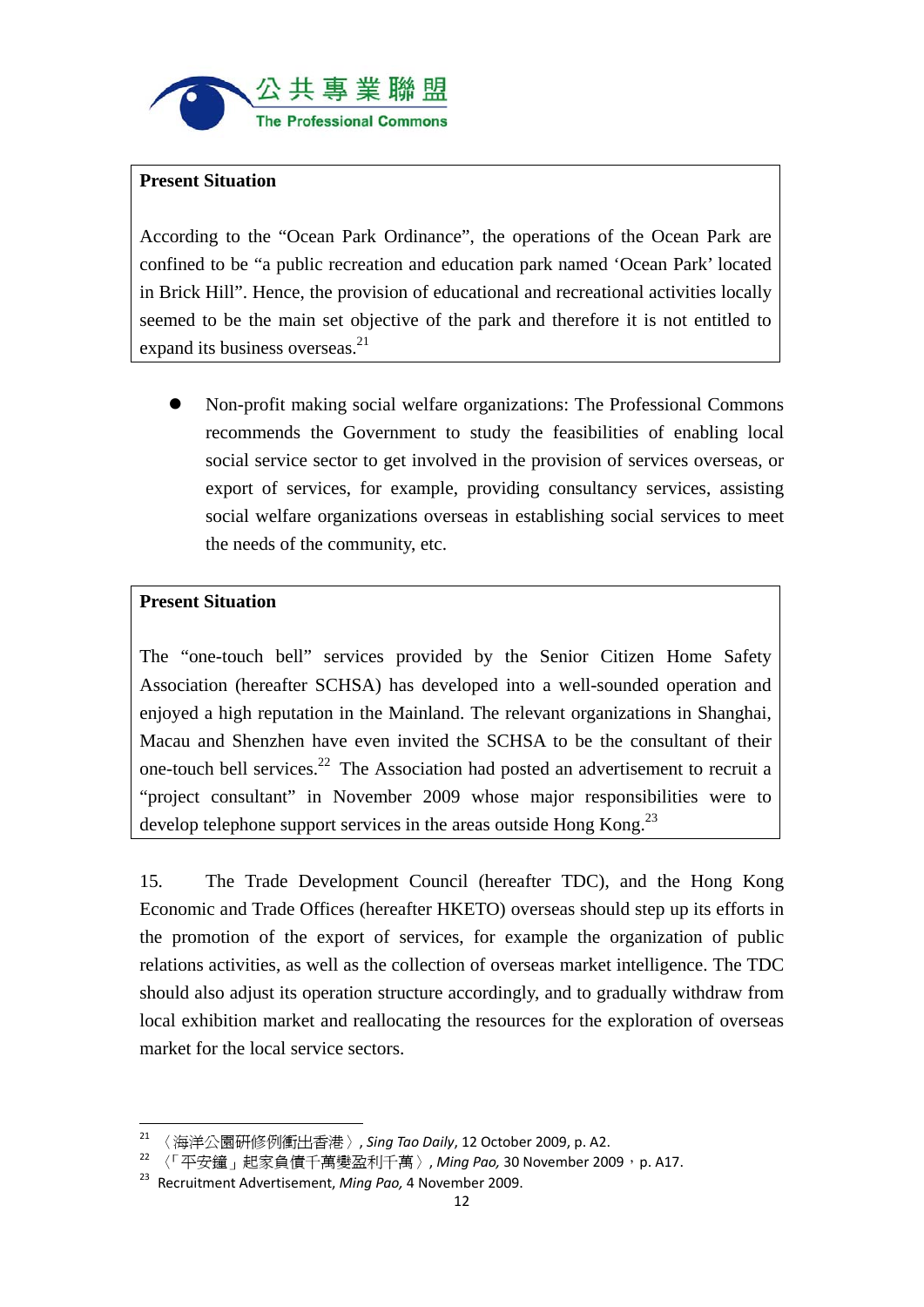

### **Present Situation**

Comparatively speaking, the TDC and the HKETOs focus more on the promotion of merchandise trade than the export of services.

16. In accordance with the changes of the service sector in Hong Kong in view of the development of the "six priority industries", the Government should readjust the classification structure of economic data and statistics in order to highlight the economic performances of the relevant sectors. Such a move would enable the Government and the business sectors to locate relevant data and statistics much easier in the course of research and decision making. By doing so, the market players could be able to better grasp the business opportunities.

#### **Present Situation**

The annually published "Hong Kong Service Trade Statistics Report" by the Census and Statistics Department merely covers the following categories of statistical data: transportation, tourism, insurance, finance, business services and so forth. Apparently the existing service classification system fails to reflect the latest economic activities in Hong Kong. Taking reference of the Report in 2007, the expenses of non-Hong Kong residents studying in Hong Kong is counted as "tourism" expenses, which is not in line with the development of the education sector. There is no category to cover the medical expenses of non-Hong Kong residents in Hong Kong too.<sup>24</sup>

<sup>24</sup> Census and Statistics Department, *Report on the Hong Kong Trade in Services Statistics for 2007*, <http://www.censtatd.gov.hk/freedownload.jsp?file=publication/stat\_report/external\_trade/B102001 12007AN07B0100.pdf&title=Report+on+Hong+Kong+Trade+in+Services+Statistics&issue=2007+Editio n&lang=1&c=1>.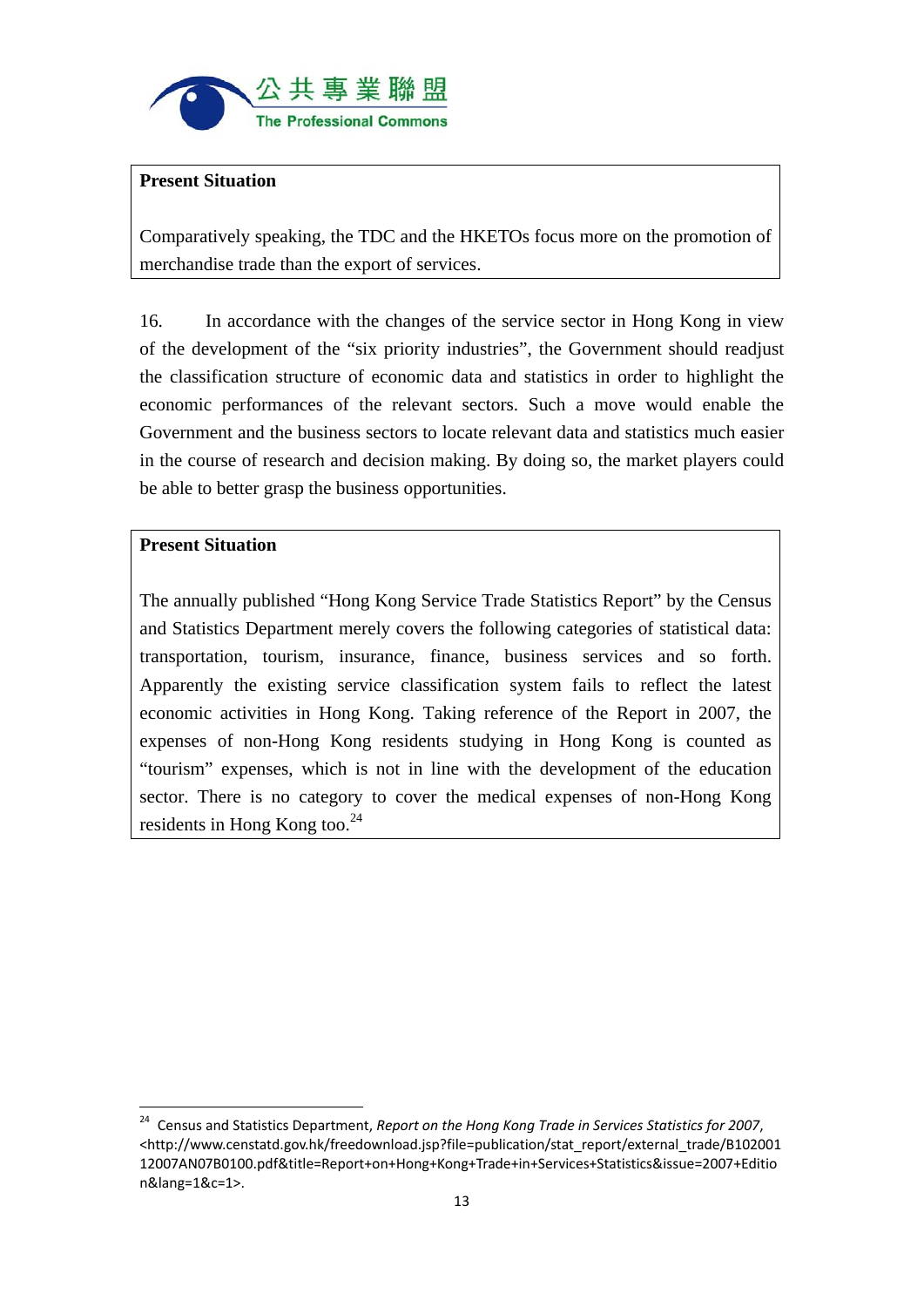

## **III.** Urban Regeneration: Resident-led, Rehabilitation first<sup>25</sup>

## **A. Designate an all-rounded buildings rehabilitation scheme**

17. The "4Rs" strategy (Redevelopment, Rehabilitation, Revitalization, pReservation) and of the Urban Renewal Authority (hereafter the URA) should be reprioritized, whereas rehabilitation should be placed in the most important position. The Government should also designate a holistic rehabilitation programme to ensure all buildings would be subject to regular inspection. It would also be of utmost importance to ensure all residential buildings would be rehabilitated without excuse of lack of financial or managerial abilities from the owners, and have had a certain basic of management and maintenance after the rehabilitation programme. The specific measures are as follows:

- The "Mandatory Buildings Inspection Scheme" and the "Mandatory Windows Inspection Scheme", together with their supporting measures, should be expedited as soon as possible;
- To realign the funding schemes of the Hong Kong Housing Society (hereafter the HKHS) and the URA, together with the "Operation Building Bright" programme from the Government and relevant subsidies from the proposed "Mandatory Buildings Inspection Scheme". These funding schemes should be targeted at different groups of the general public. Subsidies from the "Operation Building Bright" should only be available to the "problematic" residential blocks of inadequate management capacity;
- The Buildings Department should raise the capabilities in the managing the rehabilitation of flats, assisting the owners who are unable to conduct the rehabilitation works of their own;
- To facilitate the establishment of owners' corporation (hereafter OCs) or other property management mechanism, so as to improve the maintenance of the properties. This would help lower the occurrences of the heavy decay of the buildings.

 <sup>25</sup> For the details on the proposals from The Professional Commons concerning the review on urban regeneration policy, please refer to the "For the People, By The People: Research Report on the Urban Regeneration Strategy" published in December 2009.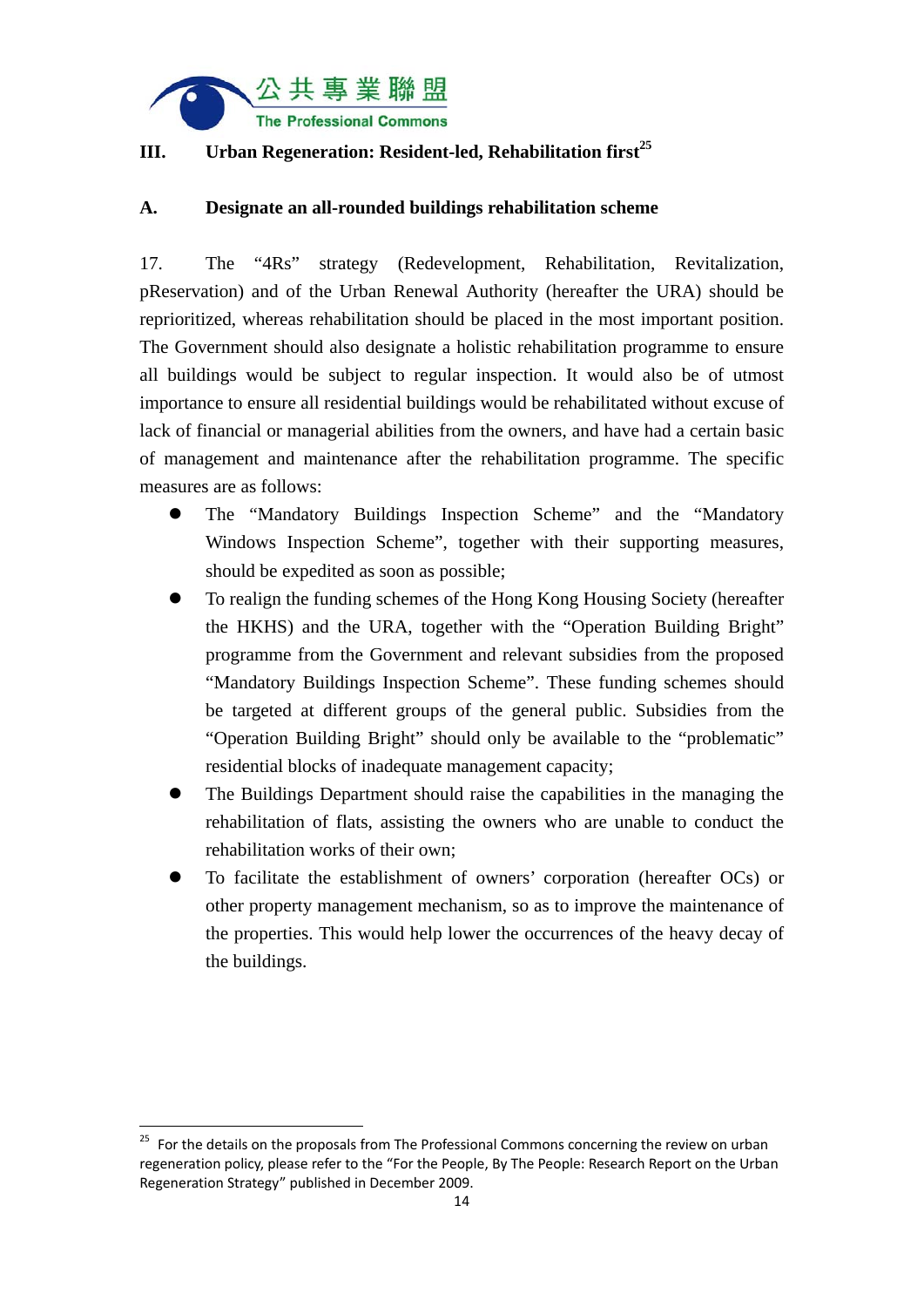

#### **Present Situation**

In recent years, the ageing of buildings has become a hazardous problem. Private buildings aged 30 years or above amount to 13 000 buildings.<sup>26</sup> There are 8 000 buildings without OCs or any forms of management bodies.<sup>27</sup> According to the estimation based upon the recent trends, the number of private residential buildings aged 30 or above would reach 22 000 blocks ten years later.<sup>28</sup> Hence, the strategy on addressing the deterioration of urbanscape through the demolishment of old flats is clearly not practical.

There is a general view that the current urban renewal practices are based upon a "property-led" model.<sup>29</sup> Emphases on these projects follow the routine of property market, like demolishing old buildings for redevelopment, increasing the development potential of a site, as well as maximizing the total economic gain. Many of them are intent upon "raising the intensity of land use through replacement of low by high quality and/or density houses to increase the total revenue."30

The most common practice adopted in redevelopment projects is generally described as "bulldozing" approach under which most of the old buildings, regardless of importance in terms of their non-materialistic value, are being demolished for the sake of redevelopment. Many streets of local character were eventually erased and replaced with commercial and residential developments subsequently. At least six old streets disappeared in the past few years under URA projects. These include Yuen On Lane and Yu Lok Lane in Sheung Wan; Cornwall Avenue in Tsim Sha Tsui;

<sup>&</sup>lt;sup>26</sup> <http://www.devb-plb.gov.hk/eng/publication/mbi\_full\_paper.htm>.

<sup>&</sup>lt;sup>27</sup> The Government did not even have the official figures of how many residential buildings do not possess any management organization. Email enquiry with the Home Affairs Department, June 2009.<br><sup>28</sup> Eddie C.M. Hui, Joe T.Y. Wong and Janice K. M. Wan, "A Review of the Effectiveness of Urban Renewal in Hong Kong," *Property Management*, Vol. 26, No. 1 (2008), pp. 25‐42; and Legislative Council Panel on Development," Background brief on Mandatory Building Inspection Scheme and Mandatory Window Inspection Scheme," (LegCo Paper No.: CB(1)570/08‐09(07)), < http://www.legco.gov.hk/yr08‐09/english/panels/dev/papers/dev0120cb1‐570‐7‐e.pdf>。

<sup>&</sup>lt;sup>29</sup> See Mee Kam Ng, "Property-led Urban Renewal in Hong Kong: Any Place for the Community," *Sustainable Development*, Vol. 10, No. 3(2002), pp. 140‐146; Edwin H. W. Chan, Grace K. L. Lee, "Contribution of urban design to economic sustainability of urban renewal projects in Hong Kong," *Sustainable Development*, Vol. 16, No. 6 (2008), pp. 353‐364; Bo‐sin Tang and Roger M. H. Tang, "Development control, planning incentive and urban redevelopment: evaluation of a two‐tier plot ratio system in Hong Kong," Vol. 16, No. 1 (1999), pp. 33-43.<br><sup>30</sup> Edwin H.W. Chan and Grace K. L. Lee, "Contribution of Urban Design to Economic Sustainability of

Urban Renewal Projects in Hong Kong," *Sustainable Development*, Vol. 16, (2008), No. 353‐364.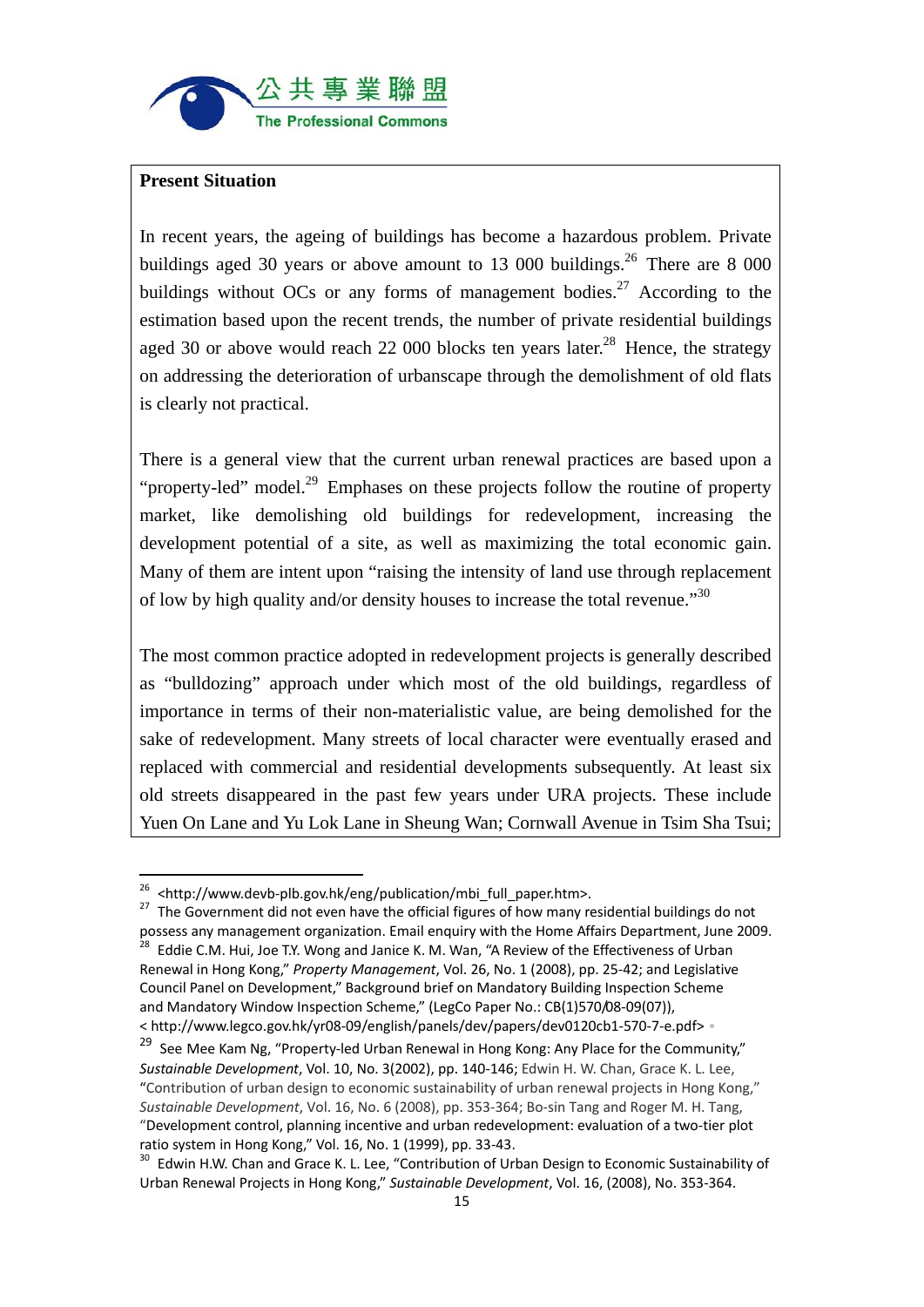

"Bird Street" in Mong Kok; Tsung Sau Lane East and Tsung Sau Lane West in Sheung Wan; Sai Lau Street in Tsuen Wan.<sup>31</sup> It is also noteworthy that Yan Shun Lane, Tung Yan Street and Yue Man Square in Kwun Tong is going to disappear under the proposed "Kwun Tong Town Centre" redevelopment plan.

The Government should expedite the respective legislative procedure concerning the "Mandatory Buildings Inspection Scheme" and the "Mandatory Windows Inspection Scheme" which has already been deferred again and again.

The Government does not have any long-term strategy in tackling the problem of dilapidated buildings in the urban area. There was no corresponding measure to promote rehabilitation works when the URA first adopted the "4Rs" strategy. Not until 2004 did the URA pay greater effort to facilitating rehabilitation projects through introduction of two loan schemes, which are the "Building Rehabilitation Materials Incentive Scheme" and the "Building Rehabilitation Loan Scheme". By virtue of the assistance via these schemes, buildings that have their rehabilitation work finished amounted to 100 in both 2006 and 2007. Up to March 2009, rehabilitation works for 490 buildings were subsidized by the scheme.

On the other hand, merely 2 000 buildings are covered under the "Operation Building Bright". Compared to the 10 000 plus dilapidated buildings in Hong Kong, the number of buildings which could be benefited from the "Operation Building Bright" Scheme are actually quite small. Even worse, the Government failed to completely solve the issues concerning rehabilitation of buildings without OCs. When the resources of the concerned plan are being used, these buildings could be in an even worsening state of decay, and hence worsening the urbanscape of the old districts.

## **B. "Redevelopment cooperative" model in redevelopment**

18. Urban redevelopment has to address the core issue of "who will be benefited". Redevelopment cooperatives formed by landlords would be a viable alternative which could help realize the principle of "resident-led". It seems that this new mode of redevelopment can address the needs of residents, tenants, as well as public goods. The characteristics of the redevelopment mode are as follows:

Landlords decide collectively on the selection of redevelopment plan,

<sup>31</sup> "Old Streets Being Wiped Off Map," *South China Morning Post*, 18 August 2008, p. 1.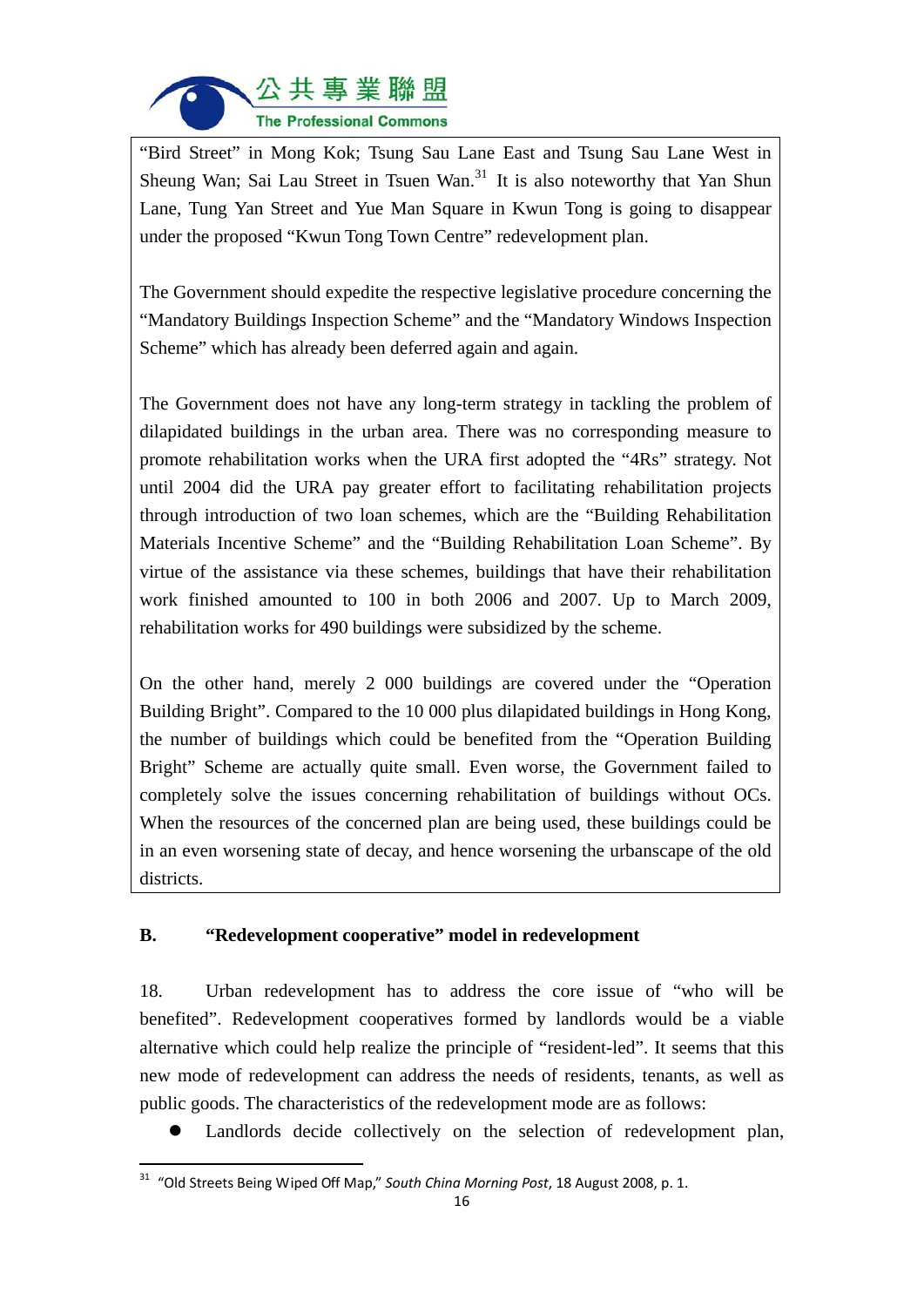

supervise the realization of the projects and own the shares of the cooperative;

- Landlords have to bear the gains and risks in redevelopment;
- A wide array of options would be available for the landlords, ranging from a premature sale of their shares for cash, dividend sharing to early choice in "flat-for-flat" and "shop-for-shop";
- Individual residents are entitled to compensation from the cooperatives;
- Social network could be maintained via support of the Government.

19. The new redevelopment mode is supposed to strike a balance between the need of landlords, tenants and the community at large. On top of this, it should also be a sustainable business model in a sense that it is operable besides the private and public ones. The operation is summarized as follows:

- "Resident-led, Government Facilitates": The residents shall decide collectively on whether a particular site shall be redeveloped, whether any redevelopment plan is worthy of consideration, and so on. The Government would also provide financial assistance to the redevelopment cooperatives via collaborative organizations;
- "Environmental and Public Need as the Foremost": The redevelopment proposals should be designated in accordance with the principles of sustainable development. Plot ratio should be maintained at a low level in most cases but flexible arrangement would be accepted in order to foster a higher value for the benefit of the society as a whole. Planning and design should be optimized to improve the built environment;
- Comprehensive Care, Community Support: Negative impact on the community would be minimized through the provision of support to the underprivileged, in a way to maintaining their social network and safeguarding healthy development of local economy;
- After the redevelopment projects are completed, the collaborative organization in charge would be allowed to collect a service charge from the landlords or claim government's subsidy in accordance with the number of completed projects.

20. The URA, the HKHS, and new collaborative organizations would have an active role to play in the execution of the redevelopment cooperative model, under the proposition of "resident-led" principle. Their specific works include:

Conducting social impact assessment in accordance with international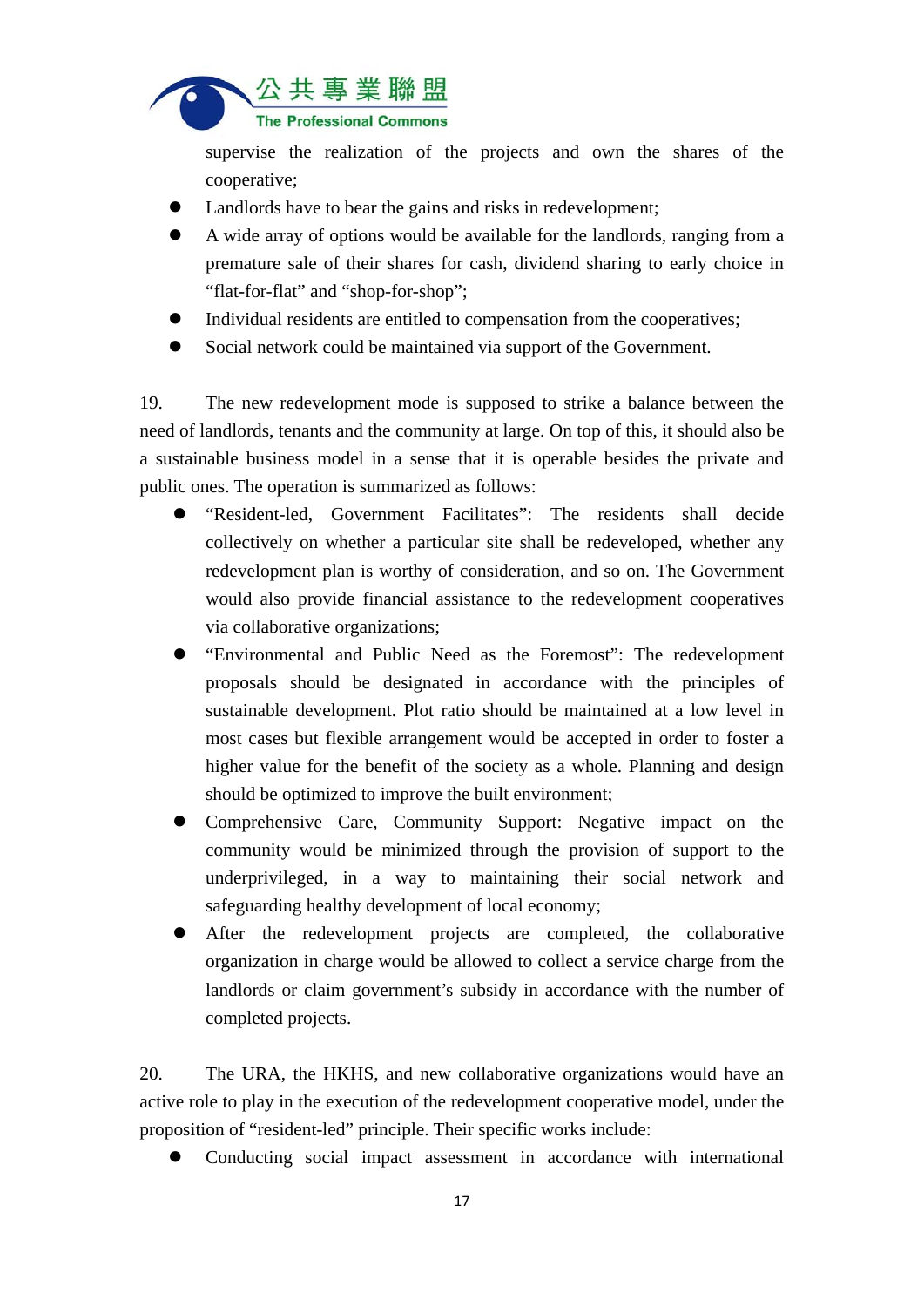

standards in the designated "old areas";

- Building trust as well as networking among the landlords pave the way for the "redevelopment cooperative";
- Formulating "collaborative redevelopment" options for residents' consideration according to the "environment-first" principle;
- Exercising statutory buyout to assist in "collaborative redevelopment", and facilitating financing and financial arrangements where necessary.

## **Present Situation**

The "seven year rule" has not taken into account the potential investment returns and never built in any profit-sharing mechanism. From historical point of view, the Land Development Corporation attempted to compensate the owners of affected properties in the redevelopment sites through promulgation of Owner's Participation Proposal (hereafter "OPP"). Under this proposed scheme, property owners are given the opportunity to participate in the redevelopment and, in the meantime, share profits and risks correspondingly. Owners can be as either cost-sharing or non-cost sharing participants while participating in the project. However, the trial measures ended up in failure.

Nonetheless, many property owners are of the view that they not only own respective property rights but development rights. It is hoped that they could be able to share the profits as a result of the redevelopment. If the existing compensation scheme denies their share generated from the redevelopments, they would be more than willing to settle their land lease through market mechanism, or more specifically make a deal directly with private developers

## **C. From urban renewal to urban regeneration**

21. The "Urban Renewal Authority" should be renamed as "Urban Regeneration Authority" in a way to reflect the transformation of its new missions and mode of work. Instead, the URA is advised to focus on rehabilitation work of run-down buildings, and play the role of supporter through provision of financial resources and project supervision. It should also act as an enabler in the cause of urban redevelopment with particular emphasis on "Resident-led" and "Environmental and Public Need as the Foremost" principles.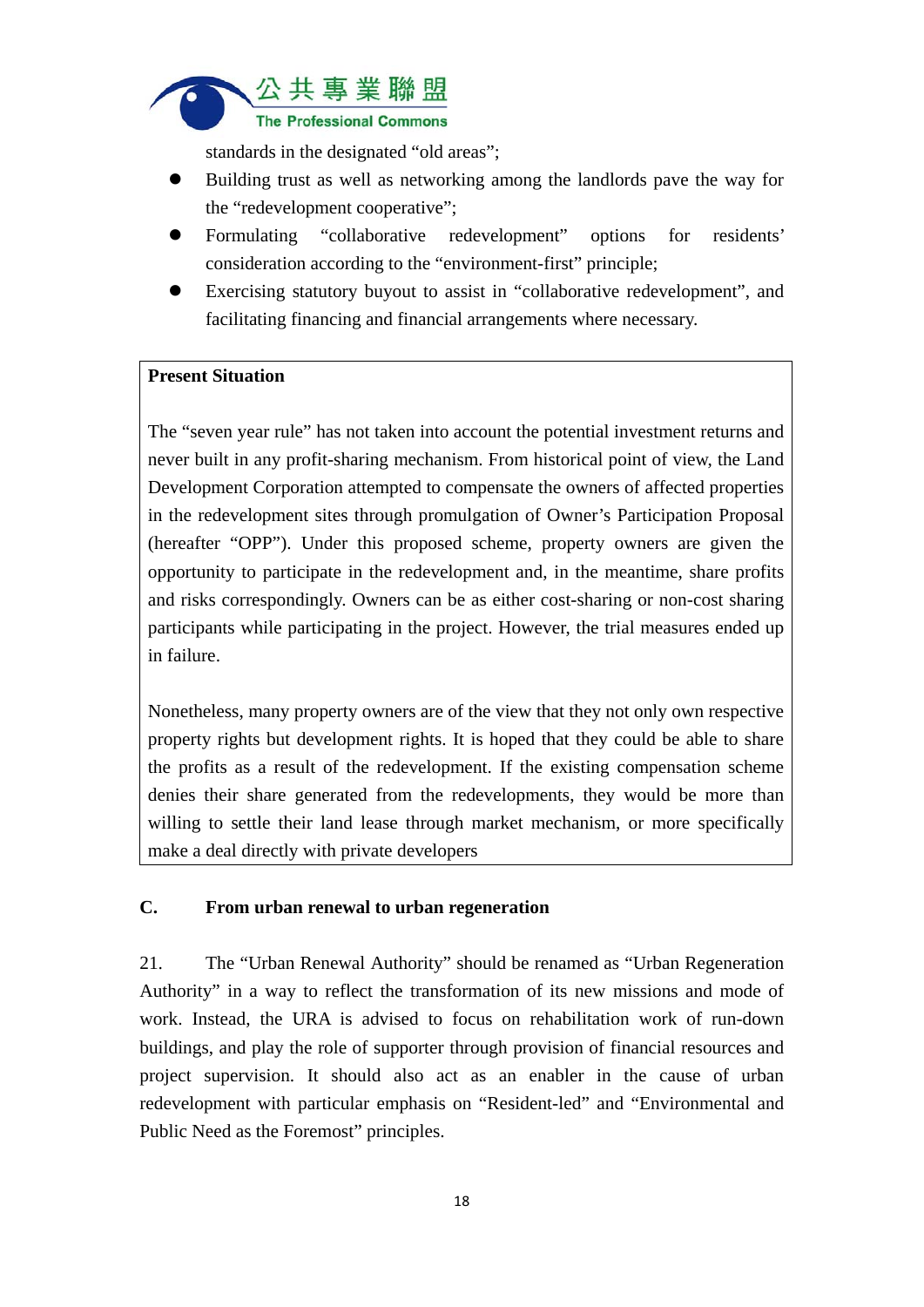

#### **Present Situation**

On the other hand, the current pace of urban redevelopment could not achieve the target as suggested in the Urban Renewal Strategy. Only 49 out of the 225 proposed projects have been actualized, in which they were either completed or just underway. It is obviously the URA would not be able to complete the rest of the projects in the next 10 years.

## **D. District Council-led revitalization**

22. District Councils are more appropriate than the URA in promoting revitalization in urban areas. In view of this, the Government should empower District Councils with more authorities and resources, including:

- Each District Council should have an independent secretariat staffed by non-civil servants;
- The resources of all small scale projects should be consolidated to put forward revitalization programmes;
- Each of the District Councils should have their own team of town planners and relevant professionals to assist in designating development plans, so as to address needs of the community in a feasible manner.

## **Present Situation**

In addition to the enhanced roles in areas of leisure and cultural activities as well as district minor projects, the District Councils should play a more active role in urban revitalization. In fact, some of the District Councils has attempted to formulate district development plan through strengthening their research capabilities. The Wan Chai District is a good example:

The previous term of Wan Chai District Council (2004-2007) has conducted a number of district-based research studies concerning the socio-economic conditions of the district. A set of recommendations concerning the urban renewal policies of the Wan Chai area has been formulated for the reference of the URA in October 2004. It is said specifically that the District Council should become the facilitator in the urban regeneration process.

Initiated and funded by the Wan Chai District Council, a "Wan Chai Development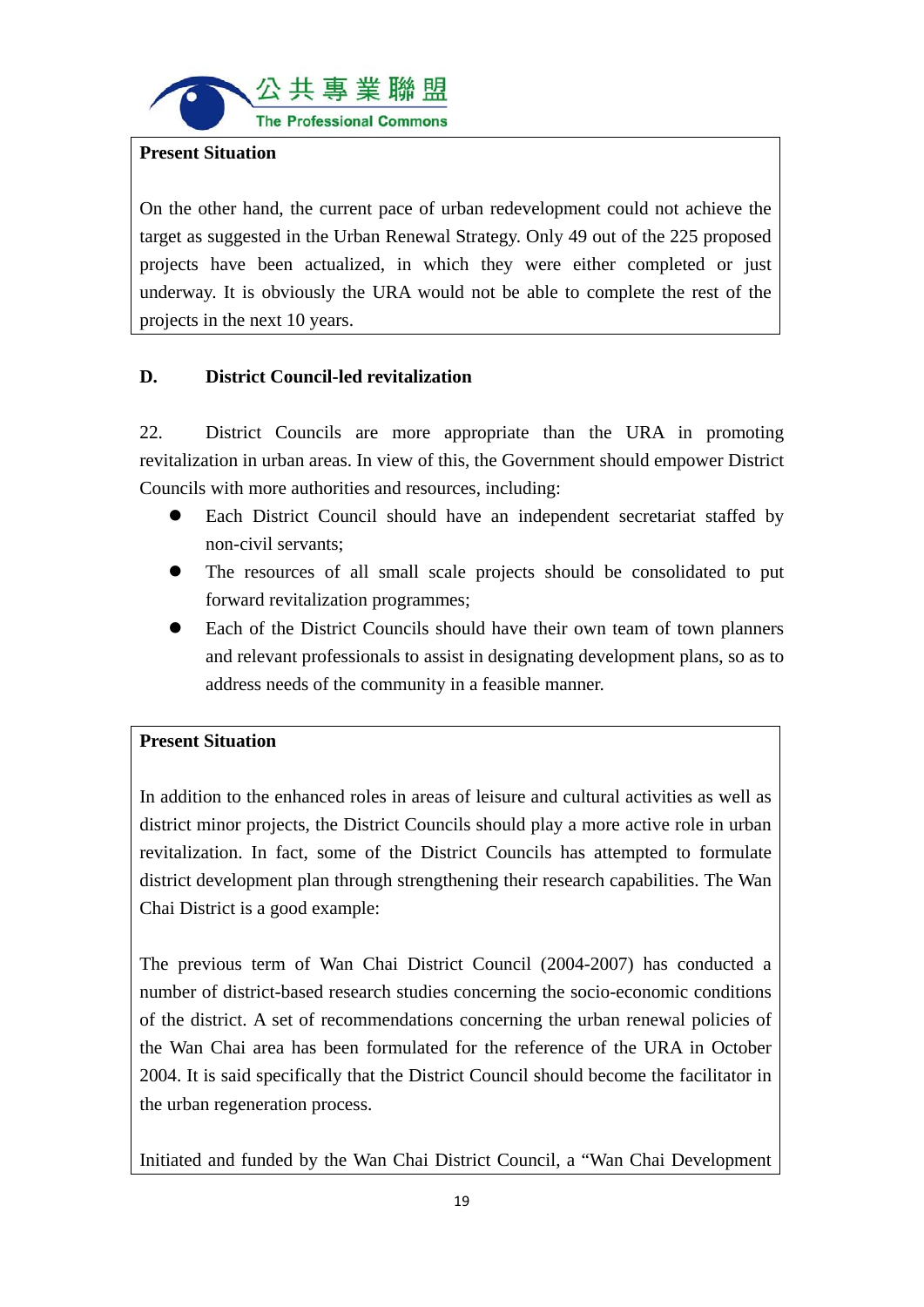

Blueprint Working Group" was set up in 2005 in collaboration with the Baptist University Geography Faculty and St James' Settlement. It held numerous workshops, forums and conducted interviews with more than 2 000 Wan Chai residents in  $2006$ <sup>32</sup>. The findings of the Working Group were published by the District Council as a report as well. It also assisted the residents in the formulation of citizen-based alternative for the Lee Tung Street redevelopment project.<sup>33</sup>

<sup>&</sup>lt;sup>32</sup> "Wan Chai plan was `borrowed' think-tank says," *The Standard*, 24 December 2007, p. 10.<br><sup>33</sup> <http://wc.had.pbase.net/wc\_d/chinese/Hopewell/S\_h24\_6/URA\_paper\_final\_draft-4.doc>.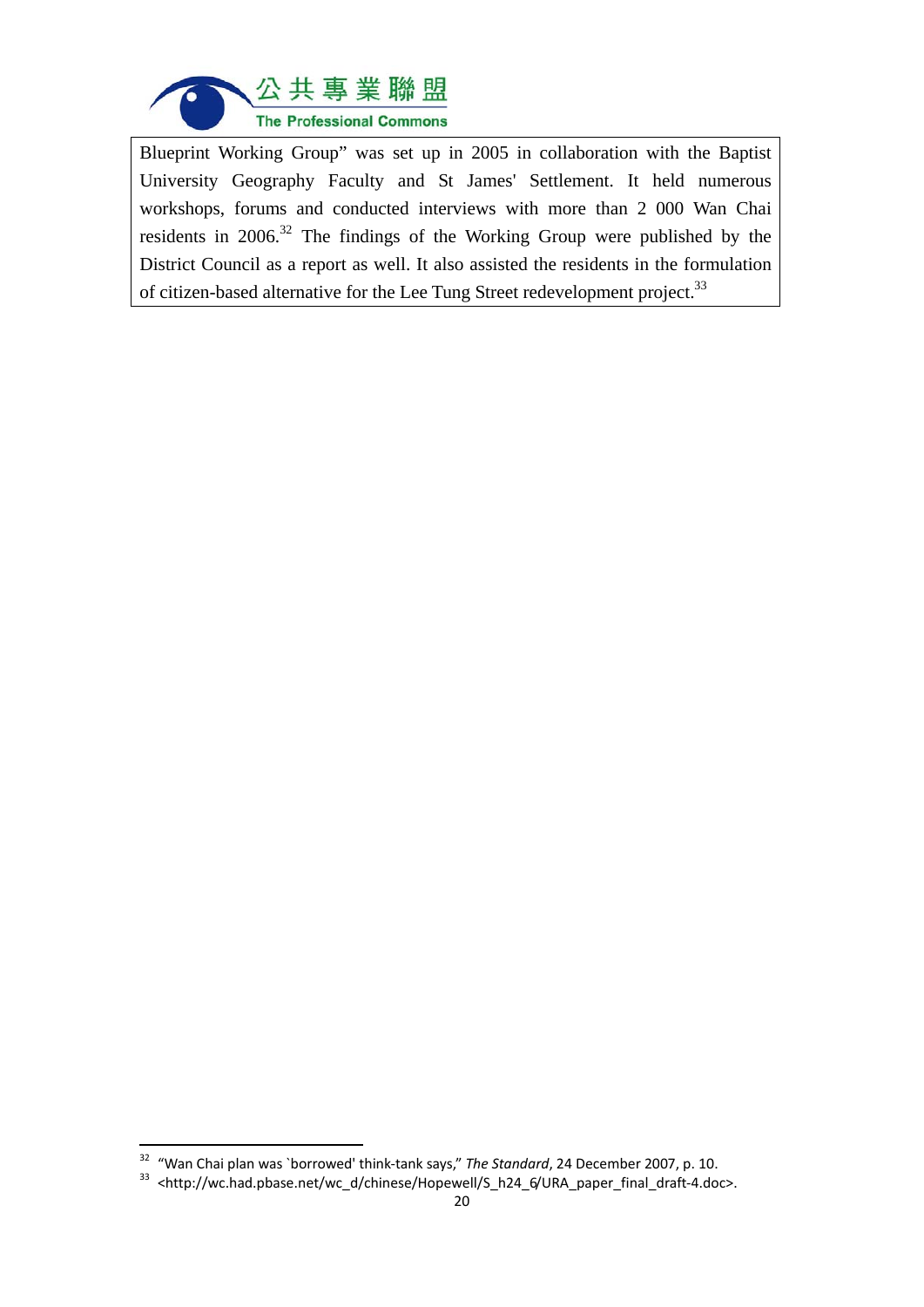

## **IV Strengthening Human Resources Training, Expansion of Higher Education**

23. The development of "knowledge based economy" had once been put on the policy agenda during Tung Chee-hwa's regime, but merely a conceptual framework without specific economic planning in complementing with the discussions. The notion has become a slogan without substance at the end. The incumbent Chief Executive Donald Tsang has spoken of the subject more specifically, stating that the "six priority industries" possessed shared characteristics and all belonged to the "knowledge based economy". 34 As mentioned in the 2009/10 Policy Address, the Government has attached greater importance on the development of the "six priority industries", including the development of the education "industry" in view of promoting Hong Kong as an "education hub" of the region. To this end, the Government has put in place some concrete measures, such as designating five plots of land as the future sites of private universities.<sup>35</sup> However, there is no detailed plan for the higher education sector in Hong Kong to complement the development of the knowledge-based economy. To facilitate the development of knowledge based economy, the forthcoming review on higher education should cover the following areas:

- Popularize higher education, increase subvented university undergraduate places;
- Expand the training of doctors and medical staff;
- Rectify the fallacy of overemphasis on academic performances from the evaluation mechanisms for post-secondary education institutions;
- Increase the funding for public policy research;
- Establish a dedicated fund to finance the studies on local social issues;
- Subsidies to Associate Degree students.

# **A. Popularize higher education, increase subvented university undergraduate places**

24. It would be important to popularize tertiary education through further

 <行政長官曾蔭權 — 施政報告以經濟為主軸>,

<sup>&</sup>lt;http://www.rthk.org.hk/rthk/radio1/hkletter/20090815.html>.

<sup>&</sup>lt;sup>35</sup> The five plots of land are located in: Ho Man Tin, Wong Chuk Hang, Siu Lek Yuen in Sha Tin, land near the Tai Wai MTR Station and Tseung Kwan O. See Legislative Council Panel on Education, "Increase in Commitment for the Start‐up Loan Scheme," (LegCo Paper No.: CB(2)479/09‐10(03)), December 2009.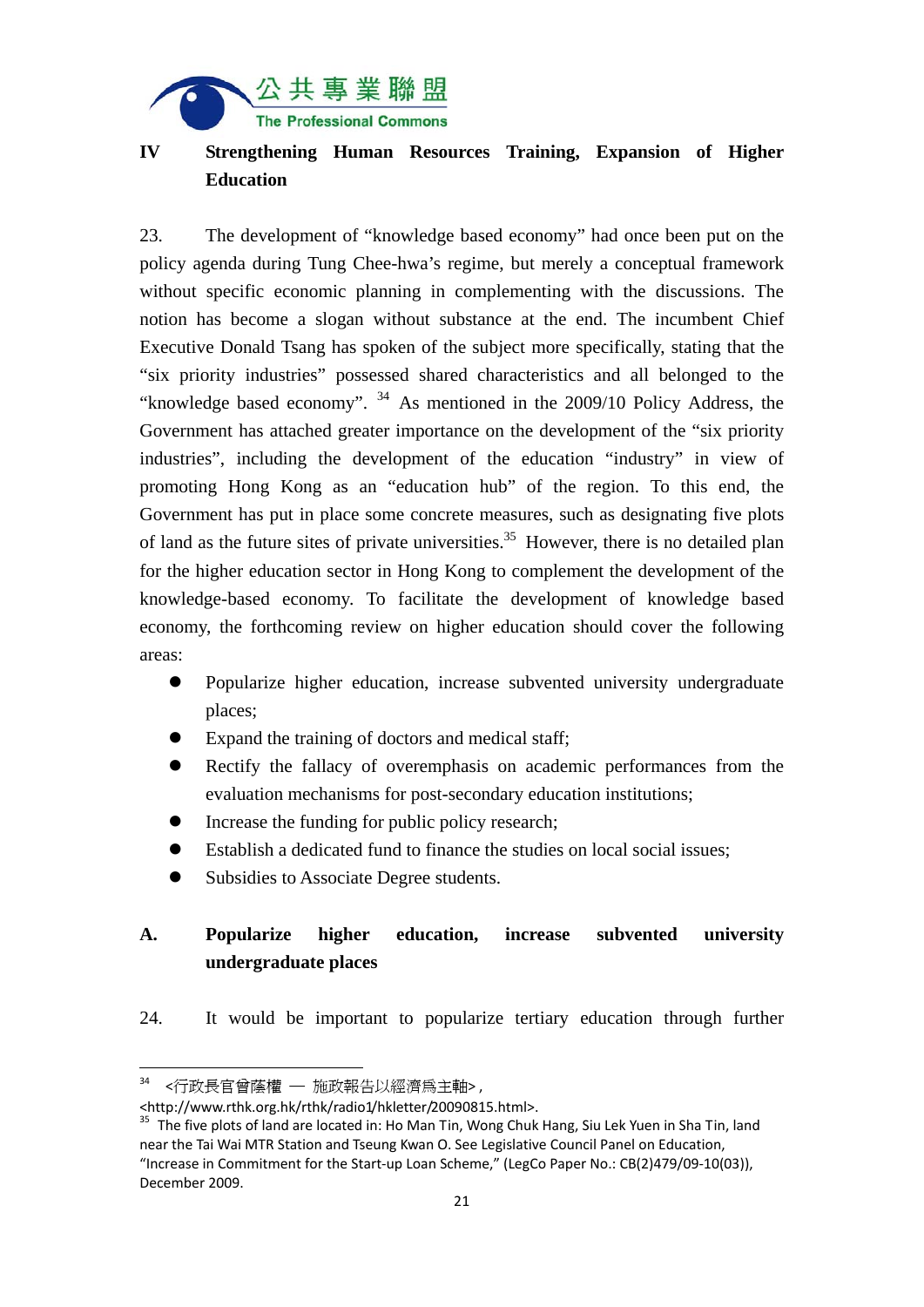

expanding the capacity of local higher education system in a bid to boost the growth of the knowledge based economy. In this connection, the publicly-funded universities and the subsidized places for undergraduate programmes would require a higher rate of expansion. In light of this, it would be advisable for the higher education institutes to complement the development of some sectors with potential, including the establishment of new departments of even faculties related to these sectors to meet the needs on human resources in the future. Comparatively speaking, the reorganization of these institutions in the past was merely a fine-tuning exercise which could provide limited supply of manpower to fuel the emerging sectors of the economy. Generally speaking, higher education should not be slanted in favour of economic development and be alert of possible imbalance arising from excessive expansion of a few subjects.

25. The Government should increase the undergraduate places dramatically in the short run and offer all Form 7 students reaching the minimum requirement for enrollment to the universities subvented undergraduate places. Such a move could raise the quality of the workforce substantially. To this end, the Government should provide 3 000 more first-year-first-degree places. The higher education institutions should flexibly allocate the undergraduate places and set up diversified programmes to facilitate the development of the knowledge based economy.

#### **Present Situation**

The education sector has been counted as one of the "six priority industries" but its long-term objective is to attract overseas students. It is expected that new private universities would try to set up tailor-made courses to attract overseas students, rather than meet the economic needs of Hong Kong. It is also likely that these overseas students would not stay in Hong Kong for employment after graduation, and therefore would not serve as extra manpower for local job market. Moreover, these universities are likely to take ten years or more to reach international standards. In sum, the graduates of these universities could not meet the manpower needs of Hong Kong's economic development in the short term.

From the 1994/05 academic year onwards, the number of subvented first-year-first-degree places has been maintained at the level of 14 500. In fact, there were as many as 17 144 persons fulfilling the minimum requirement for entering university in the 2009 academic year<sup>36</sup>, resulting in nearly 3 000 students

<sup>36</sup> <立法會:教育局局長就「增加大學資助學位課程的學額」動議辯論的開場發言〉, *Press Releases*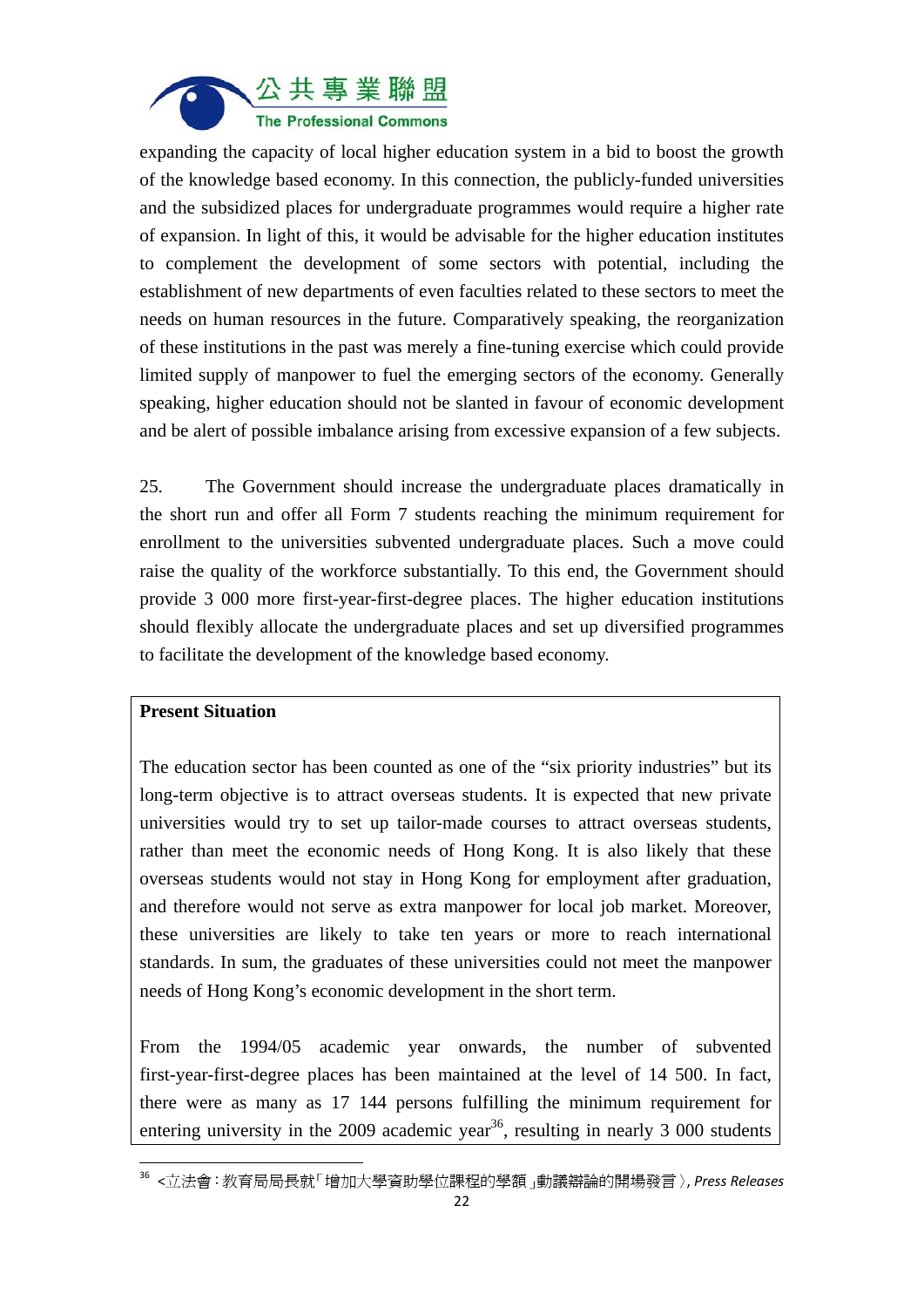

could not enter the universities.

The development of university education in Hong Kong is largely aligned with to the manpower planning in the past. As our economic and social developments have been under the direct and severe impact of globalization, manpower planning used to lag behind with the prevailing situation. In the light of this, it is no longer appropriate to guide future development of university education by manpower planning.

## **B. Expand the training of Doctors and Medical Staff**

26. Future development of local universities should be to some extent complemented with the development of the six priority industries. Using the medical sector as an example, the Government should expand substantially the two existing medical schools, and to increase the numbers of undergraduate places for medical students as well as for auxiliary medical personnel.

27. As a matter of fact, local medical sector is facing tight manpower restraints. Against this background, it would be difficult to maintain the existing level of medical services, not to mention further expansion of the sector. The current number of medical staff is already very tight, and there will be a shortage of 344 doctors in the next eight years. $37$  The nurses are also seriously understaffed and are required to work over-time frequently. According to a report carried in a local newspaper, public hospitals are short of 300 to 400 nurses at present.<sup>38</sup>

28. On the other hand, the medical services in Hong Kong would have several major developments in the near future, which would impose tremendous pressures to the medical profession. The details are as follows:

 Growth in medical industries: Part of the proposed medical services is primarily targeted at Mainland and overseas patients. In the light of this, some of the private hospitals are undergoing new phrases of development, while the others are expanding certain medical wards and some specific types of services. These new medical services would definitely intensify the problem of manpower shortage;

<u> 1989 - Johann Stoff, amerikansk politiker (d. 1989)</u>

*of the HKSAR Government* (Chinese Version Only), 9 April 2009.

<sup>37</sup> 〈醫局研 4 招確保公院人手〉, *Ming Pao,* 27 October 2009, p. A8.

<sup>38</sup> 〈醫局增加 ICU 病床迎流感〉, *Ming Pao*, 9 November 2009, p. A10.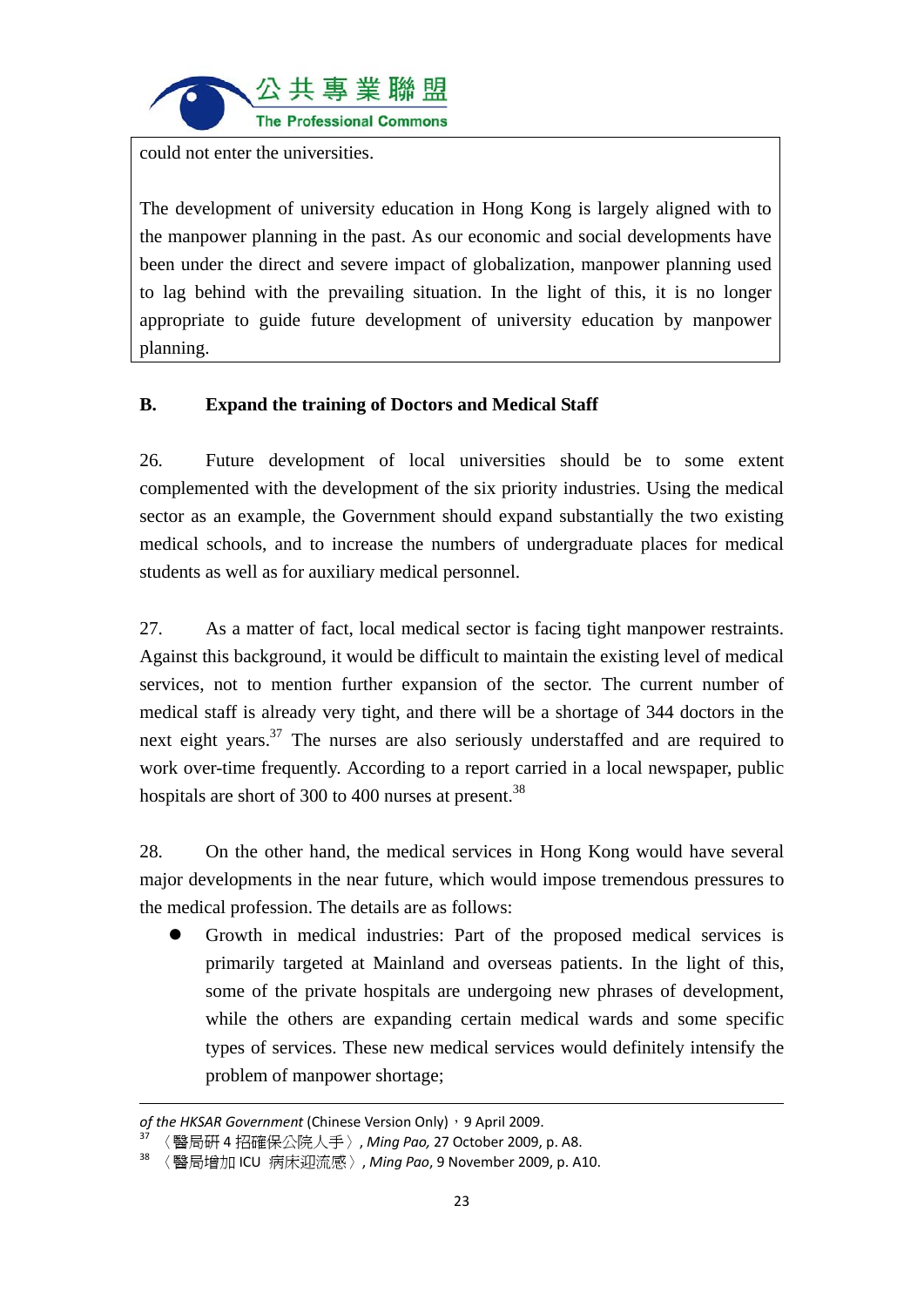

- Healthcare Reform: Its major direction is to encourage those which can afford higher medical fees to leave the public sector and use private healthcare instead. Should there is no substantial growth in the capacity of private hospitals and relevant medical services, its fees and charges would increase tremendously. In view of the growing demand for healthcare services which will possibly result in upsurge of medical charges reaching a level that those citizens cannot afford it, the blueprint is merely a castle in the air;
- Ageing population: The demands of medical services for senior citizens are apparently much higher than other age categories. As the pace for the ageing of the population would be faster in the future, there would be growing pressures on human resources of the medical sector.

29. Besides that, the growing demand on healthcare services across the community will result in a higher demand for doctors, nurses and other auxiliary medical professionals. This includes:

 Increase in elderly homes and residential care places for people with disabilities;

#### **Present Situation**

The Chief Executive committed in the 2009/10 Policy Address to:

- Increase from 50% to 90% the proportion of nursing home places in existing subsidised contract residential care homes for the elderly;
- Purchase vacant places from self-financing nursing homes and care and attention homes for the first time;
- Make full use of the space in existing subsidised elderly homes to provide more places that offer continuous care.39
	- Increase in residential care places for people with Alzheimer's Disease and extra manpower for the provision of home care services;

#### **Present Situation**

According to the estimation of the Hong Kong Alzheimer's Disease Association, those who are affected by the Alzheimer's Disease is expected to increase from the

<sup>&</sup>lt;sup>39</sup> The 2009-2010 Policy Address, para. 97, <http://www.policyaddress.gov.hk/09-10/eng/p96.html>.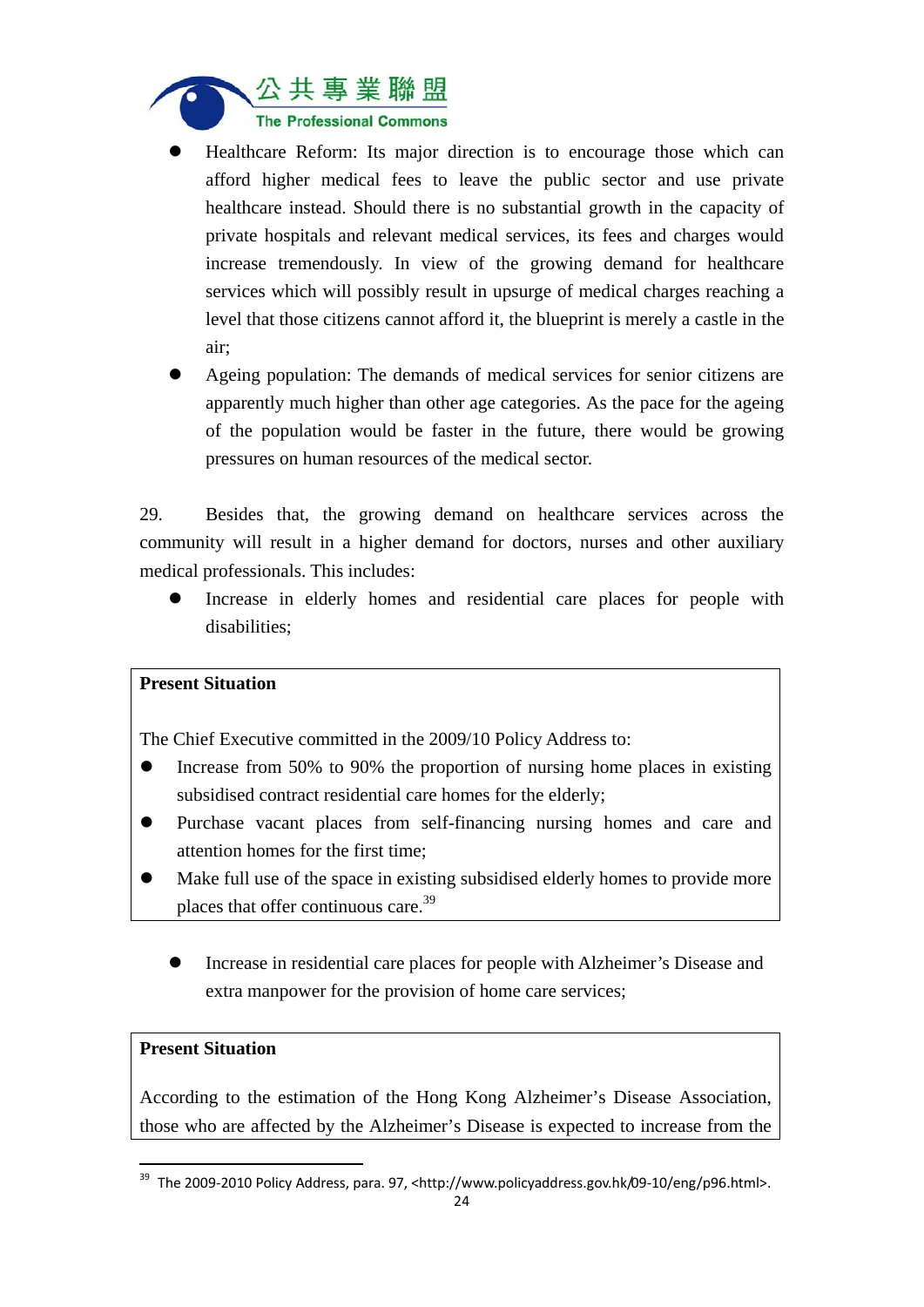

current 70 000 to 300 000 in thirty years' time.

Recently, Chairman of the Elderly Commission Leung Chi Hung stated that in view of the growing number of Alzheimer's Disease cases, he would propose two studies in relation to the care services for patients with Alzheimer's Disease. The first one is to study the allocation for additional places in elderly home targeted at the patients of Alzheimer's Disease, hoping that early intervention could help contain the upsurge in demand for elderly care services. The second one is to explore the feasibility of a pilot scheme on "ageing in the community" under which social enterprises would provide tailor-made home care services for different categories of patients. By doing so, it would be possible to reduce the demand for bed-spaces in elderly homes.<sup>40</sup>

 Dispense medicines to residential care homes for elderly by registered pharmacists in order to reduce the incidents involving distribution of wrong medicines.

## **Present Situation**

The Government is now meeting with the organizations representing local pharmacists to arrange direct distribution of medicine by visiting pharmacists at the elderly homes. $41$ 

The "Review Committee on Regulation of Pharmaceutical Products in Hong Kong" intends to require pharmacists to be stationed for the whole day in all the pharmacies. Given that there are 511 pharmacies in Hong Kong, such a move would require an extra manpower of about 250 pharmacists. As the Chinese University of Hong Kong and the University of Hong Kong can train up to 50 pharmacists each academic year, it would need five years to enable all pharmacies to comply with such regulations. $42$ 

# **C. Rectify the fallacy of overemphasis on academic performances from the evaluation mechanism for higher education institutions**

<sup>40</sup> 〈梁智鴻倡增癡呆病人安老院 研居家安老計劃減院舍需求〉, *Ming Pao*, 23 October 2009,A16.

<sup>41</sup> 〈安老殘疾購宿位紓長龍 研派藥劑師到院減派錯藥〉, *Ming Pao,* 15 October 2009, p. A17.

<sup>42</sup> 〈製藥規範倡 5 年達歐盟標準 小型「山寨廠」料遭淘汰〉, *Ming Pao,* 22 December 2009,p. A6.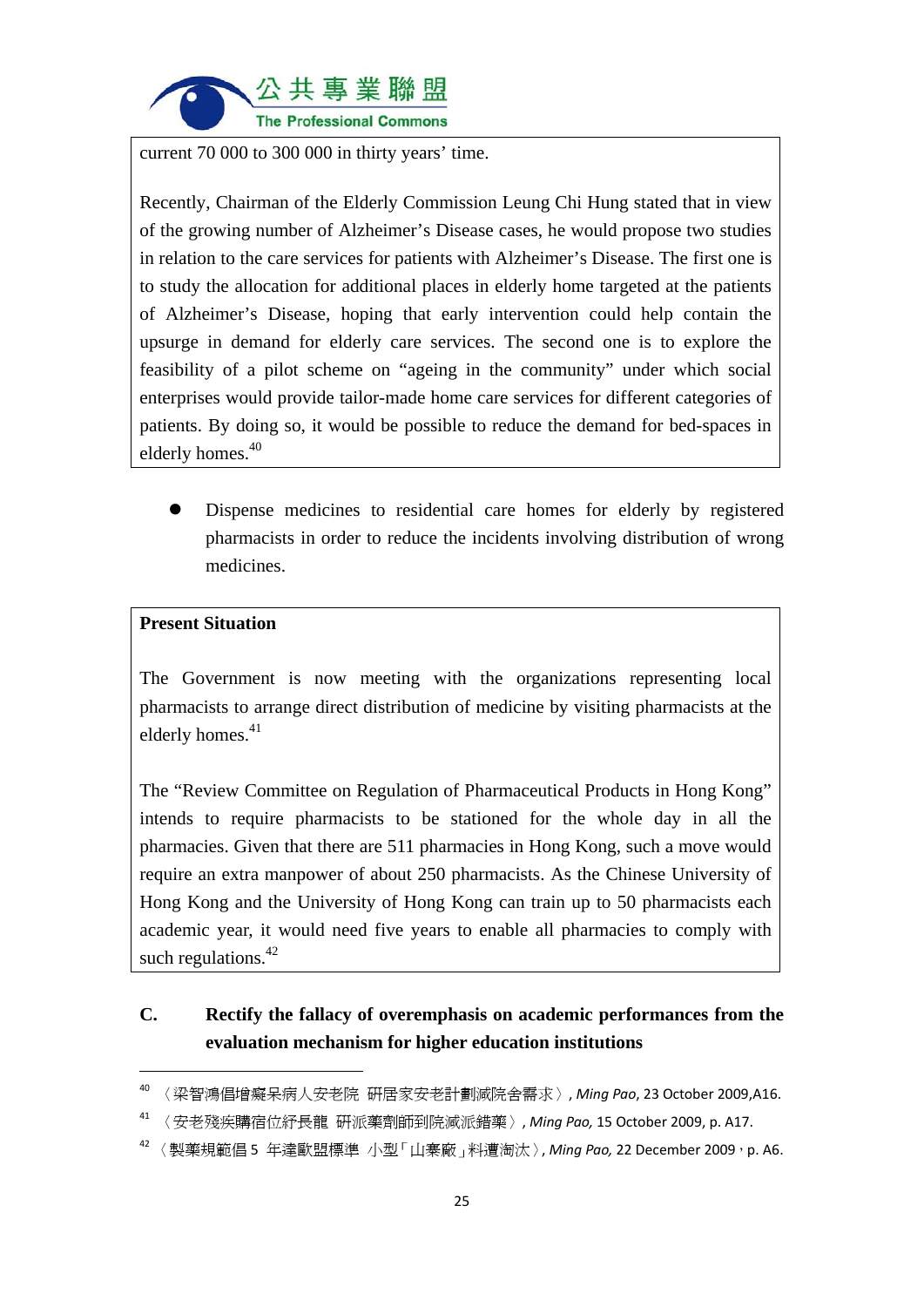

30. It would be advisable for the University Grants Committee to review the current evaluation mechanism for university staff and put in place more diversified evaluation standards. Specifically, in terms of academic evaluation, it is inappropriate to solely consider "whether the research results of the academic studies could be published in international renowned journals". Greater importance should be attached to those published on local journals and the local research topics. It would be of equal importance to take into consideration the performance of teaching and research staff of the universities in using their professional knowledge to serve the community, whether it is in the form of actual actions (for example professors of social work conducted its research activities as a social service) or participation in policy consultation.

#### **Present Situation**

Under the current evaluation mechanism of universities, the performance of teaching and academic staff is primarily determined by the number of articles published in internationally renowned academic journals and the number of citations. It has resulted in an undesired phenomenon of "publish or perish". In the light of the "worship" of the international academic journals, it is most likely that only academic papers published in English would be counted in the evaluation of the academic performance, and the publication in Chinese journals would be graded a zero mark. $43$  A local scholar suggested that "for long, many scholars in Hong Kong have criticized that the evaluation exercises on academic performance have been highly skewed towards American and British standards. Publications in English enjoy much higher status than those written in Chinese. It has developed into a vicious cycle. At present, many scholars sent their articles of a higher quality to English, American and Australian journals for publications, leaving those with a lesser quality to local and regional journals. Against this background, the Chinese journals would find it difficult to enhance their quality standard, and would continue to be of poor quality. It results in a situation in which the stronger becomes stronger, and the weak becomes weaker.<sup>44</sup>

Moreover, the emphasis on international journal also discourages local-based research on humanities and social sciences. As local-based topics are comparatively

<sup>43</sup> 〈學術評審的「重英輕中」〉**,** *Ming Pao*, 11 March 2009, p. D7.

<sup>44</sup> 〈打造香港高教「軟力量」〉, *Ming Pao,* 25 February 2009, p. B12.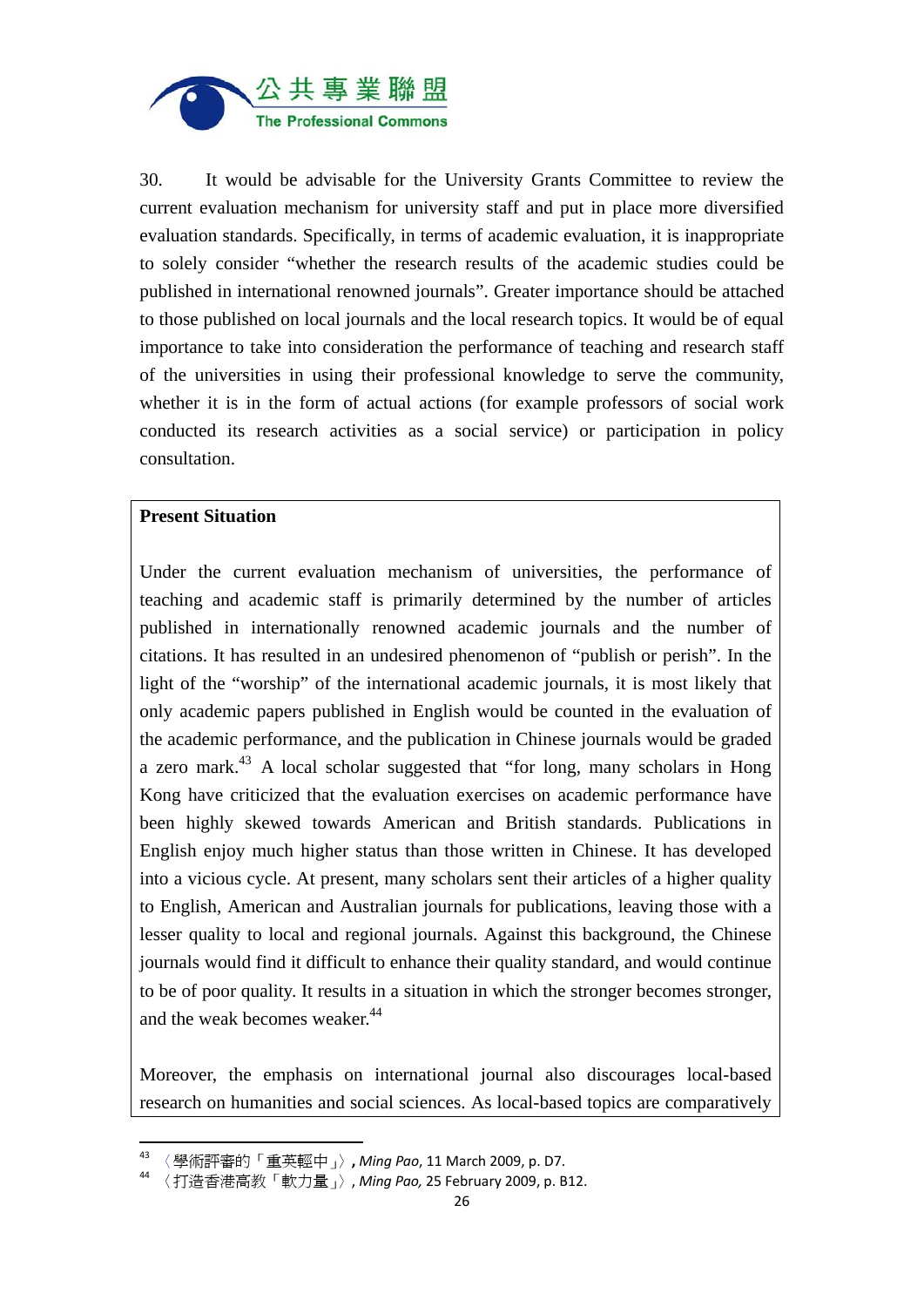

narrower in scope, it is difficult to arouse the interests of the international academic journals for publication. Hence, merely a few scholars are willing to study locally based topics and most of the research are irrelevant in view of local issues.<sup>45</sup>

 <sup>45</sup> 〈大學研究應多一點關照香港所需 少一點迎合國際學刊所好〉, *Ming Pao,* 6 April 2009, p. A3.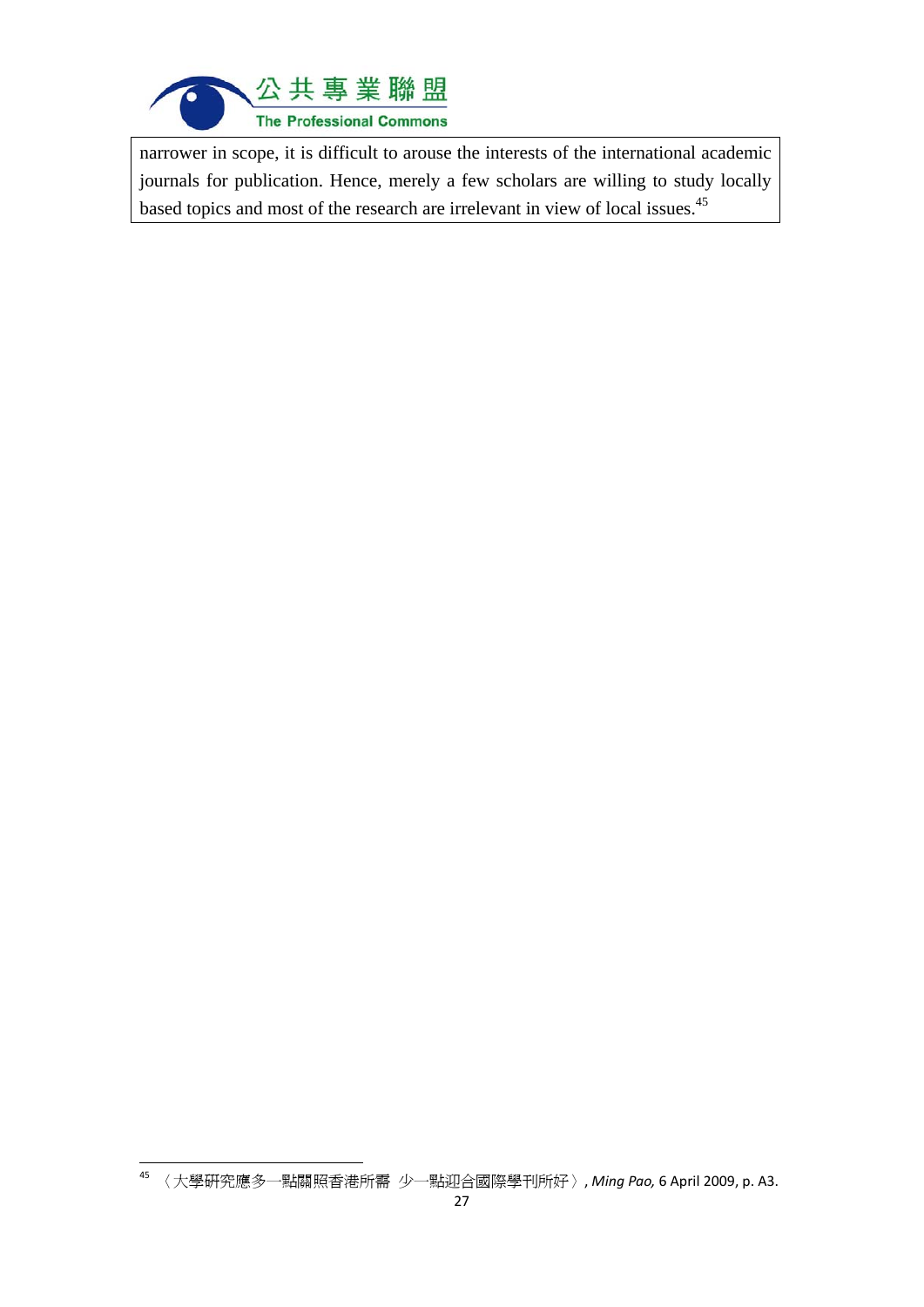

## **D. Increase funding for public policy research**

31. As the Research Grants Council provides merely HK\$20 million annually to promote public policy research, it is inadequate to cover a wide array of research topics. Hence, the Government should substantially increase the funding for public policy research.

## **Present Situation**

In 2005 Policy Address, the Chief Executive put in place a new initiative in a bid to promote public policy research in higher education institutions through an additional annual amount of HK\$20 million to the Research Grants Council. 46 However, the scope of research exclude other locally-based studies concerning non-public policy related subjects, like cultural topics, language and linguistics, etc.

# **E. Establishment of a dedicated fund to finance social research in Hong Kong**

32. It would be advisable for the Government to set up a dedicated fund to subsidize academic research on local issues (including politics, public administration, economics, languages and linguistics, folklore, etc). The Fund should be independent from the Research Grants Council. There should be a different set of evaluation mechanism under which an independent evaluation committee should be formed by a group of scholars and stakeholders to take care of the assessment procedure.

## **F.** Subsidies to Associate Degree students<sup>47</sup>

33. The Professional Commons recommends the Government to review the policies on the subsidies towards post-secondary education and the provision of relief measures in the short-term, aiming at relieving the pressures of the potential middle class. It is noteworthy that many middle class parents have proactively born the expenses of their school-going children and are under tremendous financial pressures, as their children are not qualified to obtain government subsidies. Moreover, associate

<sup>&</sup>lt;sup>46</sup> Public Policy Research, <http://www.ugc.edu.hk/eng/rgc/fund/ppr.htm>.

<sup>&</sup>lt;sup>47</sup> For details, please refer to the "City of Opportunities?! Research Report on the Shrinking Middle Class in Hong Kong," Research Report published by The Professional Commons, paras. 3,1 to 3.12 and paras. 6.3 to 6.6.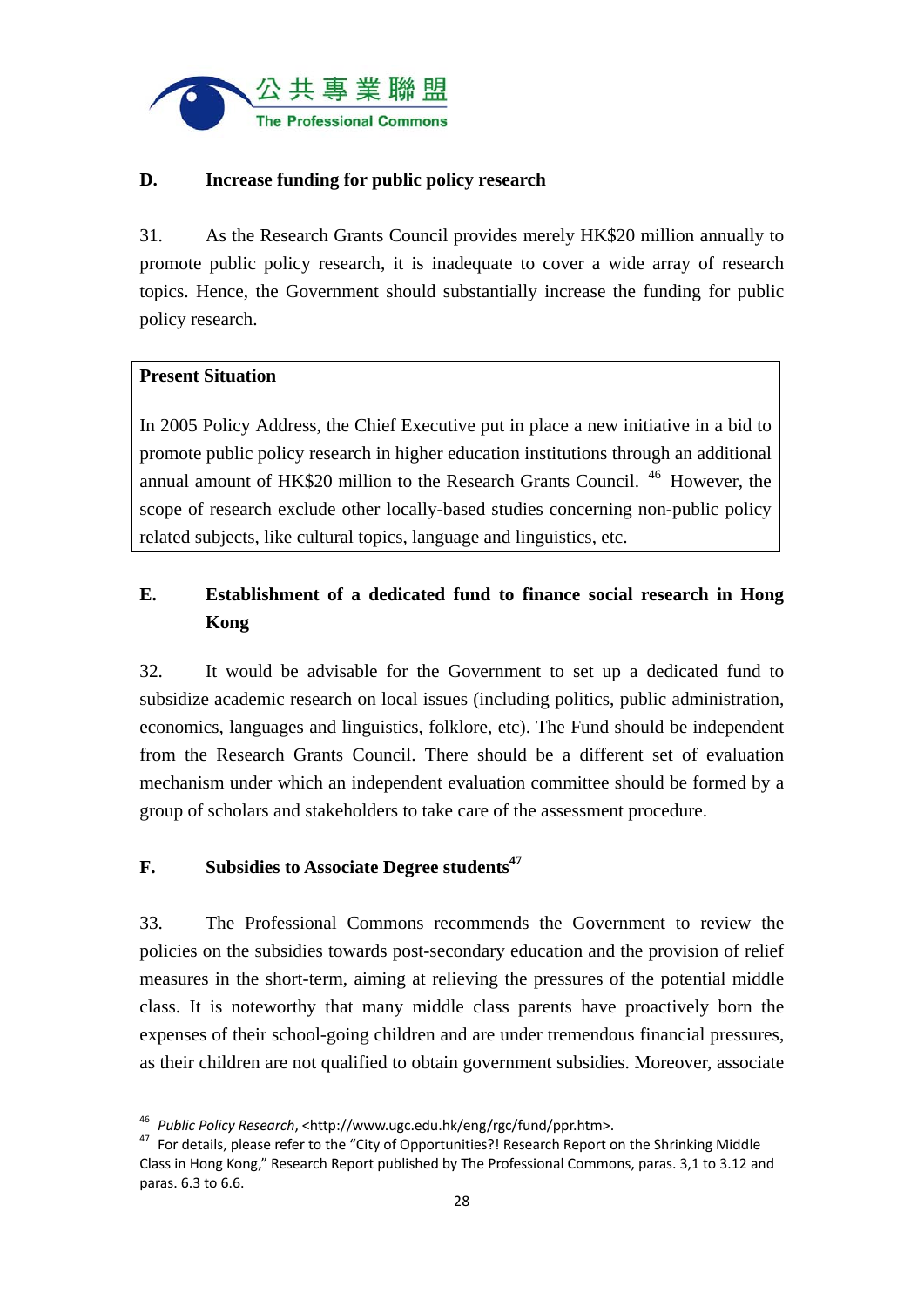

degree graduates will have to repay the loans and therefore shoulder a tremendously high level of financial burden. The Government should provide relief measures in the near term to alleviate the financial burden of associate degree students. Detailed suggestions are as follows:

- Waive the interest arising from the use of risk adjusted factor in non-means test loans, these amount accounts for HK\$50 million of interest collected;
- Exempt the interest for non-means test loans while the students are studying. The starting time for the calculation of loan interests shall only commence after the student graduates. In order to encourage an earlier repayment of loans, we do not oppose to raise the annual interest rate gradually towards the market level. This relief measure would cost the Government HK\$50 million of interest collected:<sup>48</sup>
- Provide a tax allowance, namely the "Post-secondary Education Allowance", which amounted to HK\$80,000 per student, to the parents having children studying in self-finance post-secondary programmes but are ineligible in receiving post-secondary education grant. Should a more extensive subsidies be provided to the students, the Government can abolish such tax allowances;
- Waive the processing fee for the application of non-means test loan.

#### **Present Situation**

Many people share the view that post-secondary education is conducive to personal growth as well as future career development. Therefore, it is "fair" to require the students of postsecondary education to pay the education costs. The unwelcoming fact is post secondary education is indeed very expensive in comparison with their salary level. On the contrary, the average monthly salary in their first job amounted to HK\$8,000-9,000 only and therefore they might face a heavy financial burden over the repayments exceeding HK\$1,000 or above per month.<sup>49</sup>Although these highly-educated persons are not facing the issues of hunger and absolute poverty, the issue is more on how much disposable income would have left to these graduates. To be specific, it would be important to appropriately delineate the level of personal responsibility on education investments against prospective income

 $48$  In accordance with the regulations on the three non-means test loan schemes, it would not be necessary for the lender to pay interests in their loans, but the calculation of the interests will be started as soon as the study period commence. See "LCQ14: Non‐means tested loan schemes", *Press Release*, <sup>23</sup> April 2008. <sup>49</sup> 〈副學士就業環境遜去年 平均月薪減少獲兩聘書不足三成〉, *Sing Tao Daily*, <sup>16</sup> December 2009,

p. F2.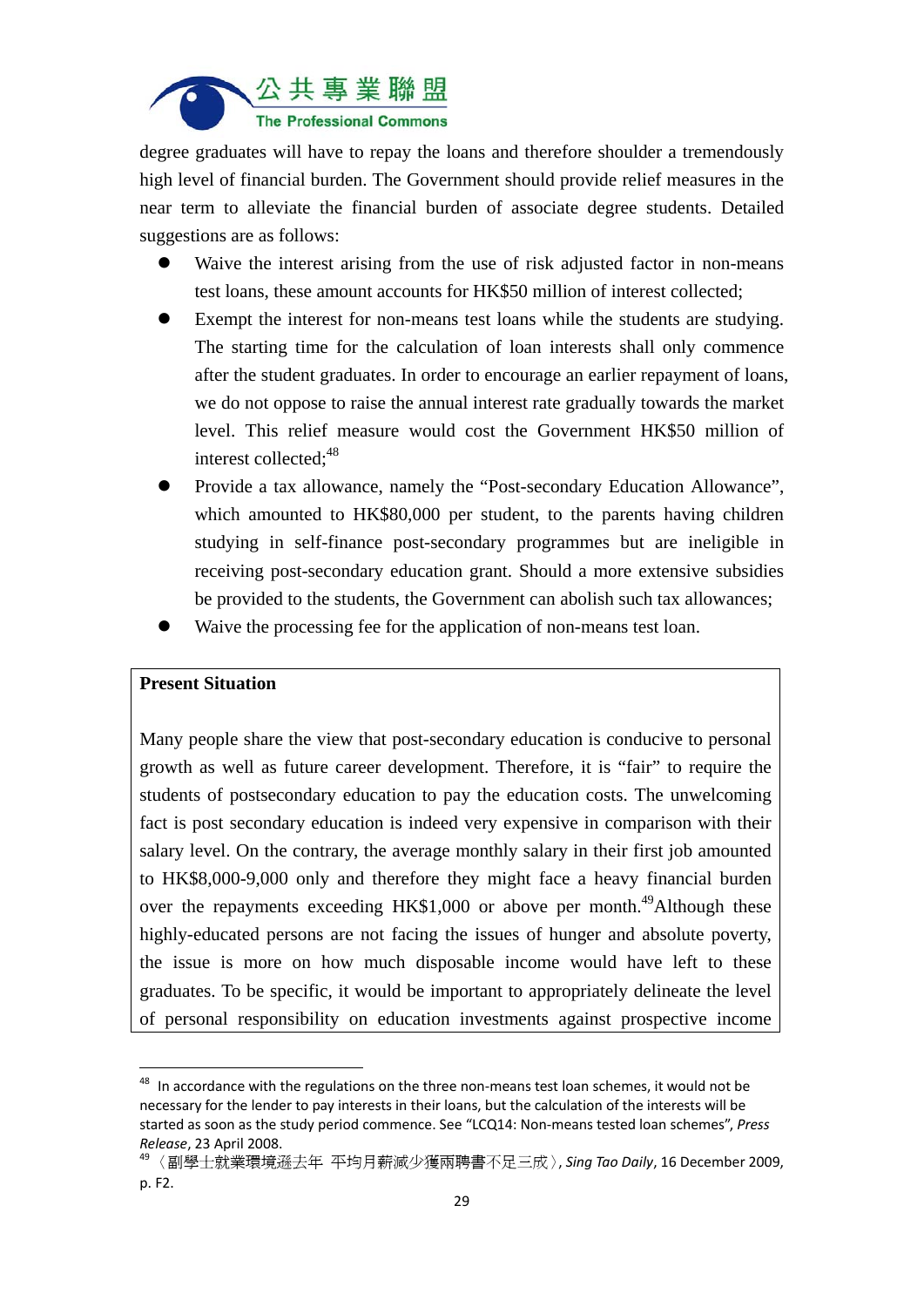

return, and whether these "pre-middle class" is capable to live in a middle class lifestyle de jure.

In some cases, the expenses of associate degree programmes might be assumed by the parents of the students. It is more likely to happen in middle class families. A three-member family earning HK\$19,000 per month or with an annual income of HK\$200,000 is not qualified for the application of grants and low interest loans. These students might depend on their families for financial support. The learning and living expenses of associate degree students are closed to HK\$100,000 per year.50 It would add a heavy burden to those families with a monthly income of HK\$20,000-30,000. Even though these students could obtain the non means loans, the amount might not be enough to cover the school fees and living expenses. In many cases, the parents would have to shoulder the remaining portion of the expenses.

<sup>&</sup>lt;sup>50</sup> The upper limit for the allocation of grants in the Financial Assistance Scheme for Post Secondary Students is HK\$60,370. The upper limits for the learning expenses and living expenses are of HK\$36,880 and HK\$3,200 respectively. This could be considered as the basic expenses for the associate degree holders for a year. See the webpage of the Student Finance Assistance Agency, <http://www.sfaa.gov.hk/tc/schemes/fasp.htm>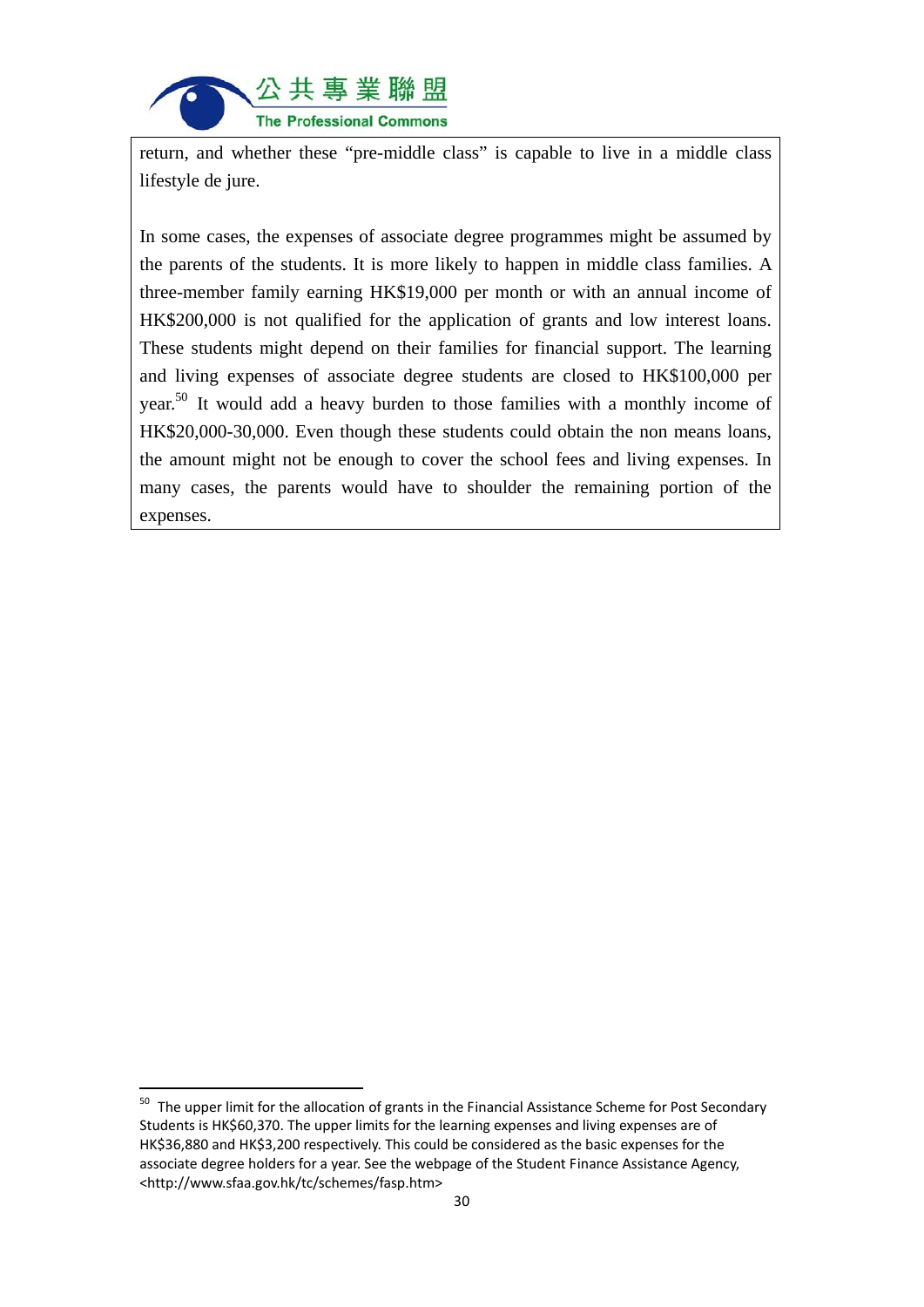

# **V. Care for the Elderly: Establishment of Universal Old Age Pension Scheme**

34. In view of the weaknesses of the Mandatory Provident Fund (hereafter MPF) system and social security system, our existing pension system is unable to secure the elder persons to live on a decent way of life. Hence, we propose to revamp the pension system by introducing a universal Old Age Pension (hereafter OAP) Scheme in the 2010/11 fiscal year.

35. The World Bank has constructed a conceptual framework in relation to the old age income support system, which can shed light on Hong Kong pension development. The framework focuses on how to achieve the core objectives of pension systems via "protection against the poverty in old ages" and "smoothing consumption from one's work life into retirement".<sup>51</sup> The pension proposal can be summarized as a "Five Pillar" Framework which is more flexible than mono pillar system.<sup>52</sup> The five pillars are:

- **A non-contributory "zero pillar":** social security typically financed by the Government.
- **A mandatory "first pillar":** public pension system financed on a pay-as-you-go basis.
- **A mandatory "second pillar":** a compulsory employee savings account (defined contribution plan) which establishes a clear linkage between contributions, investment performance and benefits.
- **A voluntary "third pillar":** individual savings for retirement.
- **A non-financial "fourth pillar":** informal support from family and other formal social programs, such as health care and housing.

36. For the sake of clarity, we should first highlight the difference between the "five-pillar" pension system suggested by the World Bank and the "three-pillar" pension system undertaken in Hong Kong. According to the Hong Kong model, the three pillars are indeed social security financed by the Government, the MPF system and the voluntary personal saving respectively. The major difference is on the categorization of unfunded social security. The World Bank categorizes it as "zero pillar," whereas the Government names it as "first pillar."

<sup>51</sup> The World Bank, "The World Bank Pension Conceptual Framework," 2007,

<sup>&</sup>lt;http://siteresources.worldbank.org/INTPENSIONS/Resources/395443‐1121194657824/PRPNoteConc ept\_Sept2008.pdf.pdf>.

<sup>52</sup> *ibid.*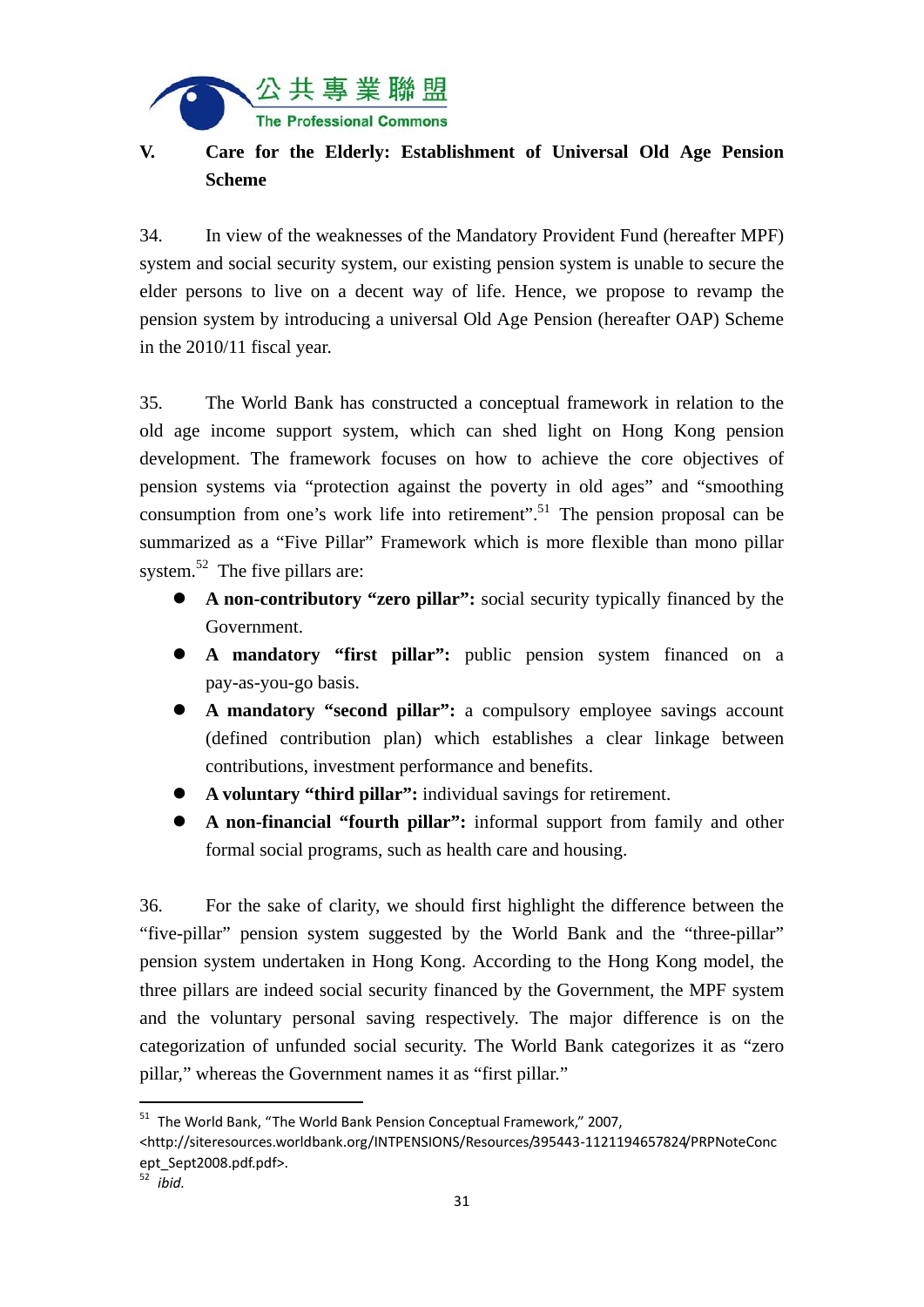

37. Extra contribution is a must for a smooth implementation of the new pension scheme as the beneficiaries are extended to the entire elderly population. As we pursue a better standard of living for those in their senility, the existing MPF system should be maintained so that MPF pensioners can receive an additional source of income. Against this background, the community as a whole would need to contribute more in one way or another. The working adults might be required to pay one or two percents of their monthly salaries as regular contribution. Employers would need to contribute at the same level too. However, it is expected that the total business cost is expected to increase less than one percent only.<sup>53</sup>

38. Government's contribution should be an integral part of the proposed OAP scheme. The new pension scheme is expected to help release the growing expenditure on elderly allowance, but it is by no means a way for the Government to cut its related expenditure. The Government should continue to contribute the current spending on old age CSSA Scheme and Old Age Allowance to the new scheme as well as take into consideration the price adjustment in the long run. It would be important to save more money for the elderly retirement system to meet future needs of the elderly in view of the fact that the Government was always criticized of allowing the annual budgetary surplus idle as fiscal reserve or giving out certain amount as sweeteners.

#### **Details of the Proposed OAP Scheme54**

#### *Eligibility*

39. All permanent citizens aged 65 or above are eligible for the proposed pension. No means test should be imposed.

#### *Pension rate*

40. When the OPS system is first introduced in 2010, the pension rate should be as follows:

<sup>53</sup> C&SD, *Report of 2007 Annual Survey of Wholesale, Retail, and Import and Export Trades,*

*Restaurants and Hotels*, 2008, (Hong Kong: Census and Statistics Department, 2008).<br><sup>54</sup> The Professional Commons will publish a research report in due course on the detailed projections and statistical data of the proposed Old Age Pension Scheme, and explaining the rationale behind our proposal.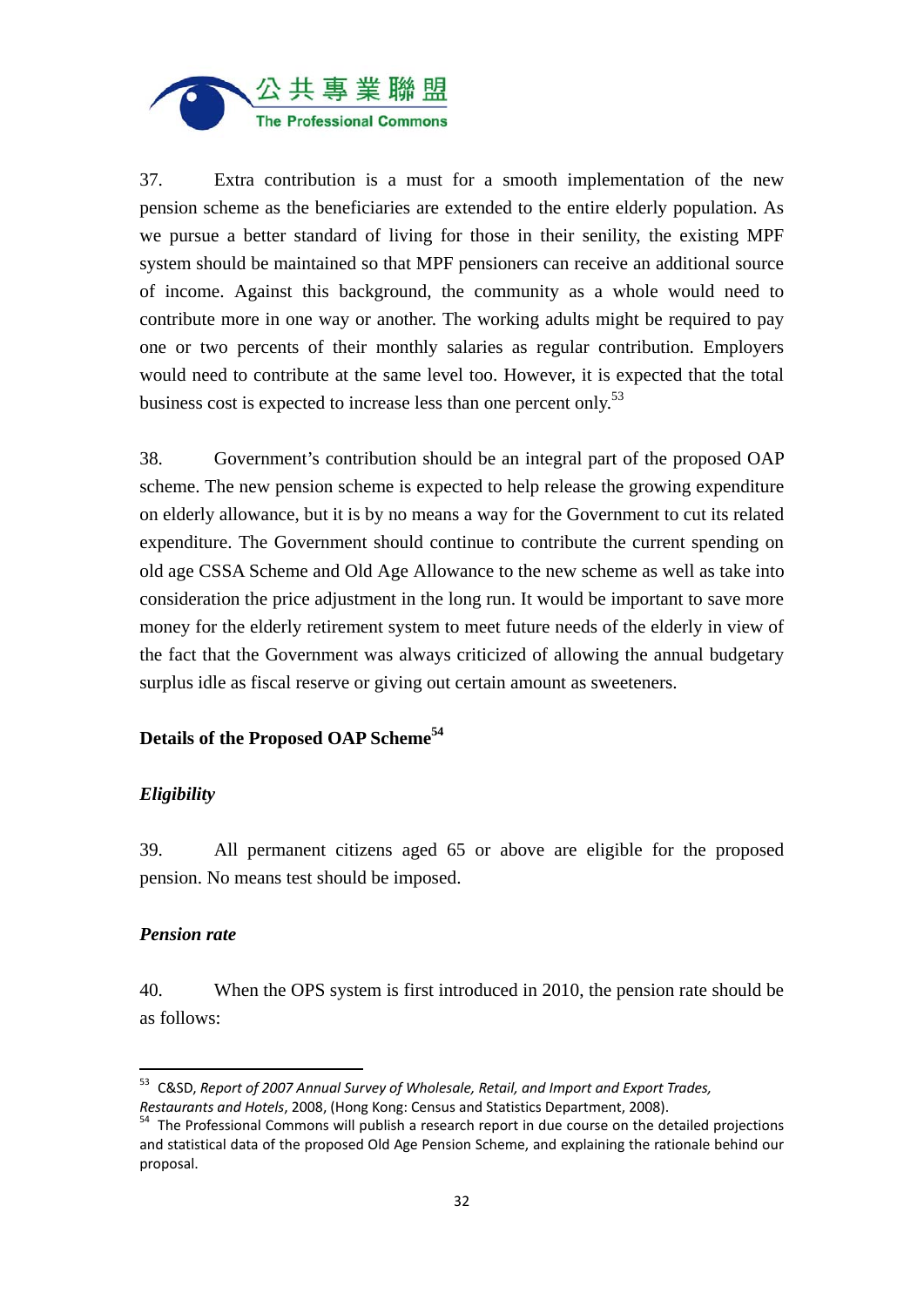

- i. \$3,000 per month, 15 per cent higher than the existing CSSA level (\$2,590 for a single able-bodied elderly person). It is about 57 per cent of low working income (i.e. half of the median income: \$5,250).
- ii. The pension rate should be adjusted every year to keep up with the trend of inflation. Only upward adjustment will be taken into consideration.

## *Financial implication*

41. In addition to current government expenditure on CSSA Scheme and other old age social security that would be reallocated to support the proposed pension scheme, it might require extra financial resources amounting to 4.3 per cent of workers' salaries for pension payment every year. In 2010, this part of income means an extra contribution of almost HK\$31 billion.

#### *Shares in contribution*

42. There is little room for maneuver as the expenditure on the elderly population could not be disproportionally high. The contribution derived from current elderly allowance should continue to serve as the most crucial part of funding source. The working community including employees and employers should also share extra contribution for the universal old age pension scheme. The shares in contribution are as follows:

- *Employee and employers' contribution:* 
	- Employee and employers shall contribute the same rate: i.e. 1.9 per cent of employees' income;
	- Workers who earn less than HK\$5,000 (2008 level) do not need to contribute, but their employers are still required to contribute. No capping on maximum contribution;
- *Government Contribution:* 
	- Current elderly allowance will serve as a crucial source of income under the new pension scheme. In pecuniary terms, the total expenditure of elderly allowances is expected to be, in a rough sense, HK\$11.6 billion in 2009. The pension rates and the total expenditure should then be adjusted subject to the change of elderly population and Consumer Price Index (CPI);
	- HK\$25 billion should be injected into the account of the pension scheme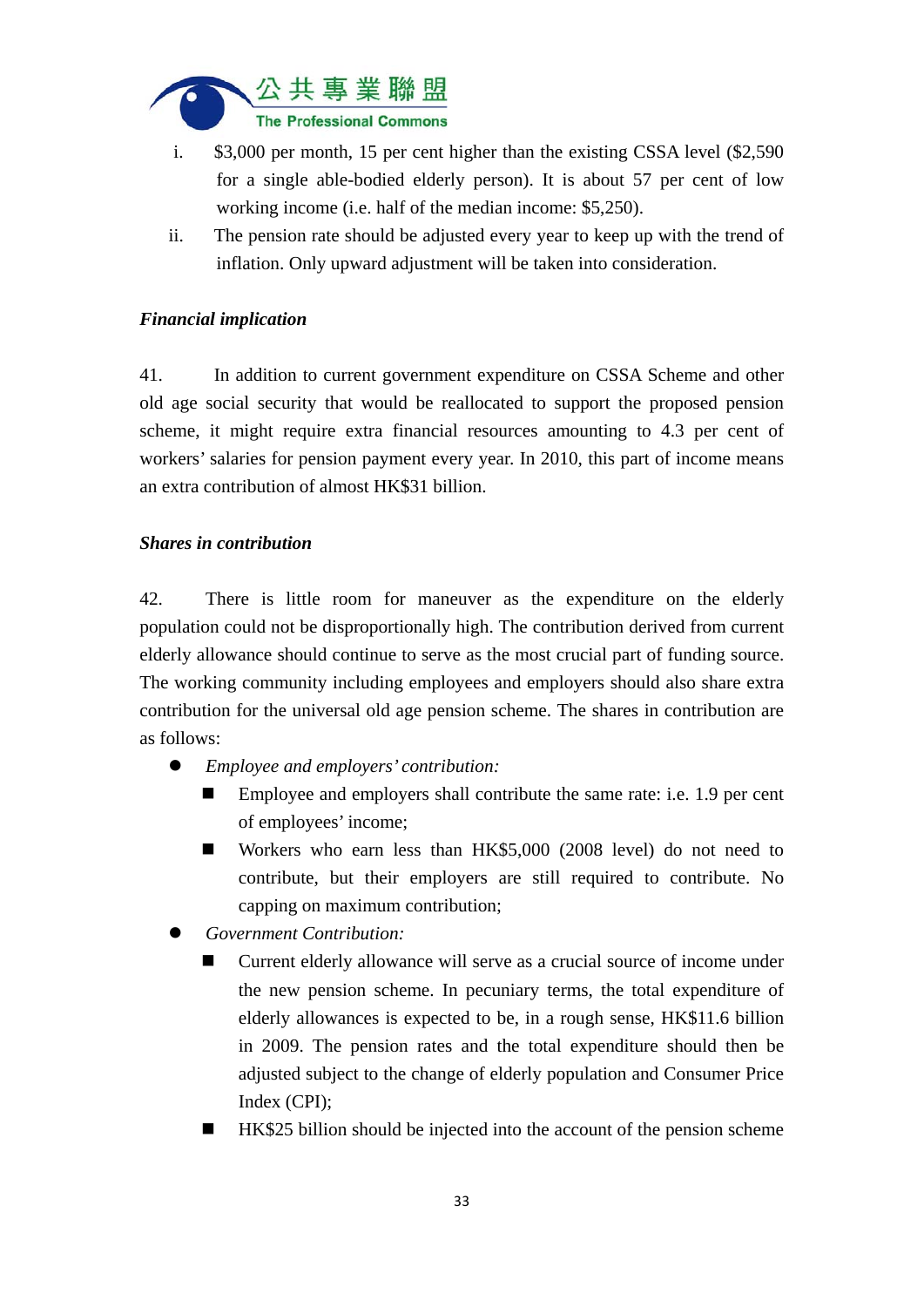

### *Proportion of contribution*

43. Employees with monthly income less than \$30,000 per month accounted for 87.3 per cent of working population. They are expected to share 58 per cent of the entire employees' contribution. The remaining 12.7 per cent of working population earning \$30,000 or above per month might offer the remaining 42 per cent of contribution.

#### *Date of commencement*

44. The earliest the better as Hong Kong is going to pass the age of low dependency ratio. It would be conducive to capital accumulation for a long-term comprehensive retirement protection scheme. If OAP Scheme could be commenced in 2010, the accrued interest can reach \$185 billion before the annual balance is in red for the first time in 2024. If the scheme could only be commenced in 2015, the accumulated surplus will only be \$86.6 billion in 2024.

45. Short-term measures should be in place as it will take a few years before the OAP system came into full implementation. The Government should spare no time to kick start the capital accumulation process by making contribution to the pension account. According to the proposed schedule, the Government has to inject the first batch of HK\$25 billion to the pension account for the period of 2010 to 2014. By doing so, it could help reduce the damage on accrued interest arising from the deferral in the legislation process.

#### **Present Situation**

There is a general view that Hong Kong is becoming an ageing city. The population aged 65 and above have increased by 20 per cent to 879 600 from 2000 to  $2008$ ,<sup>56</sup> much higher than the overall growth rate (i.e. 4 per cent) of the population at the same period of time. According to the estimation of the Census and Statistics

<sup>&</sup>lt;sup>55</sup> From 1997/98 to 2007/08 (totally 11 years), three fiscal years have surplus over \$60 billion (1997/98: \$86.87 billion; 2006/07: \$61.15 billion; 2007/08: \$123.65 billion). Source: *The 98‐99 Budget*, *The 09‐10* Budget, <http://www.budget.gov.hk/>.<br><sup>56</sup> C&SD, Hong Kong Annual Digest of Statistics, 2005 and Hong Kong Monthly Digest of Statistics, July

<sup>2009.</sup>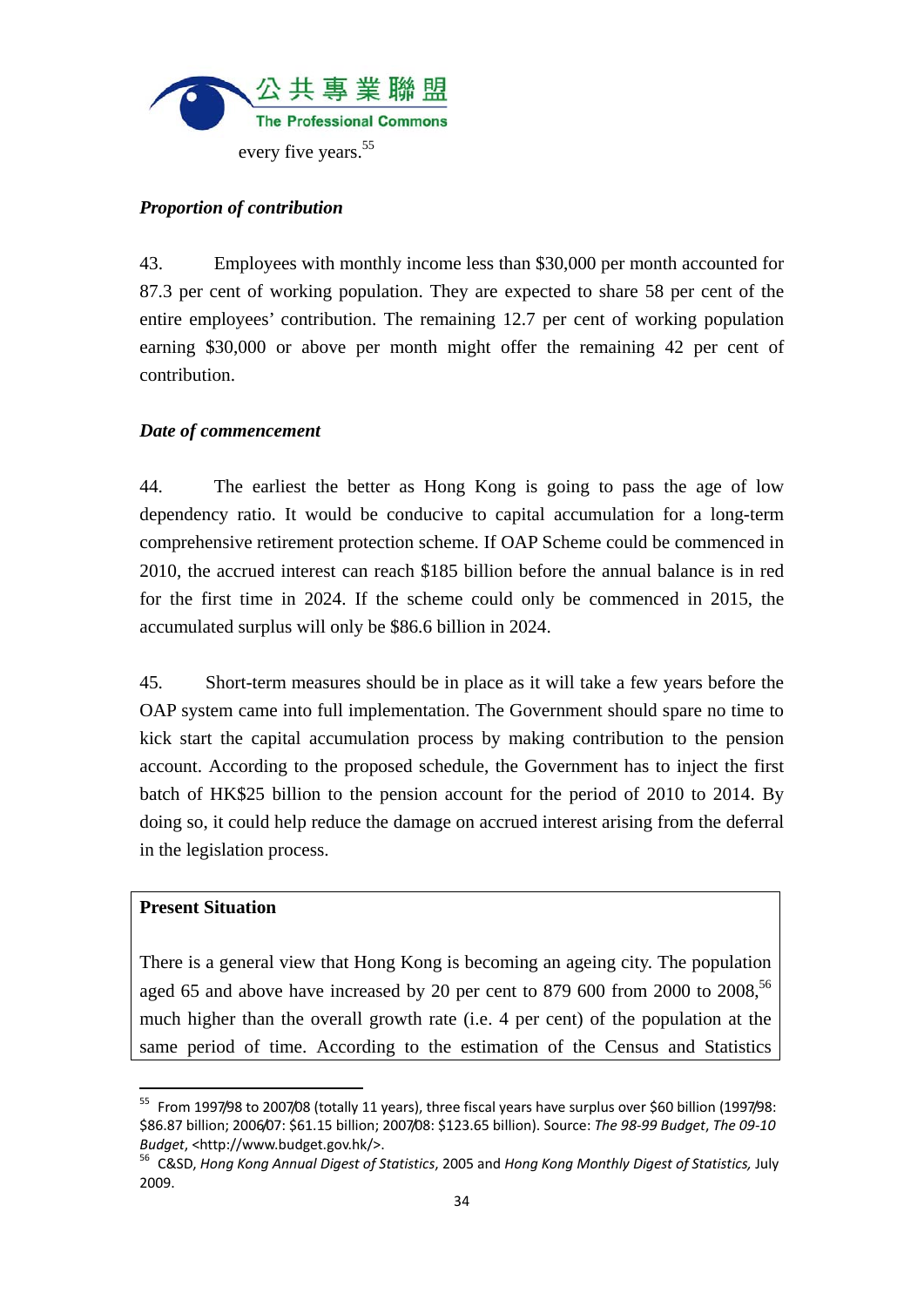

Department, the elderly population will increase rapidly starting from 2014, amounting to a 4 per cent per annum growth rate. It will rise to almost 2.3 million in 2036, accounting for 26.4 per cent of total population. By that time, the elderly dependency ratio will jump to 425 (per 1,000 persons aged between 15 and 64).<sup>57</sup> It is foreseeable that the government burdens will increase substantially in the coming 20 to 30 years simply due to the drastic and continuous increase of elderly population.

The MPF system is not equitable in the sense that it is an occupational retirement scheme and therefore discriminates against those without a job. In light of this, the largest vulnerable group appears to be home carers who are mainly women. In 2008, only 53.1 per cent of female adults (aged 15 and above) participated in labour market as compared with 69.7 per cent of male. In addition, retired middle-aged people, the unemployed and jobless disabled persons are all excluded from the MPF system. In 2006, the estimated size of the unprotected groups was up to 2.4 million people.58

The problem of old age poverty merits greater concern in view of the substantial decrease in household income of many elders in recent years. According to the 2006 by-census thematic report on older persons, the median monthly household income of 2-person domestic household with older persons decreased from \$8,000 in 1996 to  $$6,606$  in  $2006$ .<sup>59</sup> Also, the number of households with older members and household incomes below \$6000 had increased by 70 per cent to 181 801 in the same period of time.

Notwithstanding the low level of allowance, huge amount of public resource has been spent on elderly welfare at large. In 2006/07, the Government spent \$11.2 billion on social assistance for the elders aged 65 or above, which is equivalent to 34 per cent of total social welfare expenditure.<sup>60</sup> It is very likely that growing elderly population seemingly impose fierce competition over public resources of which the

<sup>57</sup> C&SD, *Hong Kong Population Projections <sup>2007</sup>‐2036*, 2007. <sup>58</sup> Legislative Council, "Official record of proceedings," <sup>26</sup> April 2006, p.137,

 $\mu$ shttp://www.legco.gov.hk/yr05-06/chinese/counmtg/floor/cm0426ti-confirm-c.pdf>.<br><sup>59</sup> C&SD, 2006 By-census Thematic Report : Older Persons, 2008.<br><sup>60</sup> As there were additional payments to CSSA and OAA recipients in 07/ use the figures in 06/07 fiscal year. Information Service Department, "LCQ11: Elderly recipients of Comprehensive Social Security Assistance and Old Age Allowance," 8 July 2009, <http://www.info.gov.hk/gia/general/200907/08/P200907080142.htm>.

*<sup>2008</sup>‐09 Budget: Appendix B*, <http://www.budget.gov.hk/2008/eng/pdf/e‐appen‐b.pdf>.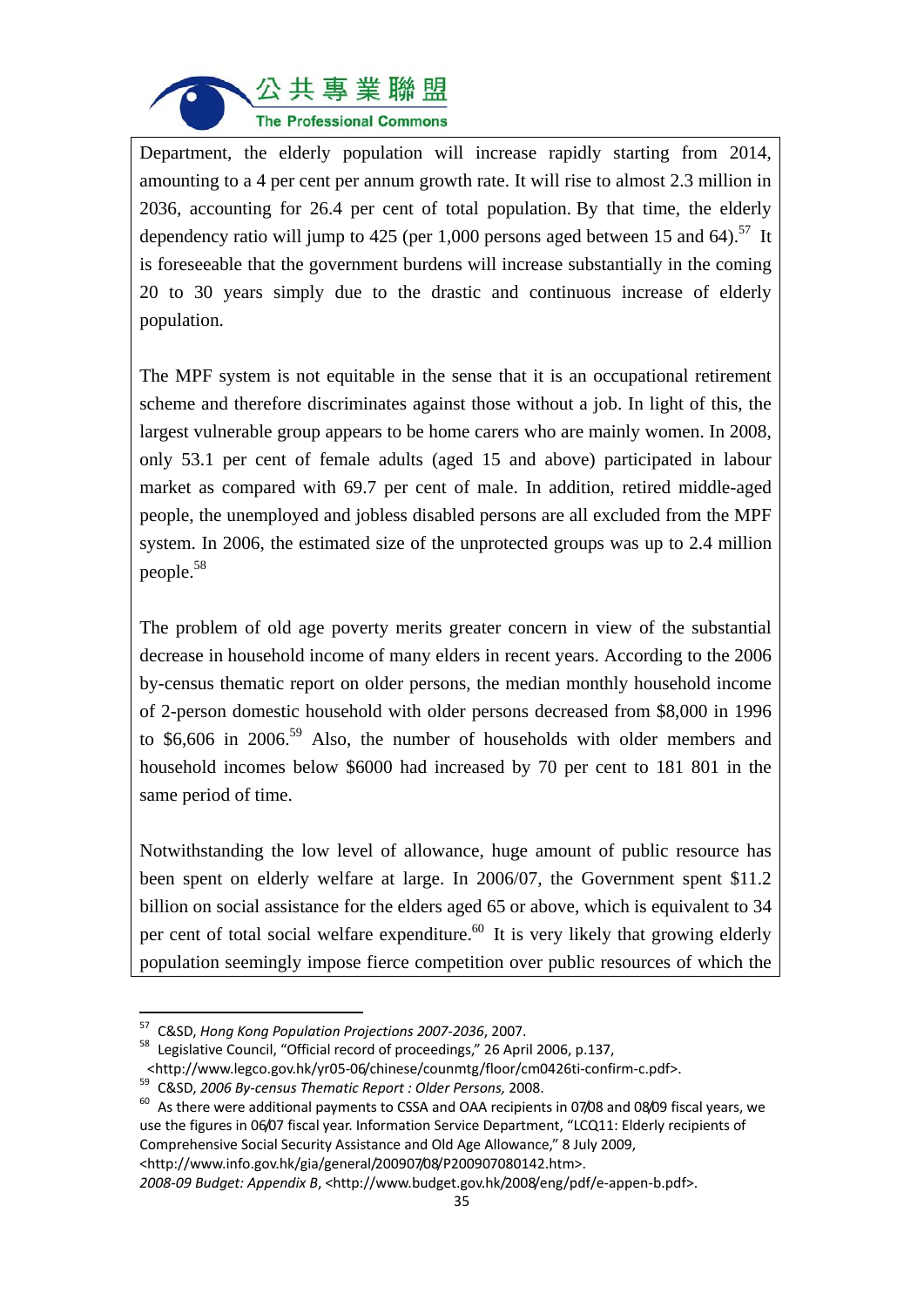

well-being of other social groups might be undermined.

There might be a bleak future for public finance if no viable solution was in place to tackle excessive expenditure on social security in the near future. According to the report of the Task Force on Population Policy, the total expenditure of old age CSSA Scheme and OAA will be up to \$31 billion in 2031, tripling that of  $2002-03$  level.<sup>61</sup> This projection was underestimated simply because the decision to increase the OAA rate to \$1,000 had not been made by that time. It is also important to bear in mind that the proportion of elders on dole amounted to 19.7 per cent of the total elderly population in  $2006^{62}$  in comparison with 11.7 per cent in 1996.<sup>63</sup> The forecast of the Joint Alliance on Universal Retirement Protection presented a worst case scenario, estimating the rate might further soar to 24.4 per cent in 2034.<sup>64</sup>

## **B. Reform on the Mandatory Provident Fund System<sup>65</sup>**

46. Given that many problems do arise over the years since the implementation of the MPF system, it would be advisable for the Government to introduce the following measures:

- Changing lump sum payments to monthly payments
- Reducing management fees
- Abolishing the clauses under which MPF scheme benefits can be used to offset long service payments or severance pay
- Stepping up the effort against default payments MPF contributions.

 <sup>61</sup> Task Force on Population Policy, *Report on Task Force on Population Policy*, 2003, <http://www.info.gov.hk/info/population/eng/pdf/report\_eng.pdf>.

<sup>&</sup>lt;sup>62</sup> Joint Alliance for Universal Retirement Protection, 《有關建議設立「全民退休保障計劃」的公眾 諮詢文件》(Chinese Version Only) , 2005,<br><http://www.legco.gov.hk/yr04-05/chinese/hc/sub\_com/hs51/papers/hs510721cb2-2297-01-c.pdf>.

<sup>&</sup>lt;sup>63</sup> Subcommittee to study the subject of combating poverty, LegCo, Report on elderly in poverty, June

<sup>2007, &</sup>lt;http://www.legco.gov.hk/yr06-07/english/hc/papers/hc0608cb2-2048-e.pdf>.<br><sup>64</sup> Joint Alliance for Universal Retirement Protection,《有關建議設立「全民退休保障計劃」的公眾

諮詢文件》, 2005,

<sup>&</sup>lt;http://www.legco.gov.hk/yr04‐05/chinese/hc/sub\_com/hs51/papers/hs510721cb2‐2297‐01‐c.pdf>. <sup>65</sup> See The Professional Commons, "Unleashing Hong Kong's Present and Future Potential: Submission

on the 2009‐10 Policy Address," September 2009.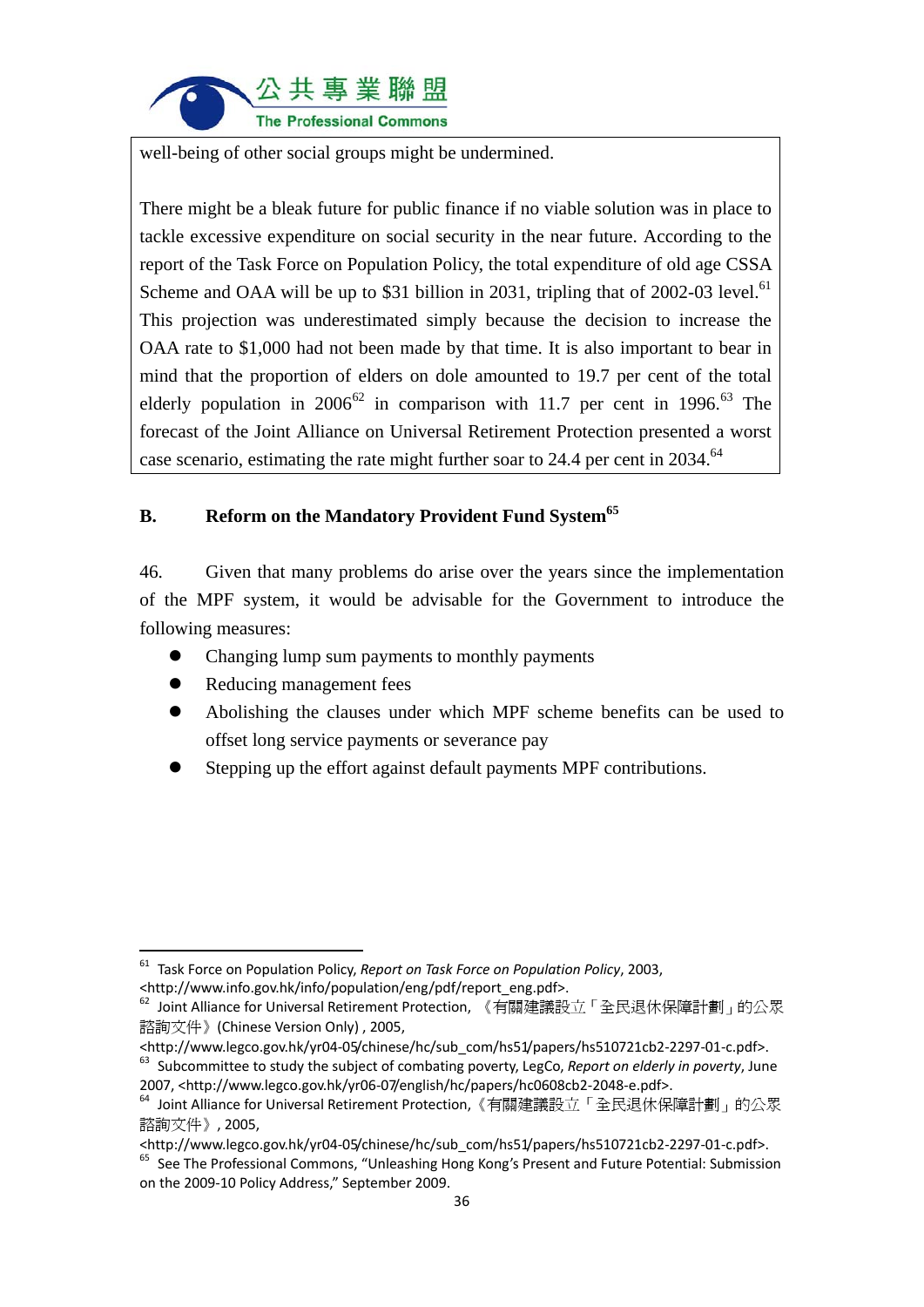

## **VI. Promotion of Social Mobility and Improvement of People's Livelihood**

## **A. Narrowing of the Rich-Poor Gap**

47. In additional to the lowering of the Gini Coefficient as a major parameter, there should be a bundle of indicators to realize the policy goal for narrowing the rich-poor gap. For example, the ratio of the elderly in poverty should be lowered from the current 30% of total elderly population to the 1991 level of 24.8% by 2017. Moreover, the Government shall designate well-rounded measures to lower the Gini Coefficient. In fact, should the minimum wage be set at the level close to the request of the workers through the negotiations later this year, it would help narrow the rich-poor gap and substantially reduce the value of the Gini Coefficient as well.

# **B. Shorten the interval for the review of Comprehensive Social Security Assistance**

48. The Government should change the existing practice of reviewing the Comprehensive Social Security Assistance (hereafter the CSSA) payments only once a year. Rather, the amount of CSSA payment should be adjusted once every six months, after taking reference of the Social Security Assistance Index of Prices (SSAIP). Through incorporating the element of seasonal adjustment in the index formula, it could effectively reflect the seasonal changes in consumer prices, especially the food prices. Such a move can help bring timely adjustment to the CSSA rate and possibly relieve the negative effects as a result of severely lag behind of the fluctuations in retail prices.

## **Present Situation**

The Government currently adjusts the CSSA payments and the disability allowance annually in accordance with the inflation, $66$  and more specifically the level of CSSA standard payment is adjusted in February each year in accordance with the SSAIP. In view of the severity of inflation in 2008, the Government has conducted a review earlier and the standard CSSA rates are adjusted upward by 4.4% in August that year. However, the SSAIP was up of 8.8% between November 2007 and September

<sup>66</sup> 〈社援指數升逾通脹派糖措施未有效為低下階層紓困〉, *Hong Kong Economic Journal*, 4 August 2009, p. 7.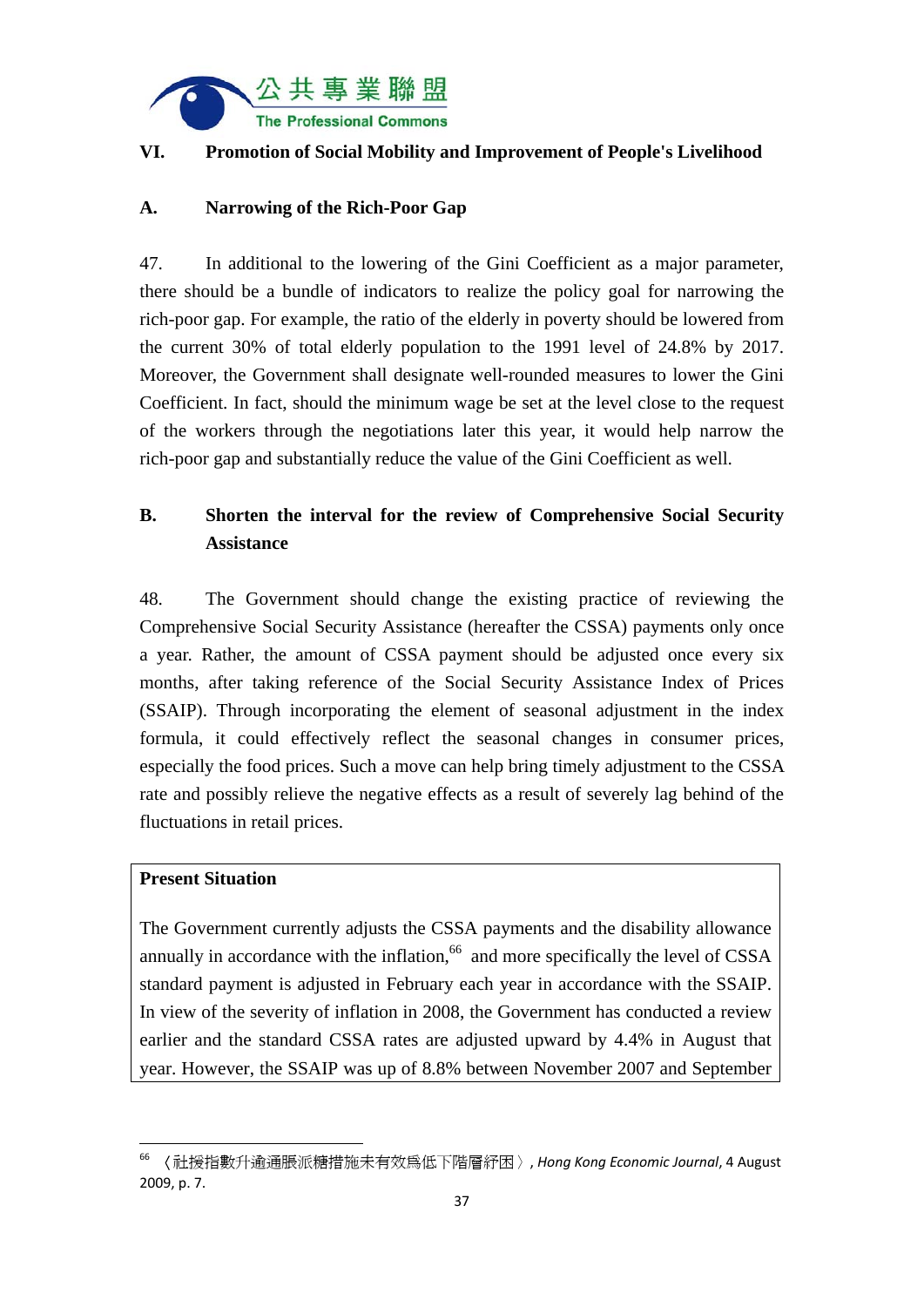

2008. Hence in February 2009, the CSSA payments increased by another 4.2% to cross out the effects caused by the inflation.<sup>67</sup> It is extraordinary for the SSAIP to increase by 8.8% in a single year. The sharp increase was largely attributed to the upsurge in food prices.

# **C. Incorporation of Internet access fee into the School Textbook Assistance Scheme**

49. Since the Government has acknowledged that the Internet plays a key and positive role in enhancing student learning, it should give a helping hand to students whose families are in economic difficulties and are unable to afford the Internet access fee. The Government should consider incorporating Internet access fee into the textbook allowance, so that poor children can also have the opportunities to get access to the Internet for learning purposes at home.

## **Present Situation**

The research findings of the Bureau of Education's "Working Group on Development of Textbooks and E-learning Resources" indicated that e-learning would be a prominent education mode in the future and play a key role in promoting self-learning initiative of the students as well as broadening their learning experience.

On the other hand, the public, especially those in the social service sector, emphasized that should the next generation of the grassroots not have equal opportunities in learning online, it would exacerbate the problems in learning difficulties, and making them even more difficult in upward mobility.

## **D. Extension of stay for students with intellectual disabilities**

50. The Government should respond positively to the call for an extension of years of education for students with intellectual disabilities, i.e. extending for two years from the age of 18 as recommended by the Government to the age of 20. It would also be important to ensure those with special needs could apply for further extension even though they are above 20 years of age. The extra funding required should be provided by the Government.

 <sup>67</sup> 〈食物價格大升社援指數達 8.8% 綜援開支料增逾 10 億〉,*Ming Pao*, 8 November 2008, p. A16.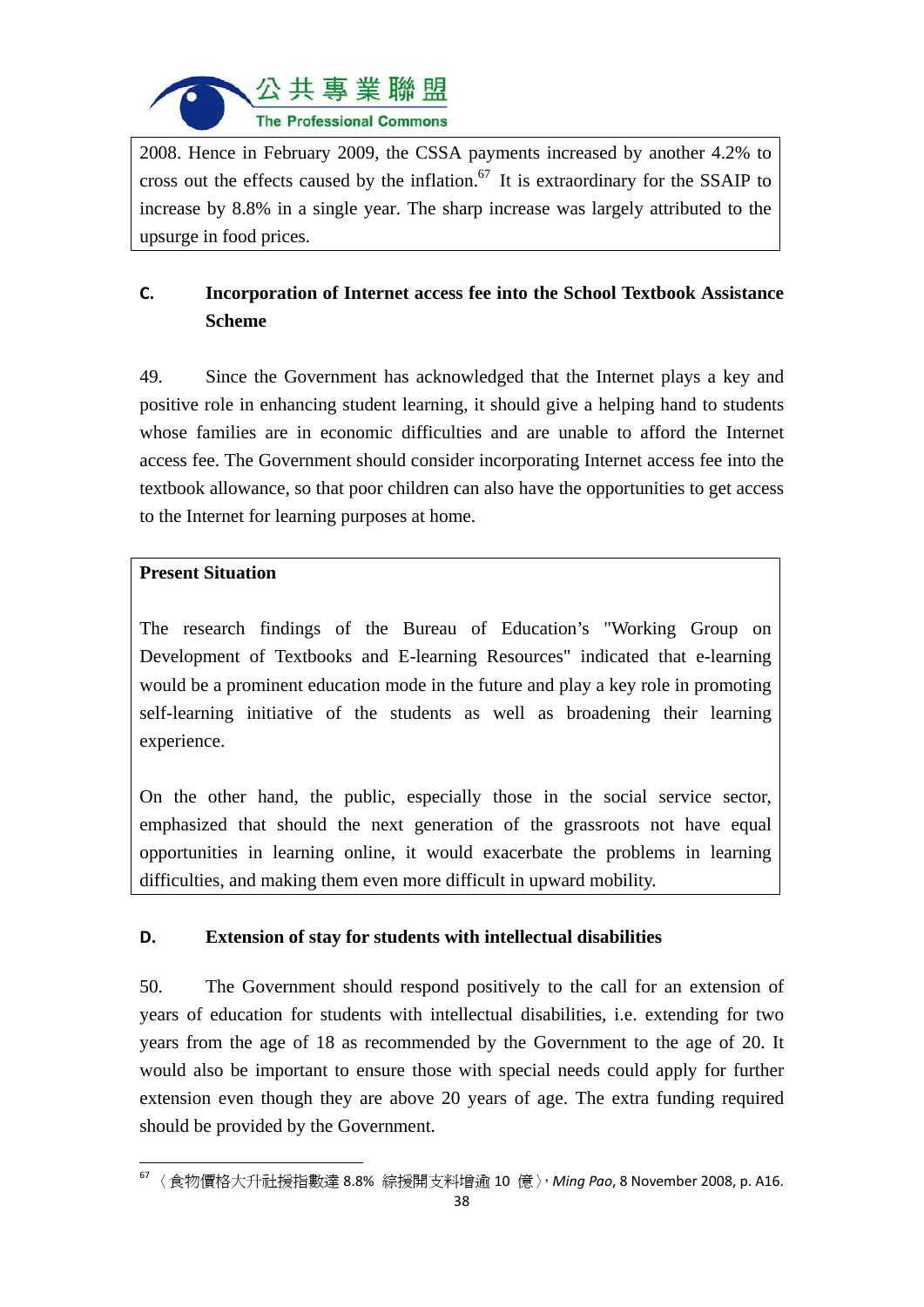

#### **Present Situation**

Under the new secondary school system, the special schools for children with intellectual disabilities originally provided six years of junior secondary school programmes, have turned into three years of junior secondary and three years of senior secondary education. Moreover, there would be no arrangement for further extension on years of education. As students with intellectual disability would require more time for learning, some of them might not be unable to complete the whole programme in six years. Hence, the new arrangement is being criticized as "fake senior secondary" programme.<sup>68</sup>

## **E. Re-building of the Home Ownership Scheme flats**

51. The Professional Commons recommends the Government to resume the Home Ownership Scheme (hereafter HOS) flats immediately, and provide 2 000 HOS flats annually. New flats would be sold to Green Form applicants (residents of public housing) and White Form applicants (non-public housing residents) according to the allocation ratio of 80:20. Such a move could maintain the turnover of public housing on one hand and satisfy the housing needs of the medium income earners as well as their aspiration of social upward mobility.

## **Present Situation**

Former Secretary for Housing, Planning and Lands Michael Suen announced the measures for the stabilization of the housing market in November 2002. One of the measures is that the production and sales of HOS flats would cease indefinitely from  $2003$  onwards.<sup>69</sup> Since 2007, the Government has resumed the sales of surplus HOS flats. The number of HOS flats being sold amounted to 14 000 already, of which 11 000 flats were sold to Green Form applicants (see Annex 3). According to the statistical figures from the Government, the HKHA repossessed 1 394 and 2821 public housing units in 2008 and 2009 respectively due to the sales of surplus HOS flats. It is expected that the number of repossessed flats from the public housing would relatively fall and affect the turnover of the public housing flats once the

 <sup>68</sup> 〈滿 18 歲智障生不獲資助〉, *Ming Pao*, 27 May 2009, p. A12.

<sup>69</sup> "Statement by Secretary for Housing, Planning and Lands", *Press Release of the HKSAR Government*,

<sup>&</sup>lt; http://www.info.gov.hk/gia/general/200211/13/1113244.htm >.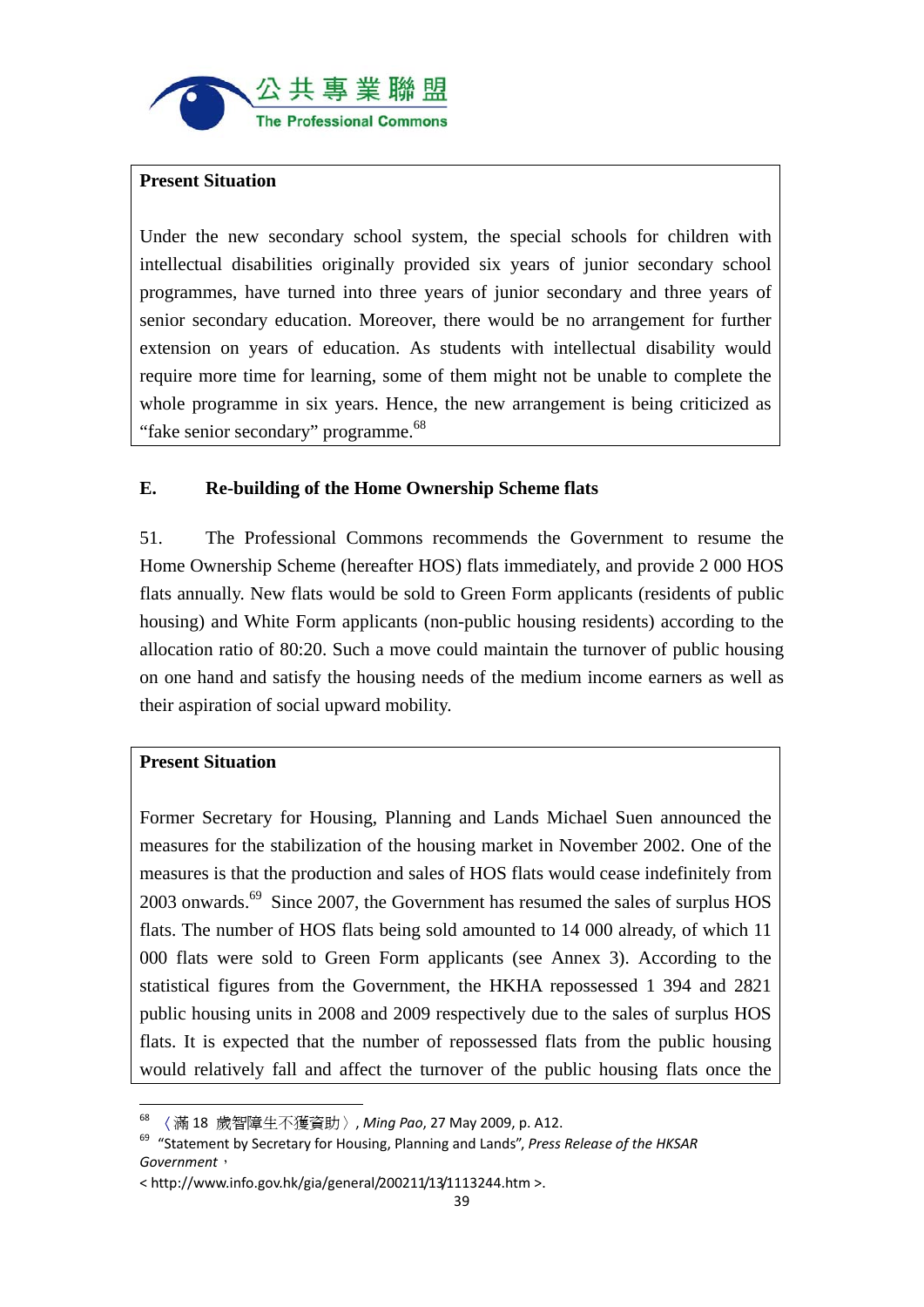

remaining 2 700 surplus HOS flats being sold out.

In view of the recent escalation in residential property prices, medium income earners would be incapable of meeting their housing needs as well as their aspiration for better living environment if there is no HOS flat as an option. It would also adversely affect upward social mobility across the community in general.

## **F. Create an enabling business environment in public housing estates**<sup>70</sup>

# **a. Utilize vacant units on the ground floor in public housing for commercial use**

52. The Housing Authority should actively study the possibilities of transforming vacant units in the ground floor of public housing blocks for commercial purposes, and to provide shops of smaller sizes. Such an arrangement would be conducive to the development of small-scaled enterprises and is likely to bring the following positive effect:

- Undermining the prominence of Link shopping centres in the public estates, which will help lower the commercial rental through competition and indirectly ease the upward pressure on retail prices and reduce the burden on the grassroots;
- Encouraging the residents to develop entrepreneurial and self-reliant spirits, and thereby accumulate wealth. It would then add momentum to upward social mobility.

<sup>&</sup>lt;sup>70</sup> The Professional Commons: "A City of Opportunities?! Research Report on the Shrinking Middle Class of Hong Kong," (Hong Kong: The Professional Commons, August 2008, para. 6.12 and 6.13).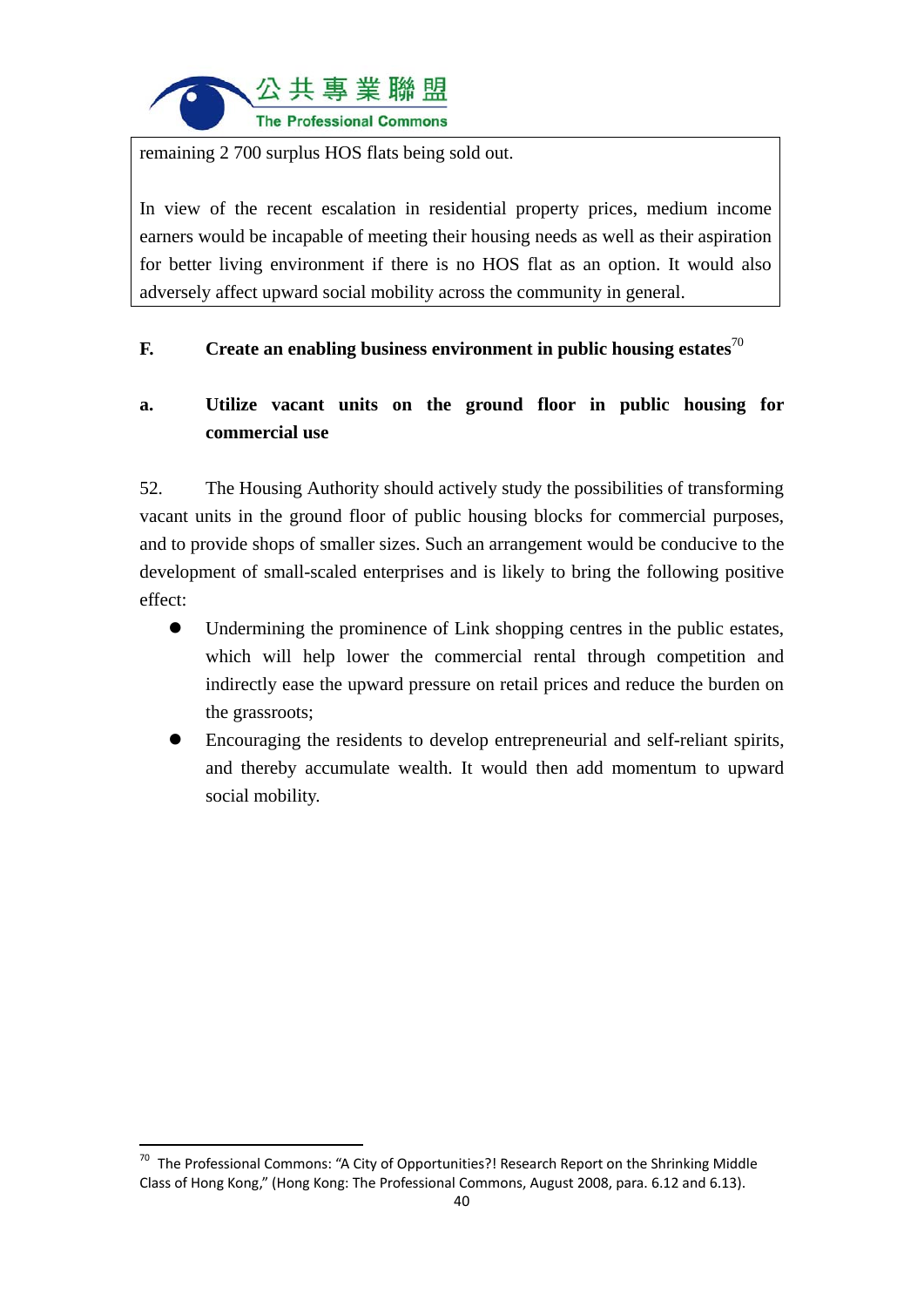

### **Present Situation**

Most of the shopping space in the four new shopping centers in public housing estates has been allocated to a few corporate conglomerates and subsequently resulted in a monopolized position. For the details, please refer to the following table:

|                 | Area of one single store $(m2)$ and the   |                                    |                   |              |                   |
|-----------------|-------------------------------------------|------------------------------------|-------------------|--------------|-------------------|
| Name of         | proportion of the store compared with the | <b>Number</b>                      | <b>Total</b>      |              |                   |
| <b>Shopping</b> | total area of the shopping centre         |                                    |                   | of Rental    | <b>Shop</b>       |
| <b>Centre</b>   | <b>Supermarket</b>                        | <b>Fast Food</b><br><b>Chinese</b> |                   | <b>Units</b> | Area              |
|                 |                                           | <b>Restaurant/Restaurant</b>       | <b>Restaurant</b> |              | (m <sup>2</sup> ) |
| Choi Ying       | 776(72.1%)                                | 196(18.2%)                         |                   | 5            | 1 0 7 5           |
| Square          |                                           |                                    |                   |              |                   |
| Tin Ching       | 771(54.7%)                                | 256(18.1%)                         |                   | 8            | 1407              |
| Shopping        |                                           |                                    |                   |              |                   |
| centre          |                                           |                                    |                   |              |                   |
| Ching Ho        | 845(35.4%)                                | 255(10.6%)                         | 434(18.2%)        | 16           | 2 3 8 6           |
| Shopping        |                                           |                                    |                   |              |                   |
| Centre          |                                           |                                    |                   |              |                   |
| Yau Lai         | 688(32.2%)                                | 163(7.6%)                          | 678(31.7%)        | 16           | 2 1 3 5           |
| Shopping        |                                           |                                    |                   |              |                   |
| Centre          |                                           |                                    |                   |              |                   |

(Source: Hong Kong Housing Authority, Choi Ying Square,

 $<$ http://www.housingauthority.gov.hk/b5/commercial/shoppingcentres/highlighted/0,,,00.html#4> ; Tin Ching Shopping Centre,

<http://www.housingauthority.gov.hk/b5/commercial/shoppingcentres/highlighted/0,,,00.html#18>, Ching Ho Shopping Centre,

<http://www.housingauthority.gov.hk/b5/commercial/shoppingcentres/highlighted/0,,,00.html#2>, Yau Lai Shopping Centre,

<http://www.housingauthority.gov.hk/hdw/content/document/b5/commercial/shoppingcentres/yaulai.pdf>)

#### **b. Cycling Parks**

53. There are many cycling paths in the periphery of recently built public housing estates under the Housing Authority. Improving parking facilities not only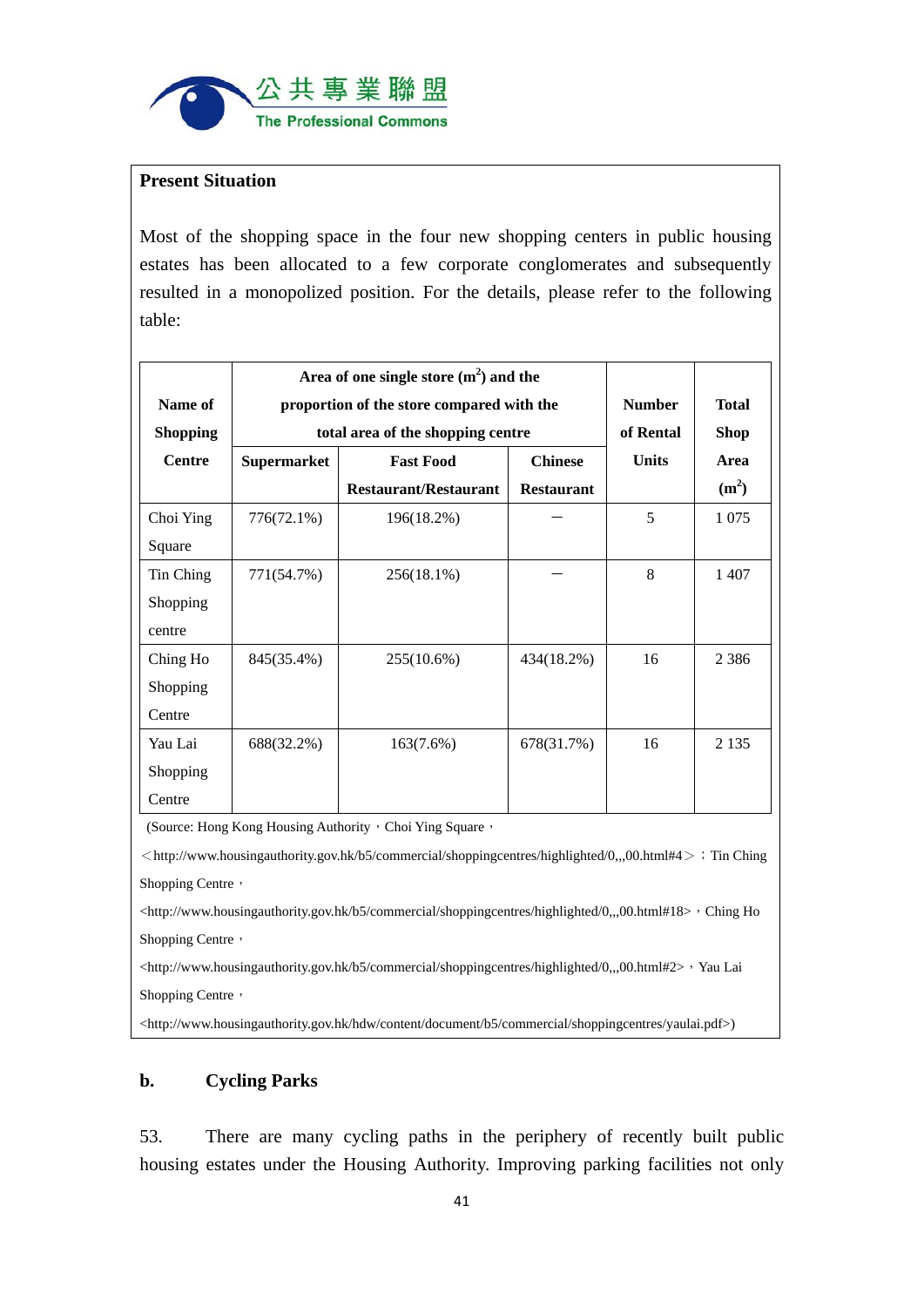

provides employment opportunities but also business opportunities for the residents. The specific measures include:

- Conversion of part of vacant car parking spaces as bicycle parking spaces, and appropriately increase the manpower to strengthen parking management in order to prevent the theft of mechanical parts of the bicycles. By doing so, it could resolve the problem in parking of bicycles facing the residents, but help improve the security of their bicycles and estate management as well;
- As for housing estates which do not have special parking block or vacant parking spaces, it would be advisable to find open space near the housing estates to serve as temporary bicycle parking lot. These new cycling parking spaces could be managed by social enterprises or through a contractual arrangements initiated by the residents;
- Passenger interconnection points near the housing estates should also have cycling parks stationed by management staff.

#### **Present Situation**

Recently, the Government has proactively constructed cycling paths near the public housing estates in the New Territories, but parking spaces for bicycles are insufficient. As a result, many residents cannot park in legal space in public housing estates. It also results in serious management issues, such as the reckless parking of bicycles, loss in bicycle parts, etc. It would even results in the conflict between the residents and the estate management agency, as well as the blockage of the corridors or public open spaces as a result of the reckless parking of bicycles. The Home Affairs Department has launched the campaign of "Be Considerate, Park Your Bicycles Properly" recently.<sup>71</sup>

On the other hand, many motor vehicle parking facilities in public housing estates are vacant. One of the parking lots in the Yat Tung Estate in Tung Chung had been vacanted since the estate was being occupied, i.e for seven years.<sup>72</sup> In a 4-storey building in Tin Chak Estate car park, which was completed about 8 years ago and with a total of 302 parking spaces, the vacancy rate is as high as nearly 50%. Some car parks that have been long vacated were approved for changes of usage. For example, in 2008, The Link was allowed to change 30 000 square feet of parking

 $71$  See <http://www.isd.gov.hk/eng/tvapi/08 hb101.html>.

<sup>72</sup> 〈逸東村停車場荒廢七年〉, *Oriental Daily*, 3 January 2009, p. F4.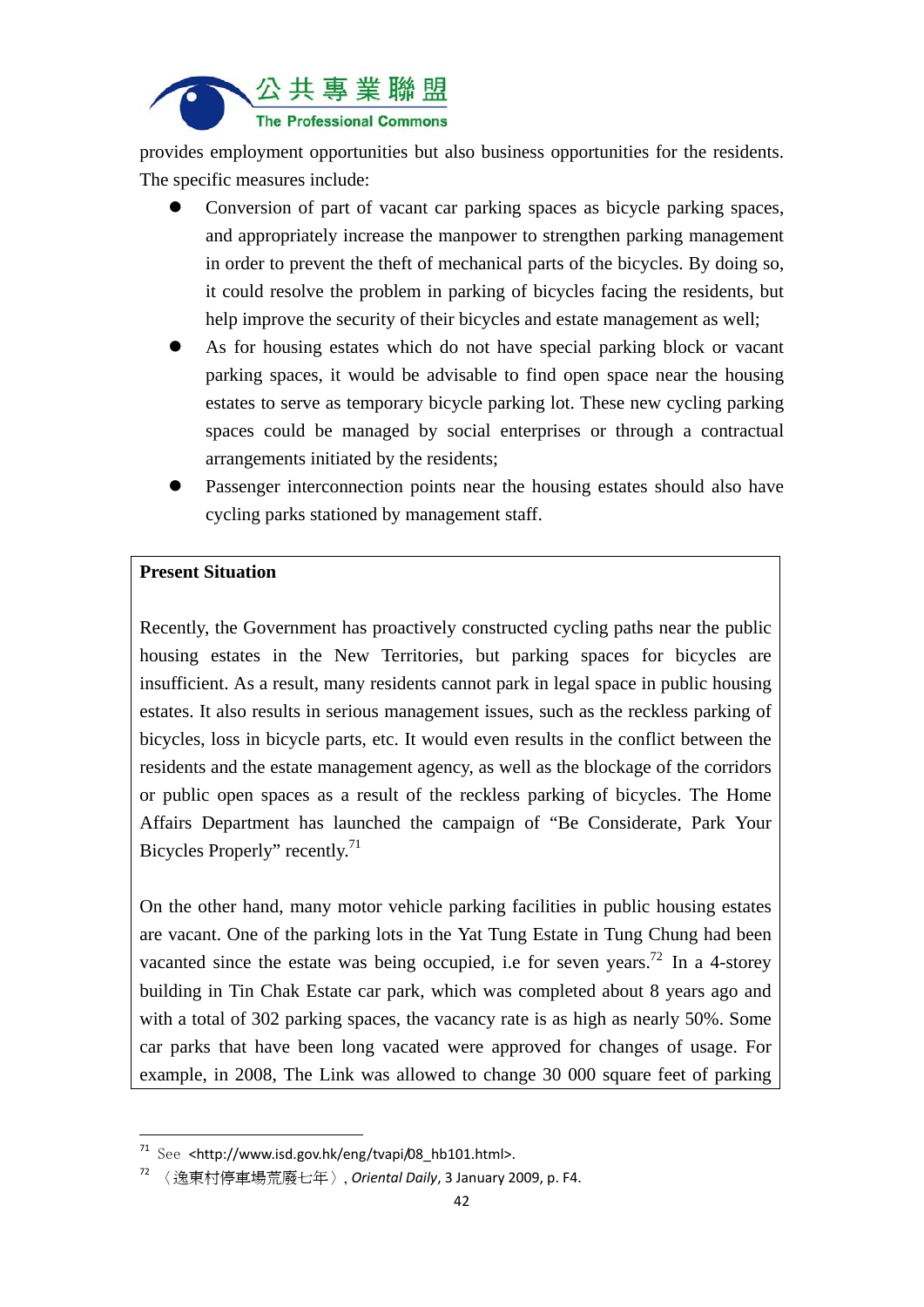

space in different car parks for the purpose of community facilities managed by non-government organizations.73

## **c. Public bicycle hiring services**

54. The Government is suggested to take reference of overseas experiences in view of establishing cycling rental spots in large scale housing estates and railway stations for the convenience of the general public in renting and returning bicycles. It would be helpful in encouraging the general public to ride on a bicycle. The Government should also consider to subsidize a proportion of the bicycle rental costs in a bid to promote a healthy lifestyle.

The Paris Municipal Government has launched the "Velib" (Velo Libre, "free cycle" project in July 2007 in which people are encouraged to rent bicycles for short journeys. The whole network consists of 371 km of cycling lanes. In the city center, parking stations are just 300 metres apart from each other, and users can rent bicycle any time of the day whereas the first half-hour of rental is waived. There are in total 750 parking stations for people to hire or return bicycles.<sup>74</sup> The project is well received with more than 2 million journeys made within the first 40 days of the programme.<sup>75</sup>

In the first two years after the bicycle network was launched in Lyon, France, automobile usage has dropped by 4% with the increase in bicycle use by 30%. The emission of carbon dioxide in the streets has reduced by  $3\,000$  tons.<sup>76</sup>

## **G. Promoting green roofs**

55. The Government should introduce substantial measures in combating climate change. Being famed as a "concrete jungle", it would be advisable to promote tree planting and greening of the rooftop. In addition to the reduction of pollutants, the greening move could help absorb carbon dioxide, reduce the temperature in the urban areas, and even relieve global warming. The Government should promote roof greening in government buildings and buildings managed by the public bodies. It

<sup>73</sup> 〈領匯停車場 變身社福機構 天澤 率先批 逸東 部分擬作零售〉, *Hong Kong Economic* Times, 3 August 2009, p. A21.<br><sup>74</sup> <http://us.franceguide.com/article.html?NodeID=1&EditoID=88863>.<br><sup>75</sup> <http://www.washingtonpost.com/wp-dyn/content/article/2007/09/21/AR2007092100543.html>.<br><sup>75</sup> International Herald Tr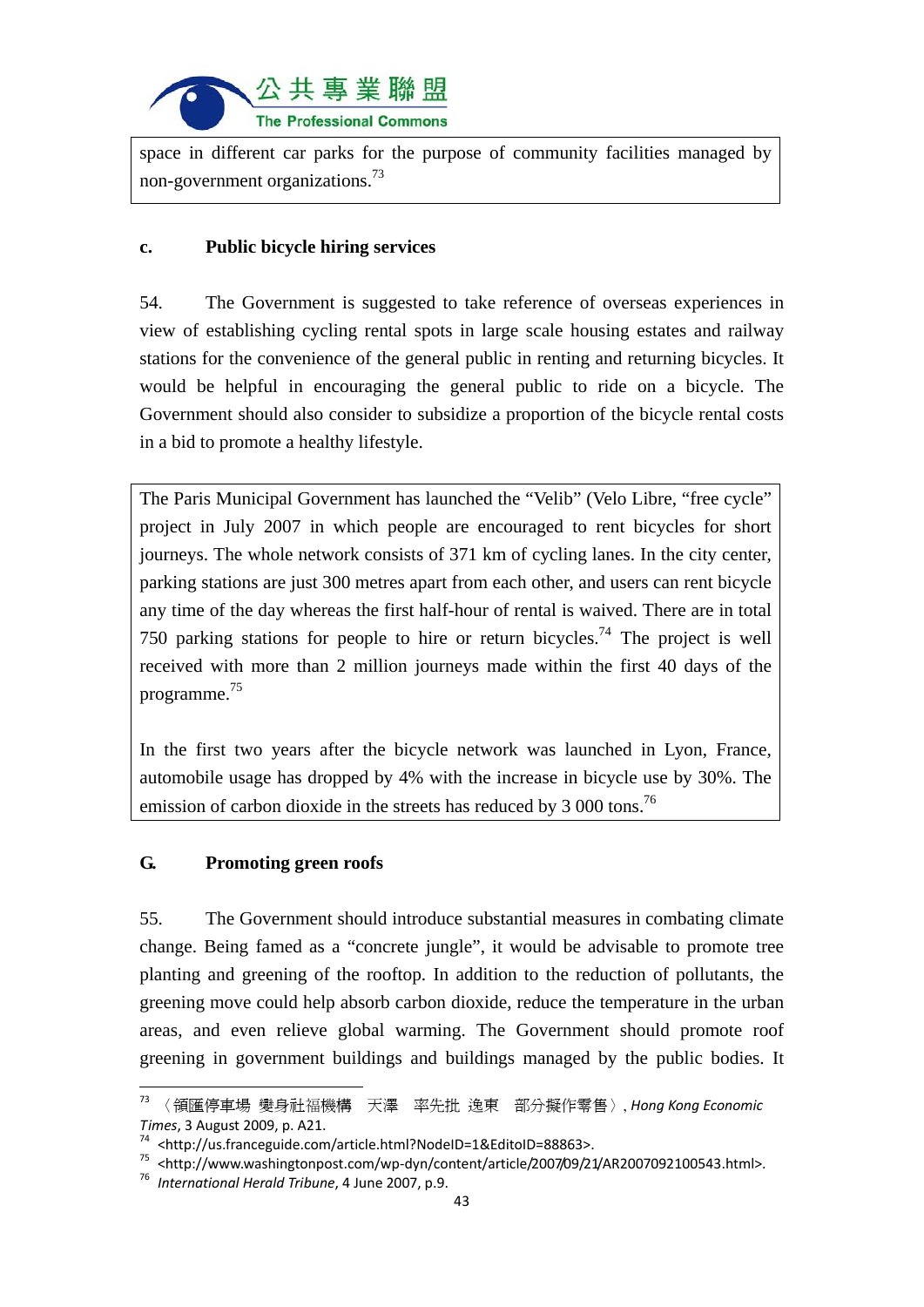

should be followed by the community-wide promotion targeting at private buildings. The Government should take reference to the authorities in the Mainland for the mass plantation of trees as a means to combat climate change.

The National Forestry Bureau publicized the "Forestry Action Plan on Combating Climate Change" in November 2009 as a major component of the Mainland strategies for combating climate change. Under the action plan, a three-stage target is in place, including an annual planting of trees of above 400 square hectares to 2010. By 2020, annual planting of trees should amount to 500 square hectares or more. By 2050, the net increase in forestry coverage should total 4 700 square hectares and the forestry coverage rate should be maintained at the level of 26% or above.77

## **H. Funding for air quality improvement plan**

56. The negative impact of air pollution on the grass-roots is much heavier than the rest of the population. The Government is duty-bound on this, not to mention that the cost saving effect arising from the improvement of health condition of the community in general! Therefore, the Government should directly allocate funds to implement the 19 recommendations as stipulated in the public consultation document entitled "Air Quality Objectives Review ".

## **Present Situation**

The studies from the Faculty of Medicine of the University of Hong Kong have shown that medical expenses and productivity loss as a result of severe air pollution is amounted to HK\$2 billion per year. More importantly, it is most damaging to the well-being of the grassroots sector, which is in the disadvantageous position in the society.<sup>78</sup>

 $77$  The scheduled press conference from the Forestry Bureau on the "Forestry Action Plan on Combating Climate Change" Plan (Chinese only),

<sup>&</sup>lt;http://www.gov.cn/xwfb/2009‐11/06/content\_1457730.htm>. <sup>78</sup> 〈港大轟政府推環保政策未與健康掛鉤〉及〈低下階層聚居地污染嚴重〉, *Hong Kong Economic Journal*, 11 September 2009.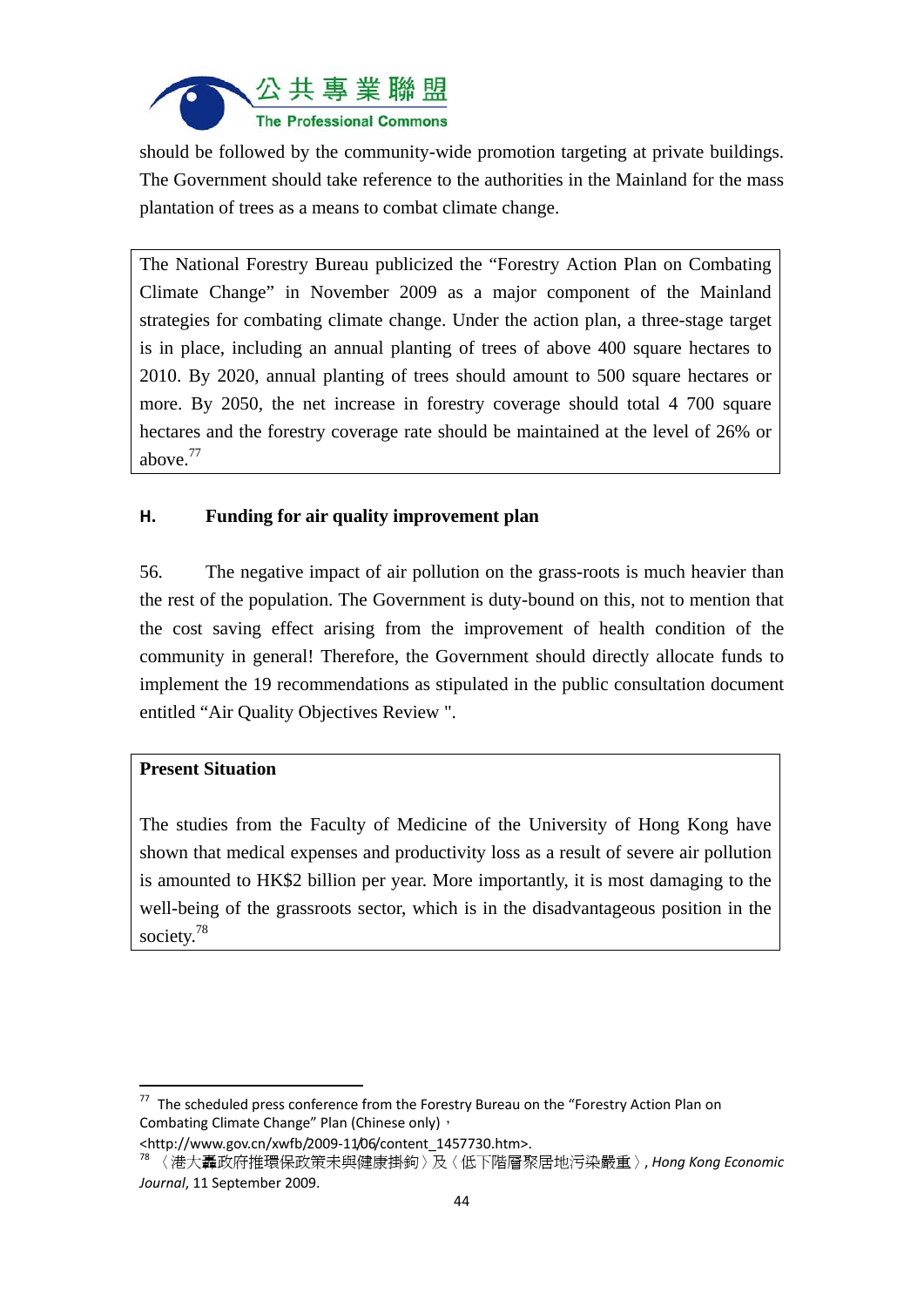

**The Professional Commons January 2010**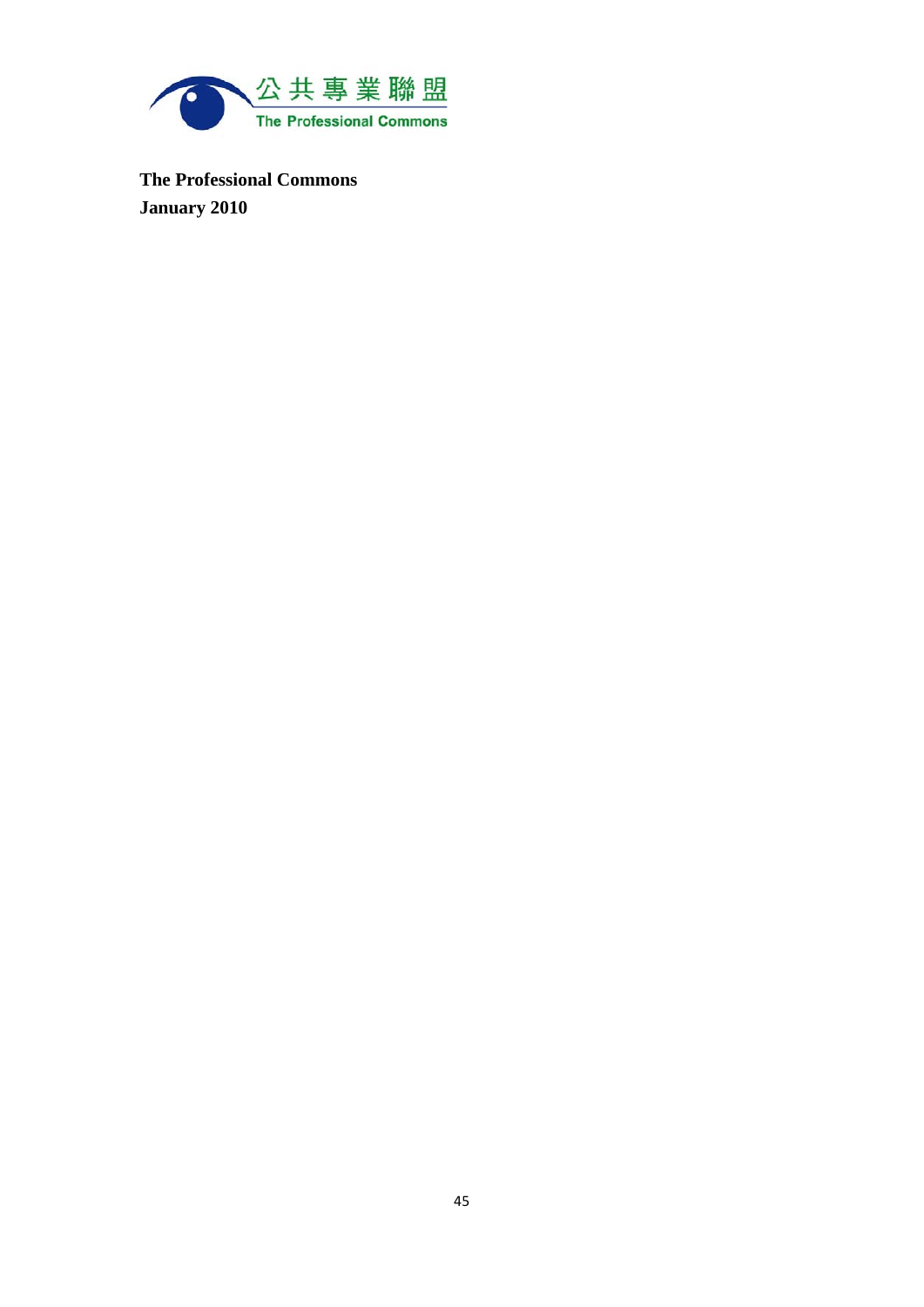

| <b>Residential Land Use</b>                       |                               |                         | <b>Commercial/Residential</b><br><b>Land Use</b> |                  |
|---------------------------------------------------|-------------------------------|-------------------------|--------------------------------------------------|------------------|
| <b>Amount</b> of<br>Lease<br><b>Modifications</b> | <b>Land Plots</b><br>(Pieces) | <b>Amount</b><br>(HK\$) | <b>Land Plots</b><br>(Pieces)                    | Amount<br>(HK\$) |
| <b>HK\$0-1</b>                                    | 17                            |                         | 18                                               |                  |
| <b>HK\$1,000</b>                                  | 6                             | 6000                    | 1                                                | 1000             |
| <b>HK\$1000 or</b><br>above                       | 22                            | 627245370               | 4                                                | 330150000        |
|                                                   | 45                            | 627251370               | 23                                               | 330151000        |

### **Annex 1: Number and Amount of Lease Modifications in 2008**

(Source: http://www.landsd.gov.hk/en/exc\_mod/mod/mod2008c.pdf)

#### **Annex 2: The Number and Amount of Lease Modifications in 2008**

| <b>Residential Land Use</b>                       |                               |                         | <b>Commercial/Residential</b><br><b>Land Use</b> |                  |
|---------------------------------------------------|-------------------------------|-------------------------|--------------------------------------------------|------------------|
| <b>Amount of</b><br>Lease<br><b>Modifications</b> | <b>Land Plots</b><br>(Pieces) | <b>Amount</b><br>(HK\$) | <b>Land Plots</b><br>(Pieces)                    | Amount<br>(HK\$) |
| <b>HK\$0-1</b>                                    | 7                             |                         | 9                                                |                  |
| <b>HK\$1,000</b>                                  | 4                             | 4000                    | 0                                                |                  |
| <b>HK\$1000 or</b><br>above                       | 14                            | 589533400               |                                                  | 500000           |
|                                                   | 25                            | 589537401               | 10                                               | 500000           |

(Source: http://www.landsd.gov.hk/en/exc\_mod/mod/mod2008c.pdf)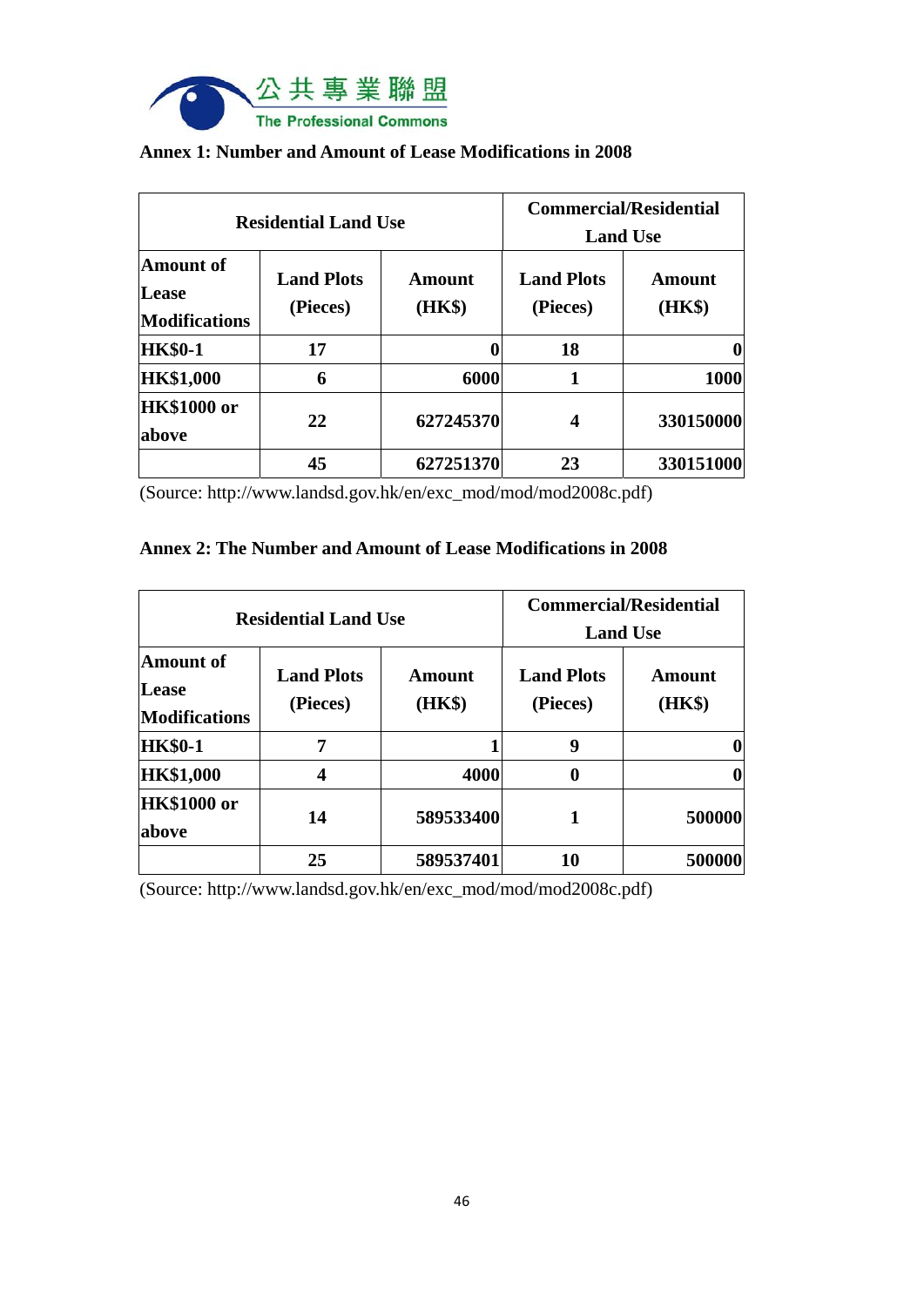

## **Annex 3: Selling of the Surplus HOS Flats**

| <b>Phase of the</b><br><b>Selling of Surplus</b><br><b>HOS Flats</b>       | <b>Date</b>       | <b>Total</b><br><b>Units Sold</b> | Number of<br><b>Units Sold to</b><br><b>Green Form</b><br><b>Holders</b> | Number of<br><b>Units Sold to</b><br><b>White Form</b><br><b>Holders</b> |
|----------------------------------------------------------------------------|-------------------|-----------------------------------|--------------------------------------------------------------------------|--------------------------------------------------------------------------|
| <b>Phase I</b>                                                             | February<br>2007  | 3 6 3 2                           | 2 9 0 6                                                                  | 726                                                                      |
| <b>Phase II</b>                                                            | August 2007       | 3 2 5 5                           | 2 604                                                                    | 651                                                                      |
| <b>Phase III</b>                                                           | March 2008        | 2 3 9 7                           | 1918                                                                     | 480                                                                      |
| <b>Phase IV</b>                                                            | September<br>2008 | 3 2 2 1                           | 2576                                                                     | 645                                                                      |
| <b>Phase V</b>                                                             | November<br>2009  | 1 3 9 2                           | 1 1 1 4                                                                  | 278                                                                      |
| <b>Total</b>                                                               |                   | 13 897                            | 11 118                                                                   | 2780                                                                     |
| <b>Remaining Units</b><br>of Surplus HOS<br><b>Flats</b>                   |                   | 16 600                            |                                                                          |                                                                          |
| <b>Current Number</b><br>of Units of<br><b>Surplus HOS</b><br><b>Flats</b> |                   | 2 7 0 3                           |                                                                          |                                                                          |

Remark: The ratio of distribution of the surplus HOS Flats for Green Form and White Form Holders is approximately 4 to 1.

Source: The press releases on the selling of surplus HOS Flats from the Housing Authority